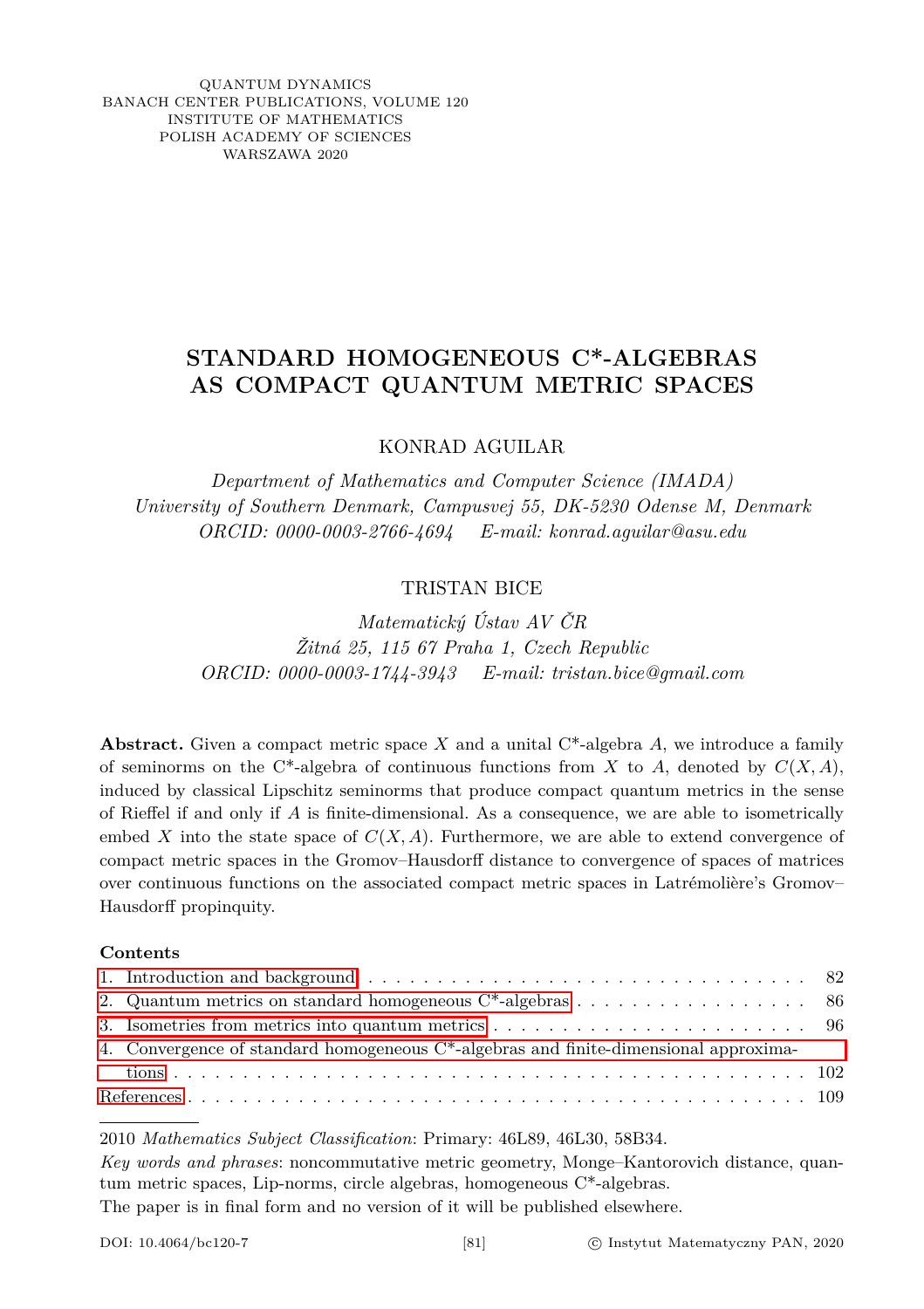<span id="page-1-0"></span>**1. Introduction and background.** Compact quantum metric spaces introduced by Rieffel [\[27,](#page-29-0) [28,](#page-29-1) [30\]](#page-29-2) (motivated by the work of Connes [\[8,](#page-28-0) [9\]](#page-28-1)) provide a framework for the study of noncommutative metric geometry just as spectral triples provide for noncommutative differential geometry and C\*-algebras provide for noncommutative topology. These spaces are defined using a  $C^*$ -algebra equipped with a seminorm that serves as noncommutative analogues to the Lipschitz seminorm on the C\*-algebra of complex-valued continuous functions on a compact metric space. In this article, we will provide families of quantum metrics for the C\*-algebra of continuous functions from a compact metric space to a finite-dimensional  $C^*$ -algebra. As an application, we show that convergence of compact metric spaces in the Gromov–Hausdorff distance can be extended to convergence of spaces of *matrices* over continuous functions on the associated compact metric spaces in Latrémolière's quantum Gromov–Hausdorff propinquity. The canonical mapping  $(X, \mathsf{d}) \mapsto (C(X), \mathsf{L}_{\mathsf{d}})$  from compact metric spaces to compact quantum metric spaces is continuous, and in fact a homeomorphism onto its image, from the Gromov–Hausdorff distance to Rieffel's quantum distance [\[29,](#page-29-3) Proposition 4.7] (this has been known since 2000 and also is true for Latrémolière's quantum Gromov–Hausdorff propinquity [\[20,](#page-29-4) Theorem 6.6]); this paper proves that  $(X, d) \mapsto (C(X, \mathfrak{A}), L)$  remains continuous for the same topologies, when  $\mathfrak A$  is a fixed finite-dimensional C<sup>\*</sup>-algebra and L is introduced in this paper.

We note of another motivation for our work in this article. The quantum metrics we introduced will in particular endow standard circle algebras with quantum metrics, where we define a standard circle algebra to be  $C(\mathbb{T}, \mathfrak{A})$ , where  $\mathbb T$  is the circle and  $\mathfrak A$  is a finite-dimensional C\*-algebra. Thus, this article is partly motivated by work of the first author and F. Latrémolière [\[1–](#page-28-2)[3\]](#page-28-3), in which they brought AF algebras into the realm on noncommutative metric geometry by, in part, finding various quantum metrics for AF algebras. Therefore, following the Elliott classification program [\[13\]](#page-29-5), a next natural step is to develop quantum metrics for limit circle algebras or AT-algebras or inductive limits of circle algebras [\[11,](#page-28-4) page 159]. But, as done in [\[3\]](#page-28-3), it is quite beneficial to first place quantum metrics on the  $C^*$ -algebras of the inductive sequence that build the inductive limit. Thus, this article serves to provide a natural family of quantum metrics for circle algebras as a vital step for this pursuit.

Our construction will be based on the quantum metric induced by the Lipschitz seminorm on the C<sup>\*</sup>-algebra of continuous functions on a compact metric space  $(X, \mathsf{d}_X)$ , denoted by *C*(*X*). Indeed, it is a well-known result (likely due to L. Kantorovich and see [\[12\]](#page-28-5) for a reference) that the metric on the state space  $\mathscr{S}(C(X))$  defined by

$$
\mathsf{mk}_{\mathsf{L}_{\mathsf{d}_X}} : (\mu,\nu) \in \mathscr{S}(C(X)) \times \mathscr{S}(C(X)) \longmapsto \sup_{\mathsf{L}_{\mathsf{d}_X}(f) \leqslant 1} |\mu(f)-\nu(f)|
$$

metrizes the weak\* topology of  $\mathcal{S}(C(X))$ , the state space of  $C(X)$ , and

$$
\mathsf{L}_{\mathsf{d}_X}(f) = \sup_{x,y \in X, x \neq y} \frac{|f(x) - f(y)|}{\mathsf{d}_X(x,y)}
$$

is the Lipschitz constant of *f*, which we call the Lipschitz seminorm. Furthermore, the map

$$
\Delta: x \in (X,\mathsf{d}_X) \longmapsto \delta_x \in \big(\mathscr{S}(C(X)),\mathsf{mk}_{\mathsf{L}_{\mathsf{d}_X}}\big)
$$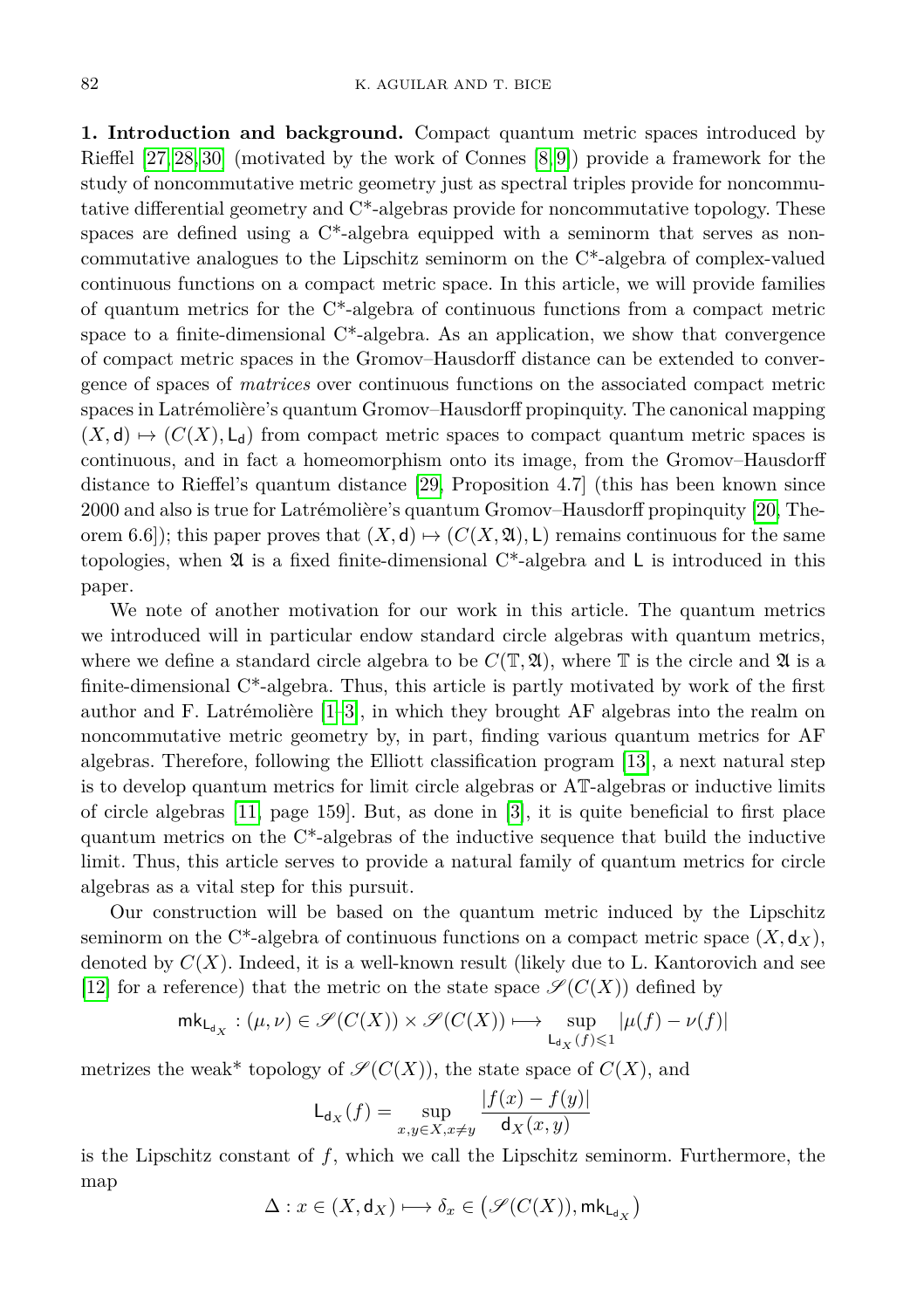is an isometry onto its image, where  $\delta_x : f \in C(X) \longrightarrow f(x) \in \mathbb{C}$  is the Dirac point mass at *x*. Of course, even when *X* is only compact Hausdorff, this map is a homeomorphism onto its image. Thus, the contribution of  $\mathsf{mk}_{\mathsf{L}_{d_X}}$  is that this homeomorphism is strengthened to an isometry in the case when *X* is compact metric.

The generalization of the Lipschitz seminorm to metric-space valued functions, and in particular, C\*-algebra valued functions, is very natural. This paper studies these generalizations from the perspective of noncommutative metric geometry. First, in Section [2,](#page-5-0) the family of seminorms we develop on  $C(X, \mathfrak{A})$  will produce quantum metrics if and only if  $\mathfrak A$  is finite-dimensional. Next, for a particular choice of seminorm on  $C(X, \mathfrak A)$ , the above  $C(X)$  structure will be recovered in the unital  $C^*$ -subalgebra of scalar-valued functions denoted by  $C(X, \mathbb{C}1_{\mathfrak{A}})$  where  $1_{\mathfrak{A}}$  is the identity of  $\mathfrak{A}$  (also in Section [2\)](#page-5-0). In Section [3,](#page-15-0) an appropriate analogue to the above map,  $\Delta$ , will capture the metric structure of X in the state space via the quantum metric by way of a bi-Lipschitz map for any of the seminorms we produce, and for particular natural choices of seminorms, the map will be an isometry just as  $\Delta$  is in the classical case, and these cases will still be independent of  $\mathfrak A$ and *X*. Furthermore, although some of our main results rest on the finite-dimensionality of A, we note that we are able to prove many crucial algebraic and analytic properties of our seminorms without the assumption of finite-dimensionality on A. And, finally, in Section [4,](#page-21-0) we extend the convergence of compact metric spaces to a purely noncommutative setting by way of matrices over spaces of continuous functions.

Now, we provide some necessary background for the results of this paper.

NOTATION 1.1. Let  $\mathfrak A$  be a unital C<sup>\*</sup>-algebra. Denote the C<sup>\*</sup>-norm of  $\mathfrak A$  by  $\|\cdot\|_{\mathfrak A}$  and the unit of  $\mathfrak A$  by 1<sub>2</sub>. If  $\mathfrak B$  is a C<sup>\*</sup>-subalgebra of  $\mathfrak A$ , then we use  $\|\cdot\|_{\mathfrak A/\mathfrak B}$  to denote the quotient norm on  $\mathfrak{A}/\mathfrak{B}$  induced by the C<sup>\*</sup>-norm of  $\mathfrak{A}$ .

Denote the set of self-adjoint elements of  $\mathfrak{A}$  by  $\mathfrak{sa}(\mathfrak{A})$  and the state space of  $\mathfrak{A}$  by  $\mathscr{S}(\mathfrak{A})$ .

NOTATION 1.2. Let  $\mathfrak A$  be a C<sup>\*</sup>-algebra. Let L be a seminorm defined on a subspace of  $\mathfrak{sa}(\mathfrak{A})$ . Denote this subspace as dom(L) and set  $\mathsf{L}(a) = \infty$  for all  $a \in \mathfrak{sa}(\mathfrak{A}) \setminus \text{dom}(\mathsf{L})$  so that dom(L) =  ${a \in \mathfrak{sa}(\mathfrak{A}) : \mathsf{L}(a) < \infty}.$ 

If L is defined on a subspace of  $\mathfrak{A}$ , then we denote this subspace as  $\text{dom}(\mathsf{L})_{\mathfrak{A}}$  and set  $L(a) = \infty$  for all  $a \in \mathfrak{A} \setminus \text{dom}(L)_{\mathfrak{A}}$ , so that  $\text{dom}(L)_{\mathfrak{A}} = \{a \in \mathfrak{A} : L(a) < \infty\}$  and  $dom(L) = dom(L)_{\mathfrak{A}} \cap \mathfrak{sa}(\mathfrak{A}).$ 

<span id="page-2-0"></span>DEFINITION 1.3 ([\[27,](#page-29-0) [28,](#page-29-1) [30\]](#page-29-2)). A *compact quantum metric space*  $(\mathfrak{A}, L)$  is an ordered pair where  $\mathfrak A$  is a unital C<sup>\*</sup>-algebra with unit 1<sub> $\mathfrak A$ </sub> and L is a seminorm defined on a unital dense subspace of  $\mathfrak{sa}(\mathfrak{A})$  such that:

(1)  $\{a \in \mathfrak{sa}(\mathfrak{A}) : \mathsf{L}(a) = 0\} = \mathbb{R}1_{\mathfrak{A}},$ 

(2) the *Monge–Kantorovich metric* defined, for all two states  $\varphi, \psi \in \mathscr{S}(\mathfrak{A})$ , by

$$
mk_{\mathsf{L}}(\varphi,\psi)=\sup\{|\varphi(a)-\psi(a)| : a\in \text{dom}(\mathsf{L}), \ \mathsf{L}(a)\leqslant 1\}
$$

metrizes the weak\* topology of  $\mathscr{S}(\mathfrak{A}),$ 

(3) the seminorm L is lower semi-continuous with respect to  $\|\cdot\|_2$ .

<span id="page-2-1"></span>If  $(\mathfrak{A}, L)$  is a compact quantum metric space, then we call the seminorm L a *Lip-norm*.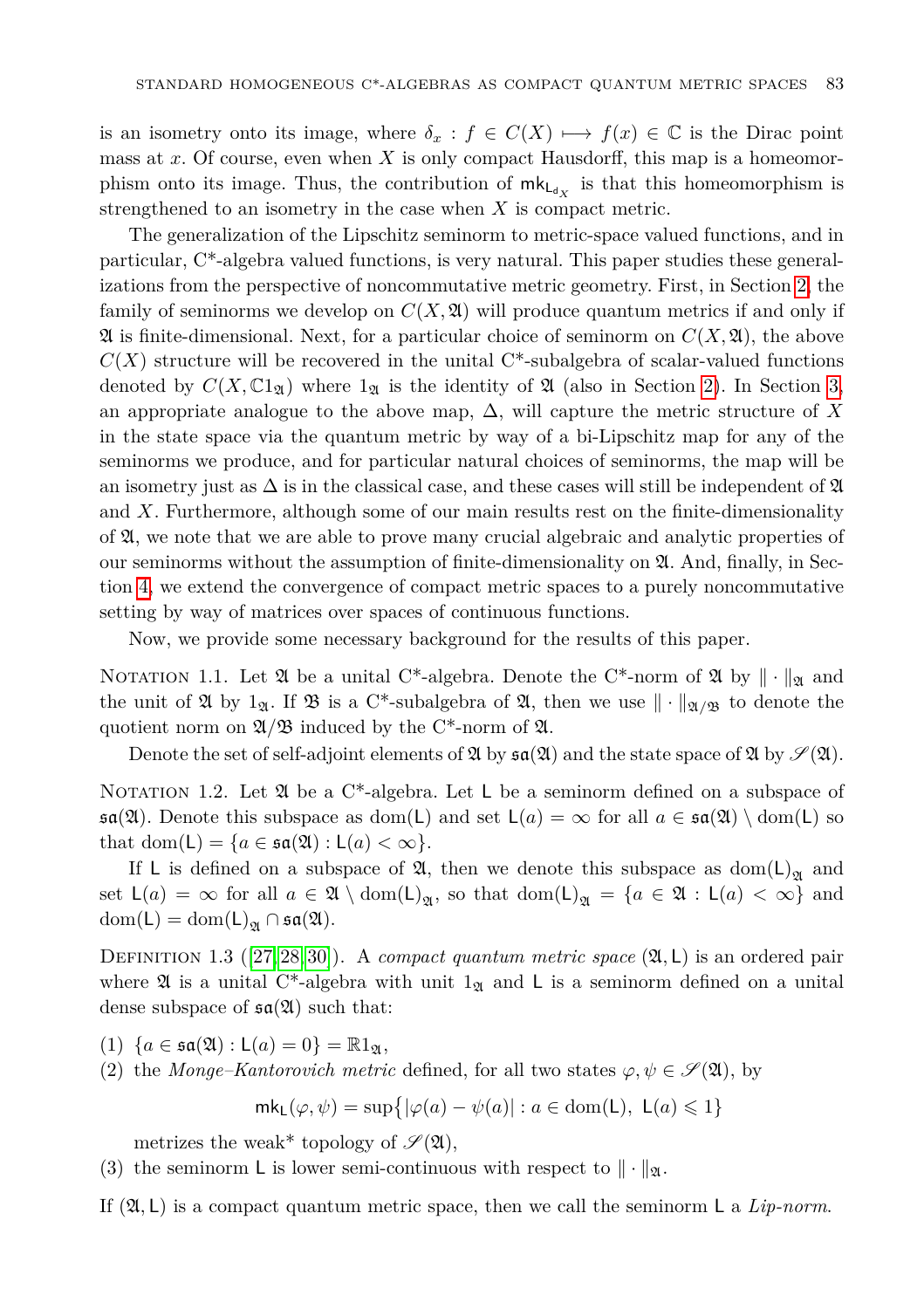REMARK 1.4. The density condition on dom( $\mathsf{L}$ ) in the above definition condition guarantees that the map mk<sub>L</sub> is a metric (possibly taking value  $+\infty$ ) on  $\mathscr{S}(\mathfrak{A})$ , which follows by continuity and linearity of states and the fact that every element of a C\*-algebra is a linear combination of self-adjoint elements.

Also, we note that the above definition is more specialized than Rieffel's definition of a compact quantum metric space. Indeed, Rieffel's original definition allowed for order unit spaces and no lower semi-continuity was required. The purpose of the above definition is to place Rieffel's definition within the context of the order unit space of self-adjoint elements of a unital C\*-algebra and to avoid any technical issues that arise from not requiring the Lip-norm to be lower semi-continuous, which are addressed in [\[28\]](#page-29-1).

In Rieffel's pioneering work on compact quantum metric spaces [\[27\]](#page-29-0), certain equivalent conditions were given for the requirement that the Monge–Kantorovich metric metrizes the weak\* topology of the state space. These conditions provide a useful tool for verifying this difficult property. Further equivalences were given in [\[26\]](#page-29-6). The following theorem summarizes all known characterizations of Lip-norms and the proof uses both Arzelà–Ascoli theorem and the classical structure of *C*(*X*) with *X* compact metric and its associated Lipschitz seminorm, which, in part, explains the term "compact quantum metric space."

<span id="page-3-0"></span>THEOREM 1.5 ([26-[28\]](#page-29-1)). Let  $(\mathfrak{A}, L)$  be an ordered pair where  $\mathfrak{A}$  is unital  $C^*$ -algebra and L *is a lower semi-continuous seminorm defined on unital dense subspace of* sa(A)*. The following are equivalent*:

- (1) (A*,* L) *is a compact quantum metric space*;
- (2) the metric  $mk_l$  *is bounded and there exists*  $r \in \mathbb{R}, r > 0$  *such that the set*

$$
\{a \in \text{dom}(\mathsf{L}): \mathsf{L}(a) \leq 1 \text{ and } ||a||_{\mathfrak{A}} \leq r\}
$$

*is compact in*  $\mathfrak{A}$  *for*  $\|\cdot\|_{\mathfrak{A}}$ ;

(3) *the set*

 ${a + \mathbb{R}1_{\mathfrak{A}} \in \mathfrak{sa}(\mathfrak{A})/\mathbb{R}1_{\mathfrak{A}} : a \in \text{dom}(\mathsf{L}), \ \mathsf{L}(a) \leqslant 1}$ 

*is compact in*  $\mathfrak{sa}( \mathfrak{A}) / \mathbb{R} 1_{\mathfrak{A}}$  *for*  $\| \cdot \|_{\mathfrak{sa}( \mathfrak{A}) / \mathbb{R} 1_{\mathfrak{A}}}$ ;

(4) *there exists a state*  $\mu \in \mathscr{S}(\mathfrak{A})$  *such that the set* 

$$
\{a \in \text{dom}(\mathsf{L}): \mathsf{L}(a) \leq 1 \text{ and } \mu(a) = 0\}
$$

*is compact in*  $\mathfrak{A}$  *for*  $\|\cdot\|_{\mathfrak{A}}$ ; (5) *for all*  $\mu \in \mathscr{S}(\mathfrak{A})$  *the set* 

$$
\{a \in \text{dom}(\mathsf{L}): \mathsf{L}(a) \leq 1 \text{ and } \mu(a) = 0\}
$$

*is compact in*  $\mathfrak{A}$  *for*  $\|\cdot\|_{\mathfrak{A}}$ *.* 

Latrémolière's quantum Gromov–Hausdorff propinquity [\[18,](#page-29-7) [20,](#page-29-4) [21\]](#page-29-8) is a distance on the class of compact quantum metric spaces and serves as noncommutative analogue to the Gromov–Hausdorff distance that has been proven to be an especially profitable contribution to noncommutative metric geometry by expanding the possibilities of continuous families of  $C^*$ -algebras as well as extending the notion of finite-dimensional approximations [\[17,](#page-29-9) [32\]](#page-29-10). In order to obtain an analogue of the Gromov–Hausdorff distance on the class of compact quantum metric spaces, a form of the Leibniz inequality seems needed for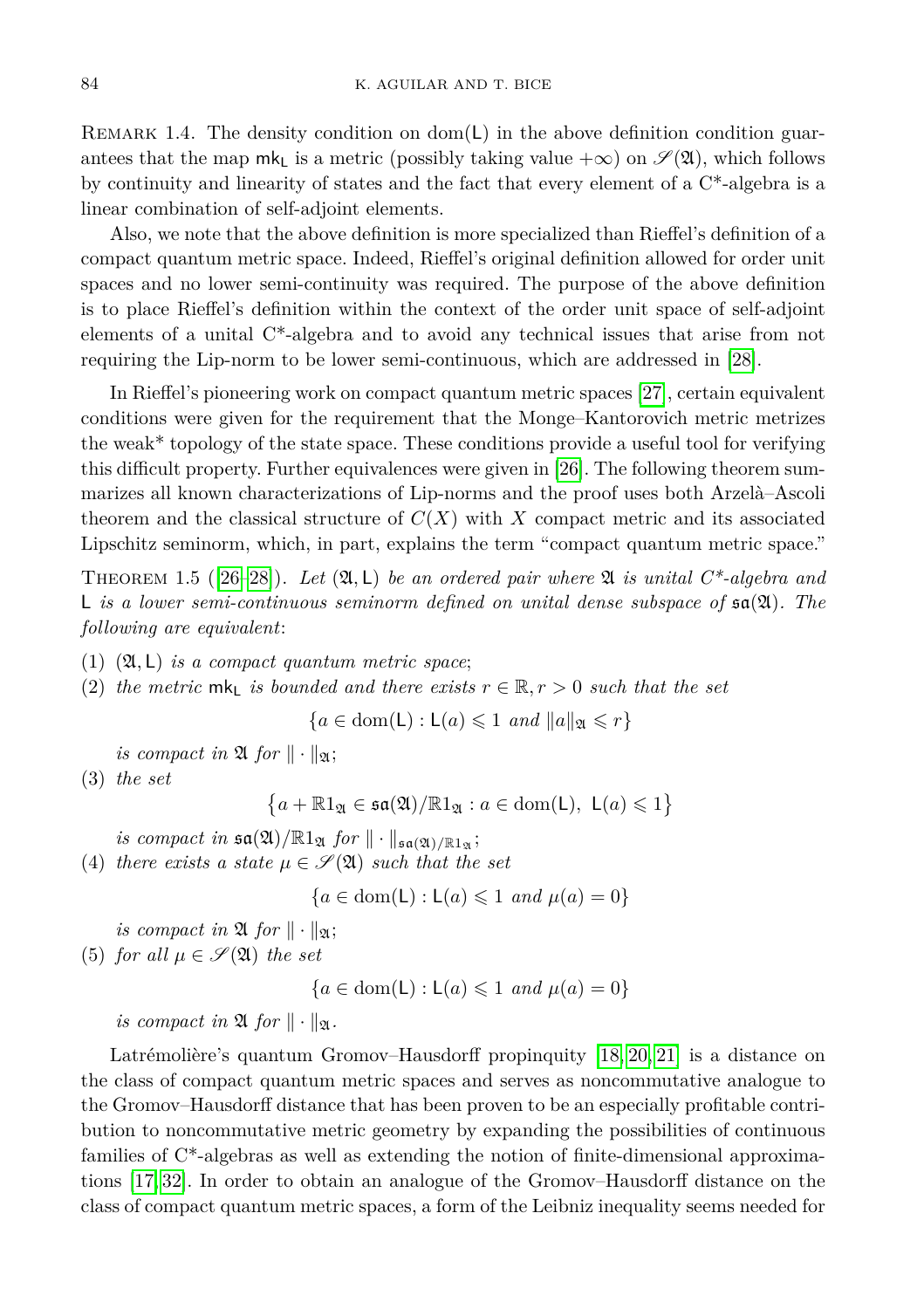the Lip-norm, as was first observed by Latrémolière in [\[20\]](#page-29-4), which we provide a definition for now.

<span id="page-4-0"></span>DEFINITION 1.6 ([\[21\]](#page-29-8)). A  $(C, D)$ -quasi-Leibniz compact quantum metric space  $(\mathfrak{A}, L)$ , for some  $C \geq 1$  and  $D \geq 0$ , is compact quantum metric space such that the seminorm L is a  $(C, D)$ *-quasi-Leibniz Lip-norm*, i.e. for all  $a, b \in \text{dom}(\mathsf{L})$ :

 $\max\{L(a \circ b), L(\{a, b\})\} \leq C(\|a\|_{\mathfrak{A}}L(b) + \|b\|_{\mathfrak{A}}L(a)) + DL(a)L(b),$ 

where  $a \circ b = (ab + ba)/2$  is the Jordan product and  $\{a, b\} = (ab - ba)/(2i)$  is the Lie product.

When  $C = 1$ ,  $D = 0$ , we call L a *Leibniz* Lip-norm. When we do not specify  $C$  and  $D$ , we call (A*,* L) a *quasi-Leibniz compact quantum metric space*.

In particular, the quantum Gromov–Hausdorff propinquity produces a distance on the class of compact quantum metric spaces of Definition [1.6](#page-4-0) with a desirable distance 0 property given, in part, by a \*-isomorphism (see Theorem-Definition [1.7,](#page-4-1) (5)). The following serves as a summary of results we will use in this paper involving Latrémolière's propinquity.

<span id="page-4-1"></span>Theorem-Definition 1.7 ([\[20,](#page-29-4) [21\]](#page-29-8)). *Let* qLCQMS *be the class of all quasi-Leibniz compact quantum metric spaces. There exists a class function* Λ *from* qLCQMS × qLCQMS  $to [0, \infty) \subseteq \mathbb{R}$  *such that*:

 $(1)$  *for any*  $(\mathfrak{A}, \mathsf{L}_{\mathfrak{A}}), (\mathfrak{B}, \mathsf{L}_{\mathfrak{B}}) \in \mathrm{qLCQMS}$  *we have* 

 $\Lambda((\mathfrak{A}, \mathsf{L}_\mathfrak{A}), (\mathfrak{B}, \mathsf{L}_\mathfrak{B})) \leqslant \max\bigl\{ \mathrm{diam}(\mathscr{S}(\mathfrak{A}), \mathsf{mk}_{\mathsf{L}_\mathfrak{A}}), \mathrm{diam}(\mathscr{S}(\mathfrak{B}), \mathsf{mk}_{\mathsf{L}_\mathfrak{B}}) \bigr\},$ 

 $(2)$  *for any*  $(\mathfrak{A}, \mathsf{L}_{\mathfrak{A}}), (\mathfrak{B}, \mathsf{L}_{\mathfrak{B}}) \in \mathrm{qLCQMS}$  *we have* 

 $0 \leq \Lambda((\mathfrak{A}, \mathsf{L}_{\mathfrak{A}}), (\mathfrak{B}, \mathsf{L}_{\mathfrak{B}})) = \Lambda((\mathfrak{B}, \mathsf{L}_{\mathfrak{B}}), (\mathfrak{A}, \mathsf{L}_{\mathfrak{A}})).$ 

(3) *for any*  $(\mathfrak{A}, \mathsf{L}_{\mathfrak{A}}), (\mathfrak{B}, \mathsf{L}_{\mathfrak{B}}), (\mathfrak{C}, \mathsf{L}_{\mathfrak{C}}) \in \mathrm{qLCQMS}$  *we have* 

 $\Lambda((\mathfrak{A}, L_{\mathfrak{A}}), (\mathfrak{C}, L_{\mathfrak{C}})) \leqslant \Lambda((\mathfrak{A}, L_{\mathfrak{A}}), (\mathfrak{B}, L_{\mathfrak{B}})) + \Lambda((\mathfrak{B}, L_{\mathfrak{B}}), (\mathfrak{C}, L_{\mathfrak{C}})),$ 

(4) *for any*  $(\mathfrak{A}, \mathsf{L}_{\mathfrak{A}}), (\mathfrak{B}, \mathsf{L}_{\mathfrak{B}}) \in \mathrm{qLCQMS}$  *and for any bridge*  $\gamma$  *from*  $\mathfrak{A}$  *to*  $\mathfrak{B}$  *defined in* [\[20,](#page-29-4) Definition 3.6]*, we have*

$$
\Lambda((\mathfrak{A},L_{\mathfrak{A}}),(\mathfrak{B},L_{\mathfrak{B}}))\leqslant\lambda\,(\gamma|L_{\mathfrak{A}},L_{\mathfrak{B}}),
$$

*where*  $\lambda(\gamma | \mathsf{L}_{\mathfrak{A}}, \mathsf{L}_{\mathfrak{B}})$  *is defined in* [\[20,](#page-29-4) Definition 3.17]*,* 

(5) *for any*  $(\mathfrak{A}, \mathsf{L}_{\mathfrak{A}}), (\mathfrak{B}, \mathsf{L}_{\mathfrak{B}}) \in \text{qLCQMS},$  we have:

$$
\Lambda((\mathfrak{A},L_{\mathfrak{A}}),(\mathfrak{B},L_{\mathfrak{B}}))=0
$$

*if and only if*  $(\mathfrak{A}, \mathsf{L}_{\mathfrak{A}})$  *and*  $(\mathfrak{B}, \mathsf{L}_{\mathfrak{B}})$  *are* quantum isometric, *i.e. if and only if there exists a \*-isomorphism*  $\pi : \mathfrak{A} \to \mathfrak{B}$  *with*  $L_{\mathfrak{B}} \circ \pi = L_{\mathfrak{A}}$ *, and as quantum isometry is an equivalence relation,* Λ *induces a metric on the class of equivalence classes up to quantum isometry of quasi-Leibniz compact quantum metric spaces,*

(6) *if*  $\Xi$  *is a class function from*  $qLCQMS \times qLCQMS$  *to*  $(0, \infty)$  *which satisfies properties* (2), (3) *and* (4) *above, then*

 $\Xi((\mathfrak{A}, L_{\mathfrak{A}}), (\mathfrak{B}, L_{\mathfrak{B}})) \leqslant \Lambda((\mathfrak{A}, L_{\mathfrak{A}}), (\mathfrak{B}, L_{\mathfrak{B}}))$ 

*for all*  $(\mathfrak{A}, \mathsf{L}_{\mathfrak{A}})$  *and*  $(\mathfrak{B}, \mathsf{L}_{\mathfrak{B}})$  *in* qLCQMS.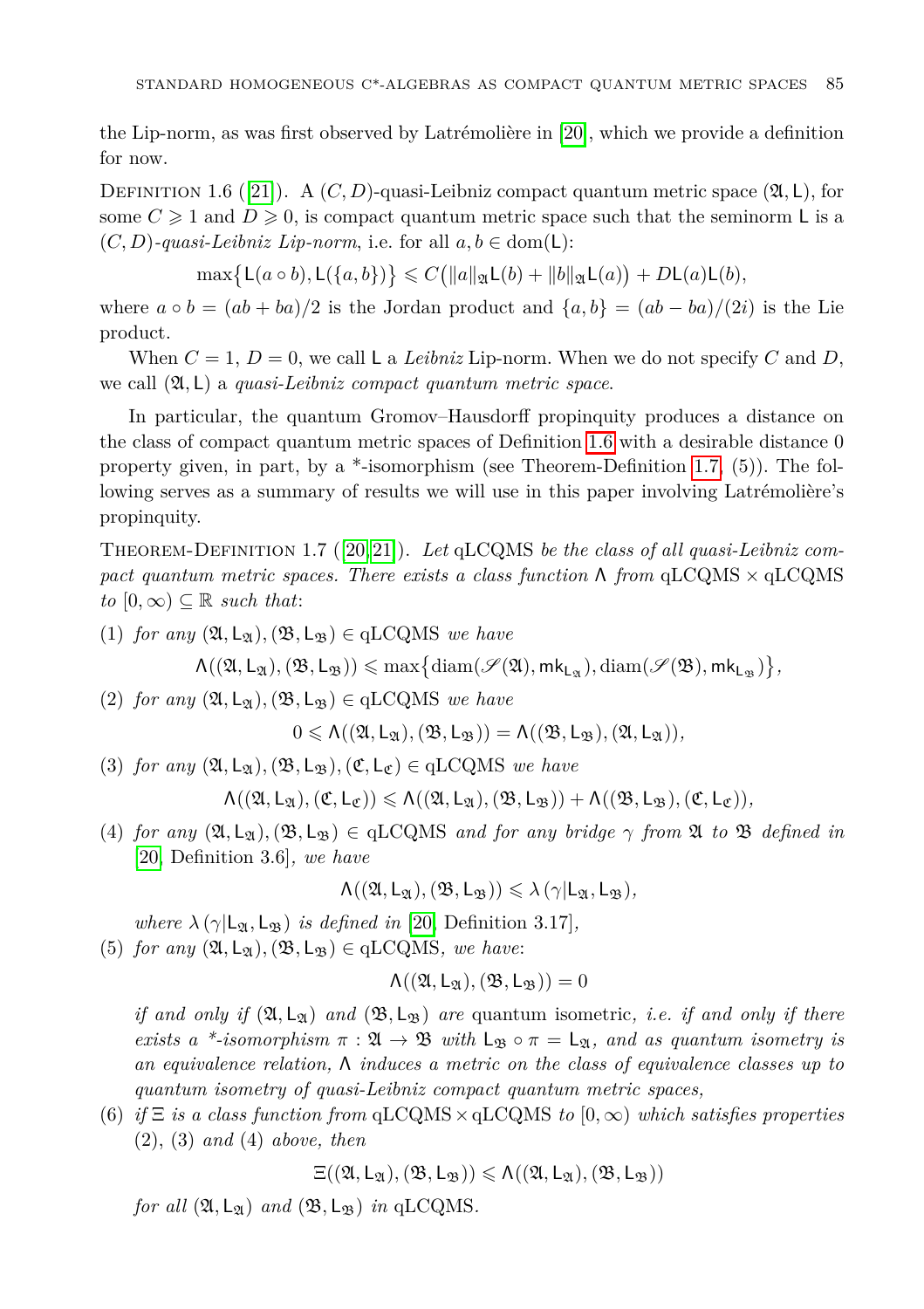Due to this Theorem-Definition, we may introduce the following convention.

<span id="page-5-1"></span>CONVENTION 1.8. Let CMS denote the class of all compact metric spaces. Let  $A$  be a subclass of CMS, then by  $(A, GH)$ , we mean the class of all equivalence classes up to isometry of compact metric spaces topologized by the quotient topology induced by the Gromov–Hausdorff distance, GH [\[7,](#page-28-6) Section 7.3], for which GH induces a metric on this quotient space. And, when we let  $(X, \mathsf{d}_X) \in (\mathcal{A}, \mathrm{GH})$ , we implicitly mean the equivalence class of  $(X, \mathsf{d}_X)$  with respect to isometry.

By (qLCQMS*,* Λ), we mean the class of all equivalence classes up to quantum isometry of Theorem-Definition [1.7](#page-4-1) topologized by the quotient topology induced by the quantum Gromov–Hausdorff propinquity,  $\Lambda$ . And, when we take  $(\mathfrak{A}, L) \in (\text{qLCQMS}, \Lambda)$ , we implicitly mean the equivalence class of  $(2I, L)$  with respect to quantum isometry.

We also have the following theorem that establishes the quantum Gromov–Hausdorff propinquity as a noncommutative analogue of the Gromov–Hausdorff distance on compact metric spaces.

<span id="page-5-3"></span>Theorem 1.9 ([\[20,](#page-29-4) Theorem 6.6, Corollary 6.4] and [\[29,](#page-29-3) Theorem 13.6]). *If given compact metric spaces*  $(X, \mathsf{d}_X)$ ,  $(Y, \mathsf{d}_Y)$  and  $\mathsf{L}_{\mathsf{d}_X}$ ,  $\mathsf{L}_{\mathsf{d}_Y}$  denote their respective Lipschitz seminorms, *then*

 $\Lambda((C(X), \mathsf{L}_{\mathsf{d}_X}), (C(Y), \mathsf{L}_{\mathsf{d}_Y})) \leqslant \mathrm{GH}((X, \mathsf{d}_X), (Y, \mathsf{d}_Y)),$ 

*where* GH *is the Gromov–Hausdorff distance* [\[7,](#page-28-6) Section 7.3]*. Moreover, with Convention* [1.8](#page-5-1)*, the class map*

 $\Gamma$  :  $(X, d_X) \in (CMS, GH) \mapsto (C(X), L_{d_X}) \in (qLCQMS, \Lambda)$ 

*is a homeomorphism onto its image.*

A main goal of this paper is to generalize the continuity of Γ in this theorem to matrix-valued continuous functions.

<span id="page-5-0"></span>**2. Quantum metrics on standard homogeneous C\*-algebras.** Given a compact metric space  $(X, \mathsf{d}_X)$  and a finite-dimensional C<sup>\*</sup>-algebra  $\mathfrak{A}$ , the task of equipping  $C(X, \mathfrak{A})$ with a Lip-norm may at first seem obvious since we could define the quantity

$$
L(a) = \sup_{x,y \in X, x \neq y} \frac{\|a(x) - a(y)\|_{\mathfrak{A}}}{\mathrm{d}_X(x,y)} \quad \text{ for all } a \in C(X, \mathfrak{A}).
$$

However, an immediate issue with this quantity is that the kernel of *L* is not  $\mathbb{C}1_{C(X,\mathfrak{A})}$  if  $\dim(\mathfrak{A}) > 1$ . Thus, we would immediately not satisfy the definition of the Lip-norm and Theorem [1.5](#page-3-0) (the theorem that, in part, motivates the term "compact quantum metric space") would be unavailable to us. Hence, in this section, we present various remedies to this deficit by coupling the quantity *L* with other quantities and choosing different norms on  $\mathfrak A$  for the quantity in the numerator of  $L$  to make a Lip-norm. We will discuss the advantages of each construction and, in the process, provide new Lip-norms on  $C(X)$ itself.

<span id="page-5-2"></span>First, we explicitly define what we mean by a standard homogeneous  $C^*$ -algebra with a remark afterward explaining this definition.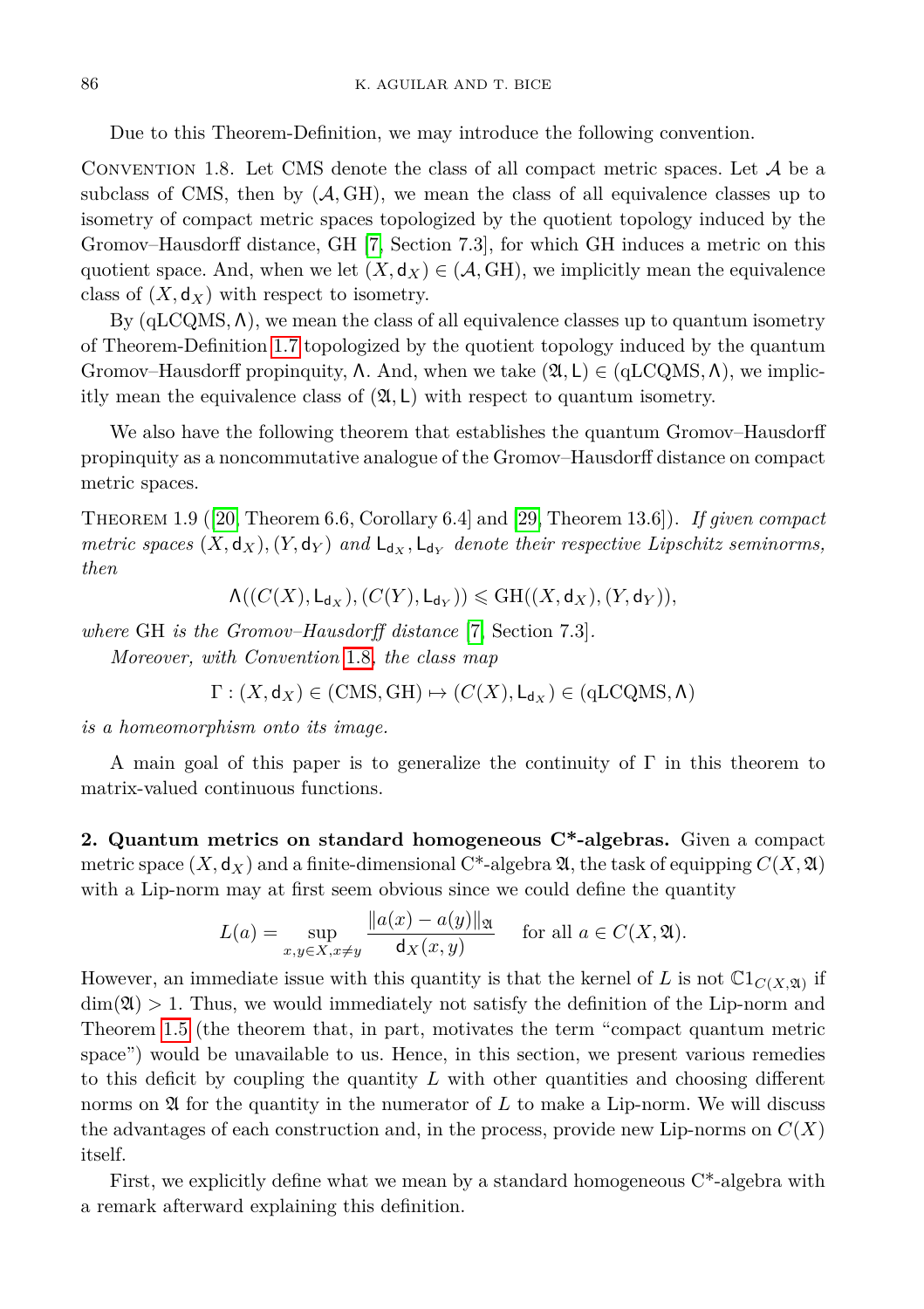Definition 2.1. A unital separable C\*-algebra B is a *standard homogeneous* C\*-algebra if there exists a compact metric space  $(X, d_X)$  and a finite-dimensional C<sup>\*</sup>-algebra  $\mathfrak A$  such that  $\mathfrak{B} = C(X, \mathfrak{A})$ , which is the C<sup>\*</sup>-algebra of continuous  $\mathfrak{A}$ -valued functions on X with point-wise algebraic and adjoint operations induced by A, supremum norm, and the unit is the constant  $1_{\mathfrak{A}}$  function on X.

Remark 2.2. The reason we assume *X* is compact metric in the previous definition is because the C\*-algebra of a compact quantum metric space is always unital by definition and separable by [\[18,](#page-29-7) Proposition 2.11]. Indeed, if  $X$  is compact Hausdorff and  $\mathfrak A$  is finite-dimensional and  $C(X, \mathfrak{A})$  is separable, then its state space is compact by unital and metrizable as the unit ball of a the dual of a separable Banach space is metrizable in the weak\* topology. However, *X* embeds homeomorphically into the state space of  $C(X, \mathfrak{A})$  (see proof of Proposition [3.6\)](#page-17-0), which induces a metric on X that agrees with its topology. The terminology "standard" is taken from [\[4,](#page-28-7) Section IV.1.4].

Now, we define some of the seminorms we consider throughout this paper. We note that we define them in the more general setting than Definition [2.1,](#page-5-2) in which the C\* algebra  $\mathfrak{A}$  in  $C(X, \mathfrak{A})$  need not be finite-dimensional. And, in fact, we can and do prove many interesting properties about the seminorms of the following definition without the assumption that  $\mathfrak A$  is finite-dimensional. We only assume  $\mathfrak A$  is finite-dimensional when it is necessary in Theorem [2.10,](#page-12-0) in that this theorem, in part, provides an equivalence for finite-dimensionality of A. This thus shows that our seminorms are natural choices for Lip-norms on  $C(X, \mathfrak{A})$  in the case when  $\mathfrak A$  is finite-dimensional.

<span id="page-6-0"></span>DEFINITION 2.3. Let  $(X, \mathsf{d}_X)$  be a compact metric space and let  $\mathfrak A$  be a unital C<sup>\*</sup>-algebra. Let  $C(X, \mathfrak{A})$  denote the unital C\*-algebra of continuous  $\mathfrak{A}$ -valued functions on X with point-wise algebraic and adjoint operations induced by A, supremum norm over *X* and with  $1_{C(X, \mathfrak{A})}$  the constant  $1_{\mathfrak{A}}$  function over *X*. Note that  $\mathfrak{sa}(C(X, \mathfrak{A})) = C(X, \mathfrak{sa}(\mathfrak{A}))$ .

Let  $C(X, \mathbb{C}1_{\mathfrak{A}}) = \{a \in C(X, \mathfrak{A}) : a(x) \in \mathbb{C}1_{\mathfrak{A}} \text{ for all } x \in X\}.$  Define

$$
l_{\mathsf{d}_X}^{(\mathsf{n})}(a) = \sup \left\{ \frac{\|a(x) - a(y)\|_{\mathsf{n}}}{\mathsf{d}_X(x, y)} : x, y \in X, \ x \neq y \right\} \text{ for all } a \in \mathfrak{sa}(C(X, \mathfrak{A}))
$$

where  $\|\cdot\|_{\mathsf{n}}$  denotes any norm on  $\mathfrak{A}$ .

Let  $L_{d_{\infty}}^{(n),q}$  $d_X^{(n),q}$  denote the following:

(1) if  $q = C(X)$ , then for all  $a \in C(X, \mathfrak{A})$  let

$$
\mathsf{L}_{\mathsf{d}_X}^{(\mathsf{n}),q}(a) = \max\{l_{\mathsf{d}_X}^{(\mathsf{n})}(a), \|a + C(X,\mathbb{C}1_{\mathfrak{A}})\|_{C(X,\mathfrak{A})/C(X,\mathbb{C}1_{\mathfrak{A}})}\};
$$

(2) if  $q = \mathbb{C}$ , then for all  $a \in C(X, \mathfrak{A})$  let

$$
L_{d_X}^{(n),q}(a) = \max \{ l_{d_X}^{(n)}(a), \|a + \mathbb{C}1_{C(X,\mathfrak{A})}\|_{C(X,\mathfrak{A})/C1_{C(X,\mathfrak{A})}} \};
$$

(3) if  $\mu \in \mathcal{S}(C(X, \mathfrak{A}))$  is any state and  $q = \mu$ , then for all  $a \in C(X, \mathfrak{A})$  let

$$
L_{d_X}^{(n),q}(a) = \max \{ l_{d_X}^{(n)}(a), \|a - \mu(a)1_{C(X,\mathfrak{A})}\|_{C(X,\mathfrak{A})}\}.
$$

If  $\mathfrak{A} = \mathbb{C}$ ,  $\mathsf{n} = \mathbb{C}$  is the usual norm on  $\mathbb{C}$ , and  $q = C(X)$ , then we note that  $\mathsf{L}^{(\mathsf{n}),q}_{d_{X}}$  $\frac{f_{\mathsf{d}}(\mathsf{n}), q}{\mathsf{d}_X} = l_{\mathsf{d}_X}^{(\mathsf{n})}$ d*<sup>X</sup>* and denote this by  $L_{d_x}$ .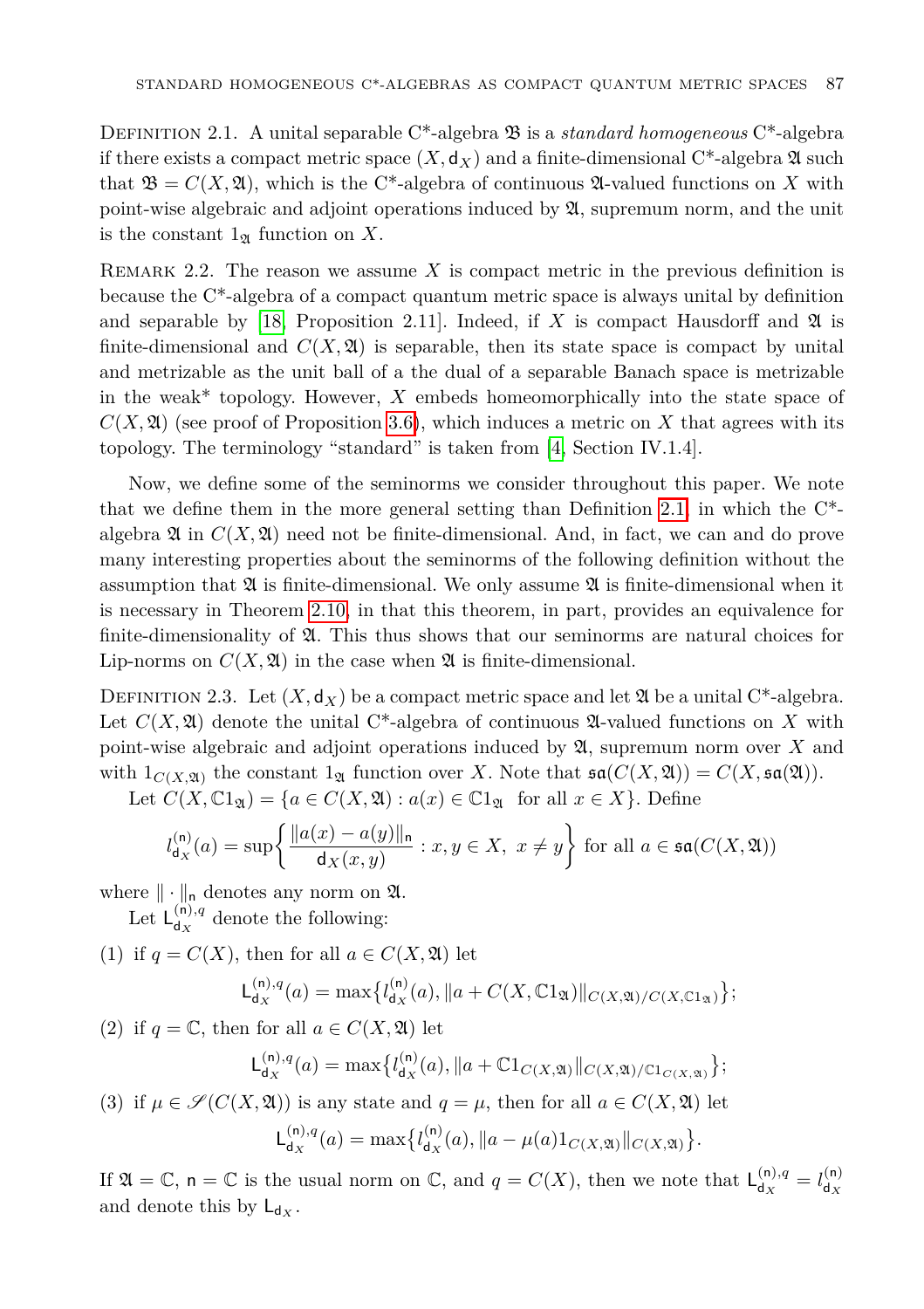As a convention, when not specified, n and *q* will simply be allowed to be any of the above cases.

We note that the constructions of the above definition are related to the construction of a norm in [\[16,](#page-29-11) Proposition 4.4], where the non-unital case is considered, in which *X* is a locally compact separable metric space. However, the seminorm used there is a norm and uses the norm on  $C_0(X, \mathfrak{A})$  in place of q above. Hence, the norm of [\[16,](#page-29-11) Proposition 4.4] applied in our setting would vanish only at 0, which would not provide a possibility for a Lip-norm. Thus, the fact that we are left to rely on the above choices of *q* does require us to do more work to prove that the seminorms of Definition [2.3](#page-6-0) form Lip-norms if and only if A is finite-dimensional.

When  $\mathfrak A$  is a finite-dimensional C<sup>\*</sup>-algebra, there are many standard norms that can be placed on  $\mathfrak{A}$ , which are automatically equivalent by finite-dimensionality. Later in Sections [3](#page-15-0) and [4](#page-21-0) we will utilize other norms aside from the  $C^*$ -norm. But, for now, let us focus on the algebraic properties of the domain of the seminorms of Definition [2.3.](#page-6-0) Note that Proposition [2.4](#page-7-0) does not assume finite-dimensionality of  $\mathfrak{A}$  in  $C(X, \mathfrak{A})$  and thus finite-dimensionality assumption on  $\mathfrak A$  does not appear until Theorem [2.10,](#page-12-0) where it is, in fact, a necessity.

<span id="page-7-0"></span>PROPOSITION 2.4. Let  $(X, \mathsf{d}_X)$  be a compact metric space and let  $\mathfrak A$  be a unital  $C^*$ -algebra *and let*  $\mu \in \mathcal{S}(C(X, \mathfrak{A}))$  *be a state.* 

*With notation from Definition* [2.3](#page-6-0), if  $\|\cdot\|_n$  *is a norm on*  $\mathfrak A$  *that is equivalent to the*  $C^*$ *-norm*  $\|\cdot\|_{\mathfrak{A}}$ *, then* ker  $\mathsf{L}_{\mathsf{d}_X}^{(\mathsf{n}),q}$  $\mathbf{d}_X^{(\mathsf{n}),q} = \mathbb{C}1_{C(X,\mathfrak{A})}$  *and* dom $(\mathsf{L}_{\mathsf{d}_X}^{(\mathsf{n}),q})$  $\int_{d_X}^{(n),q}$  *c*(*X,x*<sub>1</sub>) *is a unital \*-subalgebra*  $of C(X, \mathfrak{A})$ .

*Furthermore, if*  $M > 0$ ,  $N > 0$  *such that*  $M \|\cdot\|_{n} \leq \|\cdot\|_{\mathfrak{A}} \leq N \|\cdot\|_{n}$ , then:

- (1) if *q* is either  $C(X)$  or  $\mathbb{C}$ , then  $L_{d_{X}}^{(n),q}$  $d_{\mathbf{x}}^{(n),q}$  is a  $(N/M,0)$ -quasi-Leibniz seminorm;
- (2) if  $q = \mu$ , then  $\mathsf{L}_{d_{\mathbf{y}}}^{(n),q}$  $\int_{d_X}^{(n),q}$  *is a* (max $\{N/M,2\},0$ )-quasi-Leibniz seminorm.

*Proof.* For ker  $L_{dx}^{(n),q}$  $d_X^{(n),q} = \mathbb{C}1_{C(X,\mathfrak{A})}$ , first note that if  $a \in \mathbb{C}1_{C(X,\mathfrak{A})} \subseteq C(X,\mathbb{C}1_{\mathfrak{A}})$ , then since *a* is constant,  $l_{\text{dx}}^{(n)}$  $d_{\mathbf{x}}^{(n)}(a) = 0$  and, for any choice of *q*, the second expression in the definition of  $L_{dx}^{(n),q}$  $\frac{d^{(n),q}}{dx}$  is also 0 and so  $\mathsf{L}_{\mathsf{d}_X}^{(n),q}$  $\int_{d_X}^{(n),q} (a) = 0$ . Hence, we have ker  $L_{d_X}^{(n),q}$  $\mathbb{C}^{(n),q}_{d_X} \supseteq \mathbb{C}1_{C(X,\mathfrak{A})}.$ 

Next, let  $a \in \ker L_{d_{\mathbf{x}}}^{(n),q}$  $d_{\mathbf{x}}^{(n),q}$ . First, consider the case when  $q = \mathbb{C}$  or  $q = \mu$ . Since  $L_{d_{\infty}}^{(n),q}$  $d_X^{(n),q}(a) = 0$ , then

either 
$$
||a + \mathbb{C}1_{C(X, \mathfrak{A})}||_{C(X, \mathfrak{A})/\mathbb{C}1_{C(X, \mathfrak{A})}} = 0
$$
 or  $||a - \mu(a)1_{C(X, \mathfrak{A})}||_{C(X, \mathfrak{A})} = 0$ .

In either case, we have  $a \in \mathbb{C}1_{C(X,\mathfrak{A})}$  and so ker  $\mathsf{L}_{d_x}^{(n),q}$  $d_X^{(n),q} = \mathbb{C}1_{C(X, \mathfrak{A})}$ . Second, assume that  $q = C(X)$ . If  $L_{d_X}^{(n),q}$  $d_X^{(n),q}(a) = 0$ , then  $l_{d_X}^{(n)}$  $d_{\mathbf{x}}^{(n)}(a) = 0$  implies that *a* is constant. However, the expression  $\|a + C(X, \mathbb{C}1_{\mathfrak{A}})\|_{C(X, \mathfrak{A})/C(X, \mathbb{C}1_{\mathfrak{A}})} = 0$  implies that  $a(x) \in \mathbb{C}1_{\mathfrak{A}}$  for all  $x \in X$ . Thus *a* is a constant scalar and so  $a \in \mathbb{C}1_{C(X, \mathfrak{A})}$ , which implies that ker  $\mathsf{L}^{(n),q}_{d_x}$  $\mathcal{L}_{d_X}^{(n),q} = \mathbb{C}1_{C(X,\mathfrak{A})}.$ 

Next, consider dom $(L_{d_x}^{(n),q})$  $\binom{\binom{n}{q}}{c(X, \mathfrak{A})}$ . It is clear that  $\mathsf{L}_{d_X}^{(n), q}$  $d_X^{(n),q}$  is a seminorm and thus  $dom(L_{dx}^{(n),q})$  $\binom{(n),q}{d_X}$  is a subspace of  $C(X, \mathfrak{A})$ , and we have already shown that it is unital.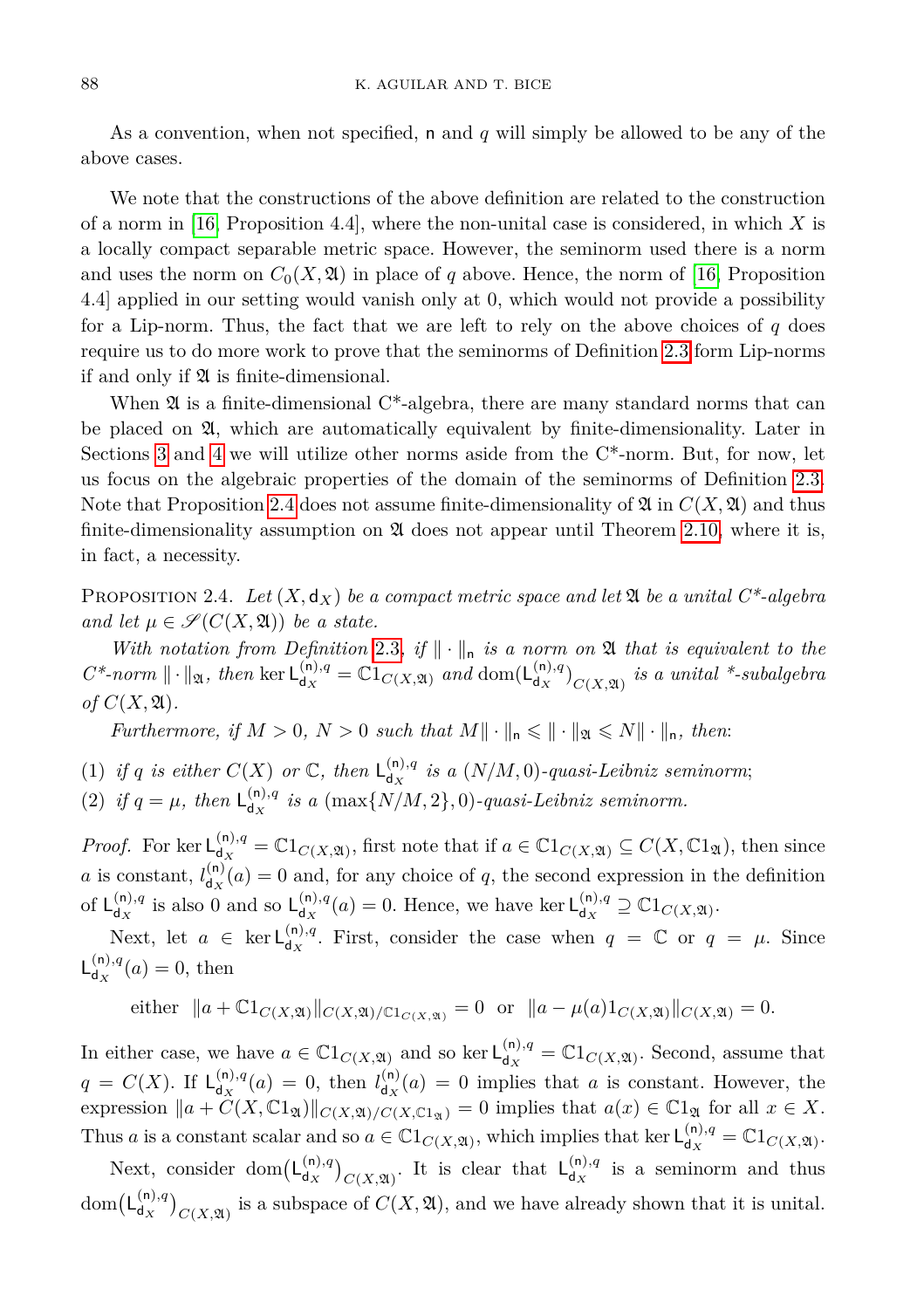For subalgebra, since  $\|\cdot\|_{n}$  is equivalent to  $\|\cdot\|_{\mathfrak{A}}$ , there exist  $M, N > 0$  such that  $M \|\cdot\|_{\mathsf{n}} \leqslant \|\cdot\|_{\mathfrak{A}} \leqslant N \|\cdot\|_{\mathsf{n}}$ . Let  $a, b \in \text{dom}(\mathsf{L}_{\mathsf{d}_X}^{(\mathsf{n}),q})$  $\binom{\binom{n}{q}}{c(X, \mathfrak{A})}$ . We then have:

<span id="page-8-0"></span>
$$
||ab(x) - ab(y)||_{n} \le \frac{1}{M} (||ab(x) - a(x)b(y)||_{\mathfrak{A}} + ||a(x)b(y) - a(y)b(y)||_{\mathfrak{A}})
$$
  
\n
$$
\le \frac{1}{M} (||a(x)||_{\mathfrak{A}} \cdot ||b(x) - b(y)||_{\mathfrak{A}} + ||a(x) - a(y)||_{\mathfrak{A}} \cdot ||b(y)||_{\mathfrak{A}})
$$
  
\n
$$
\le \frac{1}{M} (||a||_{C(X, \mathfrak{A})} \cdot ||b(x) - b(y)||_{\mathfrak{A}} + ||a(x) - a(y)||_{\mathfrak{A}} \cdot ||b||_{C(X, \mathfrak{A})})
$$
  
\n
$$
= \frac{N}{M} (||a||_{C(X, \mathfrak{A})} \cdot ||b(x) - b(y)||_{n} + ||a(x) - a(y)||_{n} \cdot ||b||_{C(X, \mathfrak{A})})
$$
\n(2.1)

for all  $x, y \in X$ . Thus, since  $l_{d, x}^{(n)}$  $d_X^{(n)}(a)$ ,  $l_{d_X}^{(n)}(b) < \infty$ , we have  $l_{d_X}^{(n)}$  $d_{\mathcal{X}}^{(n)}(ab) < \infty$ . Furthermore, the seminorm  $l_{d_{x}}^{(n)}$  $d_{\mathbf{x}}^{(n)}$  is  $(N/M, 0)$ -quasi-Leibniz. And, clearly, the expression determined by *q* is finite on all of  $C(X, \mathfrak{A})$ . Hence, the unital subspace dom $(L_{d_x}^{(n),q})$  $\int_{C(X,\mathfrak{A})}^{\mathfrak{h},q}$  is a subalgebra. For \*-subalgebra, a similar argument to that of [\(2.1\)](#page-8-0) applies utilizing the equivalence of norms and the fact that the adjoint is an isometry with respect to the C\*-norm.

Finally, note that both quotient norms  $\|\cdot\|_{C(X,\mathfrak{A})/C1_{C(X,\mathfrak{A})}}$  and  $\|\cdot\|_{C(X,\mathfrak{A})/C(X,\mathbb{C}1_{\mathfrak{A}})}$ are Leibniz by [\[31,](#page-29-12) Theorem 3.1] since both  $\mathbb{C}1_{C(X,\mathfrak{A})}$  and  $C(X,\mathbb{C}1_{\mathfrak{A}})$  are unital C<sup>\*</sup>subalgebras of  $C(X, \mathfrak{A})$ . Also, note that for equivalent norms  $M \leq N$  or  $(N/M) \geq 1$  lest we reach a contradiction. This along with expression  $(2.1)$  provides statement  $(1)$  of this proposition.

For statement (2), we note that the function  $a \in C(X, \mathfrak{A}) \mapsto \mu(a)1_{C(X, \mathfrak{A})}$  is a conditional expectation onto  $\mathbb{C}1_{C(X,\mathfrak{A})}$ . Hence, by [\[3,](#page-28-3) Lemma 3.2], we conclude that the seminorm

$$
a \in C(X, \mathfrak{A}) \longmapsto \|a - \mu(a)\mathbb{1}_{C(X, \mathfrak{A})}\|_{C(X, \mathfrak{A})}
$$

is  $(2,0)$ -quasi-Leibniz, and this establishes statement  $(2)$  with expression  $(2.1)$ .

We now move onto the analytic properties of the seminorm  $L_{dx}^{(n),q}$  $\int_{d_X}^{(n),q}$  on  $C(X, \mathfrak{A})$  such as lower semi-continuity and density of the domain. Towards this goal, in Lemma [2.5,](#page-8-1) we prove these properties in the classical case  $C(X)$  equipped with its standard Lipschitz seminorm  $L_{dx}$ , which is a well-known result but useful for the proof of the lemma that follows.

<span id="page-8-1"></span>LEMMA 2.5. *Consider the C\*-algebra*  $C(X)$ *. The Lipschitz seminorm*  $L_{d_X}$  *is lower semicontinuous on*  $C(X)$  *with respect to*  $\|\cdot\|_{C(X)}$  *and its domain* dom $(L_{d_X})_{C(X)}$  *is dense.* 

*Proof.* First, we check lower semi-continuity of  $L_{d_X}$ . Fix  $x, y \in X$ . Note that the map  $\mathsf{L}_{x,y}: f \in C(X) \longmapsto \frac{|f(x)-f(y)|}{\mathsf{d}_X(x,y)} \in \mathbb{R}$  is continuous. But, we have  $\mathsf{L}_{\mathsf{d}_X}(f) = \sup\{\mathsf{L}_{x,y}(f):$  $x, y \in X$ . Hence, since a supremum of real-valued lower semi-continuous functions is lower semi-continuous, we see that  $L_{d_X}$  is lower semi-continuous.

Next, we prove density of  $\text{dom}\big(\mathsf{L}_{\mathsf{d}_X}\big)_{C(X)}$  in  $C(X)$ . By Proposition [2.4,](#page-7-0)  $\text{dom}\big(\mathsf{L}_{\mathsf{d}_X}\big)_{C(X)}$ is a unital \*-subalgebra of  $C(X)$ . Now, fix  $a, b \in X$ ,  $a \neq b$  and consider the function on X defined by  $a_d(x) = d_X(a, x)$  for all  $x \in X$ . Clearly, the function  $a_d \in C(X)$ . Also, we see for  $x, y \in X$  that  $|a_d(x) - a_d(y)| = |d_X(a, x) - d_X(a, y)| \leq d_X(x, y)$ . Hence, the function  $a_{d} \in \text{dom}(\mathsf{L}_{d_{X}})_{C(X)}$ . Finally,  $a_{d}(b) > 0 = a_{d}(a)$ , which implies that  $\text{dom}(\mathsf{L}_{d_{X}})_{C(X)}$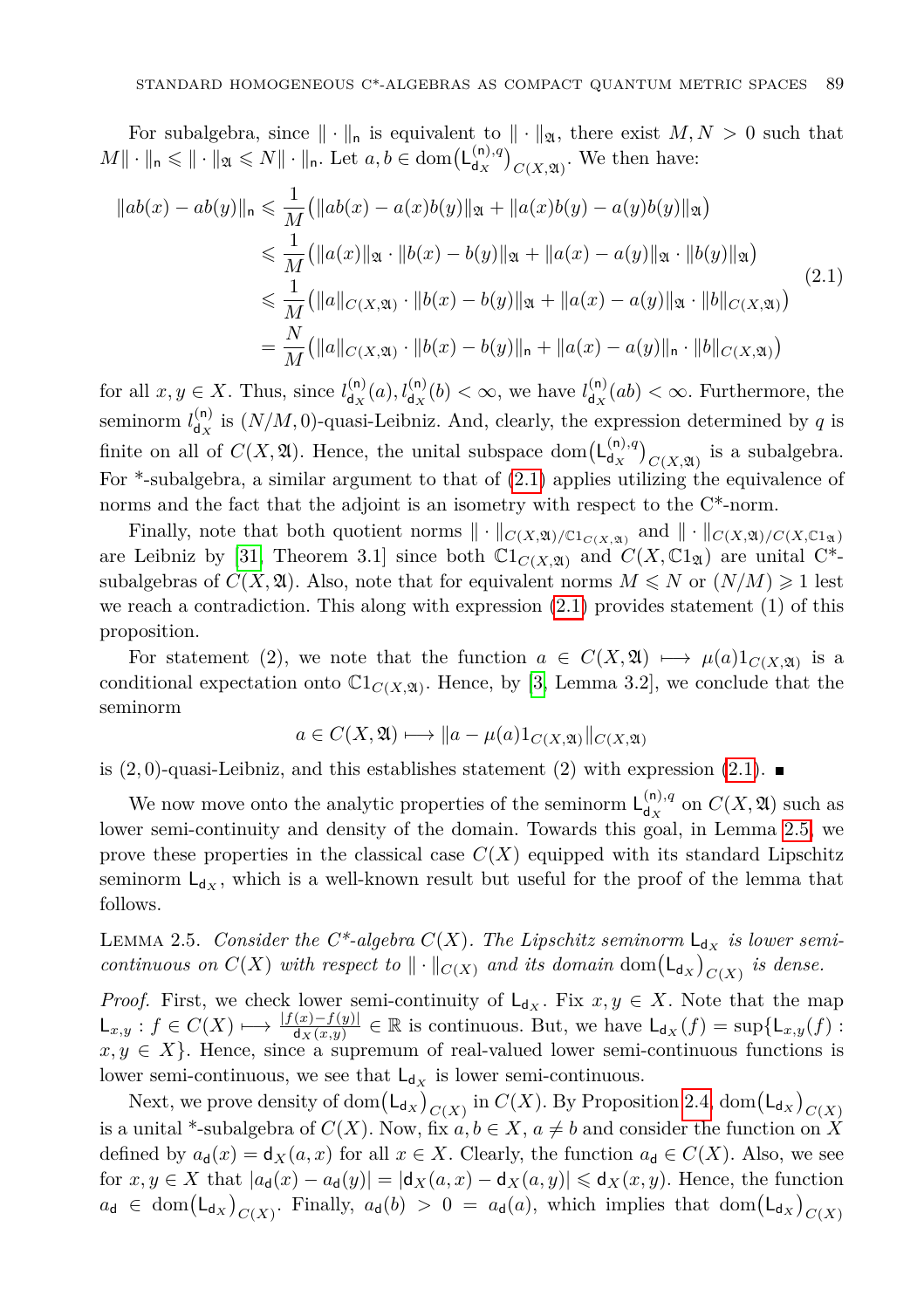separates the points of *X*. Therefore, the proof is complete by [\[35,](#page-29-13) Stone–Weierstrass Theorem 44.5.  $\blacksquare$ 

Now, we are prepared to generalize the results of Lemma [2.5](#page-8-1) when  $\mathbb C$  is replaced by any unital  $C^*$ -algebra. We utilize the argument outlined in [\[15,](#page-29-14) Theorem 3.4] to obtain the following.

<span id="page-9-1"></span>LEMMA 2.6. Let  $(X, d_X)$  be a compact metric space and let  $\mathfrak A$  be a unital  $C^*$ -algebra. *Using notation from Definition* [2.3](#page-6-0), if  $\|\cdot\|_n$  is a norm on  $\mathfrak A$  that is equivalent to the C<sup>\*</sup>*norm*  $\|\cdot\|_{\mathfrak{A}}$ *, then the seminorm*  $\mathsf{L}_{\mathsf{d}_x}^{(\mathsf{n}),q}$  $\int_{\mathsf{d}_X}^{(n),q}$  *is lower semi-continuous with respect to*  $\|\cdot\|_{C(X,\mathfrak{A})}$ *and the sets* dom $(L_{dx}^{(n),q})$  $\binom{n}{d_X}$ <sub>C(*X*, $\mathfrak{A}$ )</sub> and dom $\left(\mathsf{L}_{d_X}^{(n),q}\right)$  $\begin{bmatrix} \n\mathfrak{a}_X^{(n),q} \end{bmatrix}$  are dense in  $C(X, \mathfrak{A})$  and  $\mathfrak{sa}(C(X, \mathfrak{A})),$ *respectively.*

*Proof.* Semi-continuity follows as in the proof of Lemma [2.5](#page-8-1) along with the fact that  $\|\cdot\|_n$ is equivalent to  $\|\cdot\|_{\mathfrak{A}}$ .

For density of dom $(L_{d,r}^{(n),q})$  $\binom{(n),q}{d_X}$  (*X*,  $\mathfrak{A}$ ), let  $f \in C(X, \mathfrak{A})$ . Let  $\varepsilon > 0$ . As *X* is compact, *f* is uniformly continuous, and thus there exists  $\delta > 0$  such that:

<span id="page-9-0"></span>
$$
\mathsf{d}_X(x,y) < \delta \quad \implies \quad \|f(x) - f(y)\|_{\mathfrak{A}} < \varepsilon/2 \tag{2.2}
$$

for all  $x, y \in X$ . Define  $U(y, \delta/2) = \{x \in X : d_X(x, y) < \delta/2\}$  for all  $y \in X$ . Again, as *X* is compact, the open cover  $\{U(y, \delta/2) \subseteq X : y \in X\}$  of *X* has a finite subcover of *X* given by  $y_1, \ldots, y_n \in X$  such that  $\bigcup_{k=1}^n U(y_k, \delta/2) = X$ . Since X is compact Hausdorff, there exists a partition of unity with respect to the cover  $\{U(y_1, \delta/2), \ldots, U(y_n, \delta/2)\}\$  by [\[5,](#page-28-8) Proposition IX.4.3.3]. In particular, for each  $k \in \{1, \ldots, n\}$ , there exists a continuous function  $p_k: X \to [0,1]$  such that  $\{x \in X : p_k(x) > 0\} \neq \emptyset$  and if we define  $V_k = \{x \in X : p_k(x) > 0\}$  $p_k(x) > 0$ }, then  $\{V_1, \ldots, V_n\}$  is an open cover of *X* and  $V_k \subseteq \overline{V_k}^{d_X} \subseteq U(y_k, \delta/2)$  for each  $k \in \{1, \ldots, n\}$ . Furthermore, we have  $\sum_{k=1}^{n} p_k = 1_{C(X)}$ , which is the constant 1 function on *X*.

Now, note that by definition of  $l_{dx}^{(n)}$  $d_X^{(n)}$ , we see that if  $g \in C(X)$  and  $L_{d_X}(g) < \infty$ , then for any  $a \in \mathfrak{A}, a \cdot g \in C(X, \mathfrak{A})$ , where  $a \cdot g : x \in X \mapsto a \cdot g(x) \in \mathfrak{A}$ , and  $l_{\rm div}^{(n)}$  $\mathcal{A}_{\mathbf{d}_X}(a \cdot g) = \|a\|_{\mathbf{n}} \cdot \mathsf{L}_{\mathbf{d}_X}(g) < \infty$ . Next, for all  $k \in \{1, \ldots, n\}$ , fix some  $x_k \in V_k$ . Let  $k \in \mathbb{Z}$  $\{1,\ldots,n\}$ . If  $f(x_k) = 0$ , then clearly  $f(x_k)p_k \in \text{dom}(\mathsf{L}_{\mathsf{d}_X}^{(n),q})$  $\int_{dX}^{(n),q} C(X,\mathfrak{A})$ . If  $f(x_k) \neq 0$ , then let  $q_k \in \text{dom}(\mathsf{L}_{\mathsf{d}_X})_{C(X)}$  such that  $\|p_k - q_k\|_{C(X)} < \varepsilon/(2n \cdot \|f(x_k)\|_{\mathfrak{A}})$  by Lemma [2.5.](#page-8-1) Furthermore, by the comments at the beginning of this paragraph,  $f(x_k) \cdot q_k \in \text{dom}(\mathsf{L}_{\mathsf{d}_X}^{(n),q})$  $\binom{(\mathsf{n}),q}{d_X}_{C(X,\mathfrak{A})}$ and

$$
|| f (x_k) \cdot p_k - f (x_k) \cdot q_k ||_{C(X, \mathfrak{A})} = || f (x_k) ||_{\mathfrak{A}} \cdot || p_k - q_k ||_{C(X)} < \varepsilon / (2n).
$$

Thus

$$
\Big\|\sum_{k=1}^n f(x_k)\cdot p_k - \sum_{k=1}^n f(x_k)\cdot q_k\Big\|_{C(X,\mathfrak{A})} < n \cdot \varepsilon/(2n) = \varepsilon/2.
$$

Next, define  $f_p = \sum_{k=1}^n f(x_k) \cdot p_k \in C(X, \mathfrak{A})$  and  $f_{\varepsilon} = \sum_{k=1}^n f(x_k) \cdot q_k$ . Note that  $f_{\varepsilon} \in \text{dom}(\mathsf{L}_{\mathsf{d}\mathbf{x}}^{(\mathsf{n}),q})$  $\binom{n}{d_X}$ <sub>*C*(*X*, $\mathfrak{A}$ )</sub> since  $\mathsf{L}_{d_X}^{(n),q}$  $\int_{d_X}^{(n),q}$  is a seminorm, and note that  $||f_p - f_{\varepsilon}||_{C(X,\mathfrak{A})} < \varepsilon/2$ .

Now, let  $x \in X$ . Since  $\{V_1, \ldots, V_n\}$  is a cover of X, we see that  $\emptyset \neq \{l \in \{1, \ldots, n\}$ :  $x \in V_l$  = { $l \in \{1, ..., n\} : p_l(x) > 0$ }. Let  $\{l_1, ..., l_m\} = \{l \in \{1, ..., n\} : p_l(x) > 0\},$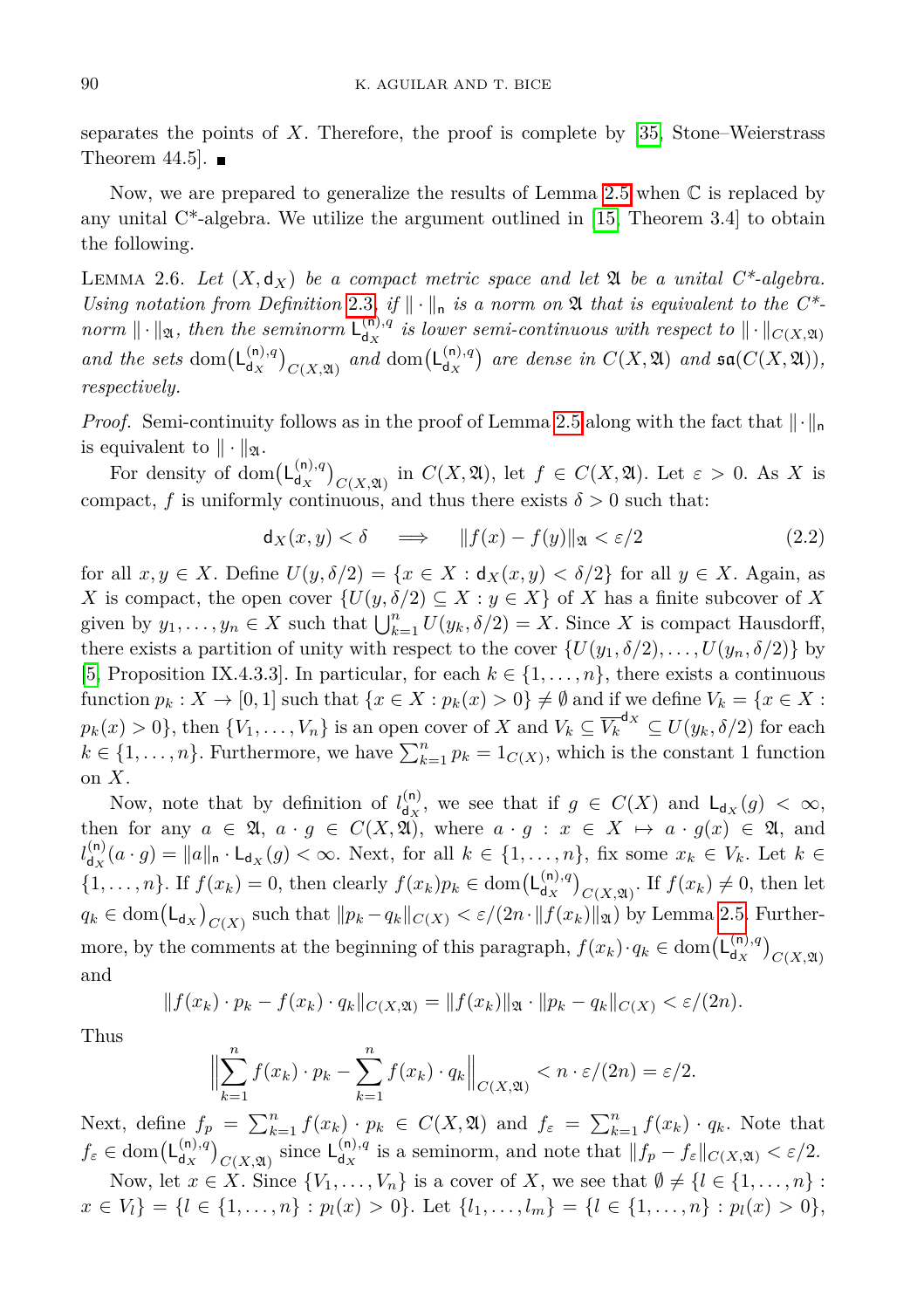and in particular, we have  $p_l(x) = 0$  if  $l \in \{1, \ldots, n\} \setminus \{l_1, \ldots, l_m\}$ . Since  $x \in V_{l_i} \subseteq$  $U(y_{l_j}, \delta/2)$ , for all  $j \in \{1, \ldots, m\}$ , we have  $\mathsf{d}_X(x, x_{l_j}) < \delta$  for all  $j \in \{1, \ldots, m\}$ . Hence by expression [\(2.2\)](#page-9-0), we gather:

$$
||f(x) - f_p(x)||_{\mathfrak{A}} = ||\left(\sum_{k=1}^n p_k(x)\right) \cdot f(x) - \sum_{k=1}^n f(x_k) \cdot p_k(x)||_{\mathfrak{A}}
$$
  
= 
$$
||\left(\sum_{k=1}^n p_k(x) \cdot f(x)\right) - \sum_{k=1}^n f(x_k) \cdot p_k(x)||_{\mathfrak{A}} \le \sum_{k=1}^n p_k(x) \cdot ||f(x) - f(x_k)||_{\mathfrak{A}}
$$
  
= 
$$
\sum_{j=1}^m p_{l_j}(x) \cdot ||f(x) - f(x_{l_j})||_{\mathfrak{A}} < \sum_{j=1}^m p_{l_j}(x) \cdot \varepsilon/2 \le 1 \cdot \varepsilon/2
$$

since  $\sum_{k=1}^{n} p_k = 1_{C(X)}$ . As  $x \in X$  was arbitrary, we have  $||f - f_p||_{C(X, \mathfrak{A})} \leq \varepsilon/2$ , which implies that  $||f - f_{\varepsilon}||_{C(X, \mathfrak{A})} \le ||f - f_{p}||_{C(X, \mathfrak{A})} + ||f_{p} - f_{\varepsilon}||_{C(X, \mathfrak{A})} < \varepsilon/2 + \varepsilon/2 = \varepsilon$ , where  $f_{\varepsilon} \in \text{dom}(\mathsf{L}_{\mathsf{d}\mathbf{x}}^{(\mathsf{n}),q})$  $\binom{(n),q}{d_X}$  *C*(*X*, $\alpha$ ), which establishes that dom $\left(\mathsf{L}_{d_X}^{(n),q}\right)$  $\binom{\binom{n}{q}}{d_X}$  *C*(*X,* 2) is dense in *C*(*X,* 2).

Finally, dom $(L_{d_x}^{(n),q})$  $\binom{(n),q}{d_X}$  is a \*-subalgebra of  $C(X, \mathfrak{A})$  by Proposition [2.4,](#page-7-0) hence  $dom(L_{dx}^{(n),q})$  $\binom{\binom{\mathsf(n),q}{\mathsf d_X}}{C(X, \mathfrak{A})} \cap \mathfrak{sa}(C(X, \mathfrak{A})) = \mathrm{dom}\big(\mathsf{L}^{(\mathsf{n}),q}_{\mathsf d_X}\big)$  $d_X^{(n),q}$  is dense in  $\mathfrak{sa}(C(X,\mathfrak{A}))$ . Indeed, let  $a \in$  $\mathfrak{sa}(C(X, \mathfrak{A}))$ . There exists a sequence  $(a_n)_{n \in \mathbb{N}} \subset \text{dom}(\mathsf{L}_{\mathsf{d}_X}^{(n),q})$  $\binom{\binom{n}{q}}{C(X, \mathfrak{A})}$  that converges to *a*. However, as dom $(L_{d,r}^{(n),q})$  $\binom{\binom{n}{q}}{C(X, \mathfrak{A})}$  is a \*-subalgebra, we have

$$
\left(\frac{a_n + a_n^*}{2}\right)_{n \in \mathbb{N}} \subset \text{dom}\big(\mathsf{L}_{\mathsf{d}_X}^{(\mathsf{n}),q}\big)_{C(X, \mathfrak{A})} \cap \mathfrak{sa}(C(X, \mathfrak{A})) = \text{dom}\big(\mathsf{L}_{\mathsf{d}_X}^{(\mathsf{n}),q}\big)
$$

and converges to  $\frac{a+a^*}{2} = \frac{a+a}{2} = a$ , which completes the proof.

REMARK 2.7. In Lemma [2.6,](#page-9-1) the proof of the density of dom $(L_{d_x}^{(n),q})$  $\left(\begin{smallmatrix} (n),q \\ d_X \end{smallmatrix}\right)_{C(X,{\mathfrak{A}})}$  did not utilize the C<sup>\*</sup>-algebra structure of  $\mathfrak{A}$ , and this density result would be true if  $\mathfrak{A}$  was any normed space.

We are on our way to the final steps in proving that we have compact quantum metric spaces. There are several ways to approach this. We will use [\[27,](#page-29-0) Theorem 1.9] (this is equivalence (2) of Theorem [1.5\)](#page-3-0), which is Rieffel's first characterization of compact quantum metric spaces and characterizes when the weak\* topology on the state space is metrized by the Monge–Kantorovich metric (the quantum metric) of Definition [1.3](#page-2-0) by a fascinating application of the Arzelà–Ascoli Theorem. The reason we use equivalence (2) of Theorem [1.5](#page-3-0) is because it requires us to study the diameter of the Monge–Kantorovich metric, which will provide greater insight into the results of Section [3](#page-15-0) (see Remark [3.8\)](#page-20-0). This is Proposition [2.9.](#page-11-0) However, we first prove a lemma which is a likely well-known fact about a characterization of pure states on  $C(X, \mathfrak{A})$ .

<span id="page-10-0"></span>LEMMA 2.8. Let  $(X, d_X)$  be a compact metric space and  $\mathfrak A$  be a unital  $C^*$ -algebra. Let  $x \in X$  *and*  $\phi$  *be a pure state on*  $\mathfrak{A}$ *. If we define*  $\phi_x(a) = \phi(a(x))$  *for all*  $a \in C(X, \mathfrak{A})$ *, then*  $\phi_x$  *is a pure state on*  $C(X, \mathfrak{A})$ *.* 

*Furthermore, if*  $\mu$  *is a pure state on*  $C(X, \mathfrak{A})$ *, then there exists*  $x \in X$  *and a pure state*  $\phi$  *on*  $\mathfrak{A}$  *such that*  $\mu = \phi_x$ *.*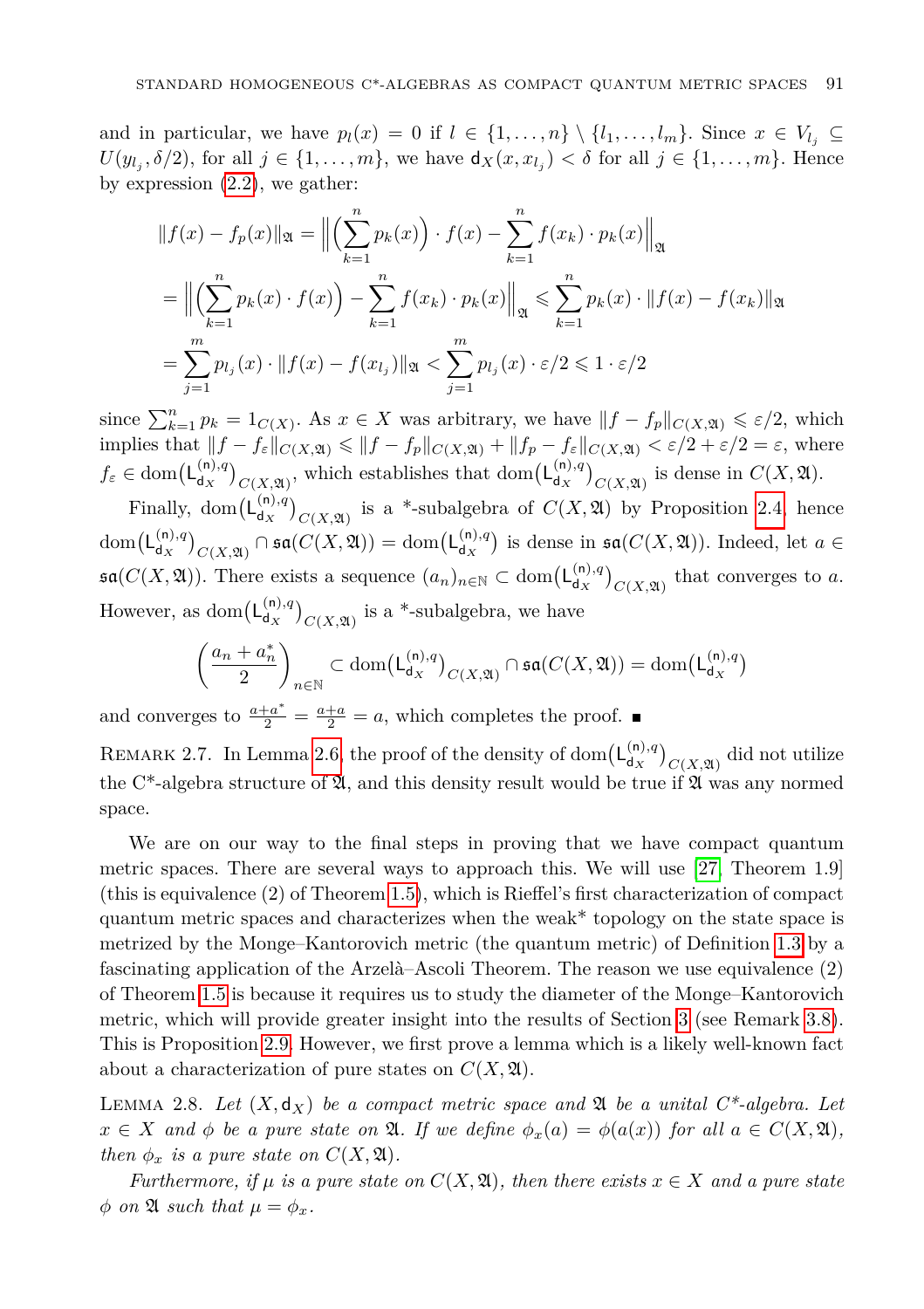*Proof.* It is clear that  $\phi_x$  defines a state on  $C(X, \mathfrak{A})$  for all  $x \in X$  and all pure states  $\phi$ on  $\mathfrak{A}$ . We show that  $\phi_x$  is a pure state by verifying the final statement in the lemma.

Let  $\mathfrak{A}\odot C(X)$  denote the algebra over C formed over the algebraic tensor product of  $\mathfrak A$ and  $C(X)$  [\[6,](#page-28-9) Section 3.1]. Let  $\mathfrak{A} \otimes C(X)$  denote the C<sup>\*</sup>-algebra formed by the completion of  $\mathfrak{A} \odot C(X)$  with respect to a C<sup>\*</sup>-norm. This C<sup>\*</sup>-norm exists and is unique since  $C(X)$ is commutative, which is why we do not decorate the tensor (see [\[6,](#page-28-9) Propositions 2.4.2 and 3.6.12). Note that  $\mathfrak{A} \odot C(X)$  is dense in  $\mathfrak{A} \otimes C(X)$  by definition.

Let  $T : \mathfrak{A} \otimes C(X) \to C(X, \mathfrak{A})$  denote the canonical \*-isomorphism for which on elementary tensors is given by  $T(a \otimes f) = a \cdot f$ , where  $a \cdot f : x \in X \mapsto a \cdot f(x) \in \mathfrak{A}$ (see [\[25,](#page-29-15) Theorem 6.4.17]). Let  $\mu$  be a pure state on  $C(X, \mathfrak{A})$ . Then  $\mu \circ T$  is a pure state on  $\mathfrak{A} \otimes C(X)$ . Now, since  $C(X)$  is commutative, there exists a pure state  $\phi$  on  $\mathfrak{A}$ and a pure state  $\nu$  on  $C(X)$  such that  $(\mu \circ T)|_{\mathfrak{A} \cap C(X)} = \phi \odot \nu$  by [\[6,](#page-28-9) Corollary 3.4.3], where  $\phi \odot \nu$  is a complex-valued linear map on  $\mathfrak{A} \odot C(X)$  given on elementary tensors by  $(\phi \odot \nu)(a \otimes f) = \phi(a)\nu(f)$  (we do not distinguish elementary tensors with  $\odot$  since these elements are in  $\mathfrak{A} \odot C(X) \subseteq \mathfrak{A} \otimes C(X)$  by definition). However, as  $\nu$  is a pure state on *C*(*X*), there exists  $x \in X$  such that  $\nu = \delta_x$ , where  $\delta_x : f \in C(X) \mapsto f(x) \in \mathbb{C}$  is the Dirac point mass at *x* (combine [\[10,](#page-28-10) Theorem VII.8.7] and [\[25,](#page-29-15) Theorem 5.1.6]). Thus  $(\mu \circ T)|_{\mathfrak{A} \odot C(X)} = \phi \odot \delta_x$ . Hence

$$
\mu(T(a \otimes f)) = \mu \circ T(a \otimes f) = (\phi \odot \delta_x)(a \otimes f) = \phi(a)\delta_x(f)
$$
  
=  $\phi(a)f(x) = \phi(a \cdot f(x)) = \phi(T(a \otimes f)(x)) = \phi_x(T(a \otimes f))$ 

for all  $a \in \mathfrak{A}, f \in C(X)$  since  $a \otimes f \in \mathfrak{A} \odot C(X)$ . By linearity, it is immediate that  $\mu$  and  $\phi_x$  agree on  $T(\mathfrak{A} \odot C(X))$ . However, as *T* is a \*-isomorphism, we see that  $T(\mathfrak{A} \odot C(X))$ is dense in  $C(X, \mathfrak{A})$ , which implies that  $\mu = \phi_x$  on  $C(X, \mathfrak{A})$  by continuity of states. This completes the proof.

We can now combine these results to provide upper bounds for the diameter of the Monge–Kantorovich metric for our seminorms on  $C(X, \mathfrak{A})$ .

<span id="page-11-0"></span>PROPOSITION 2.9. Let  $(X, d_X)$  be a compact metric space and  $\mathfrak A$  be a unital  $C^*$ -algebra.  $Let \varphi \in \mathscr{S}(C(X,\mathfrak{A})).$ 

*With notation from Definition* [2.3](#page-6-0), if  $\|\cdot\|_n$  *is any norm on*  $\mathfrak A$  *that is equivalent to the*  $C^*$ -norm  $\|\cdot\|_{\mathfrak{A}}$  so that there exist  $M > 0$ ,  $N > 0$  such that  $M\|\cdot\|_{\mathfrak{n}} \leq \|\cdot\|_{\mathfrak{A}} \leq N\|\cdot\|_{\mathfrak{n}}$ , *then*:

\n- (1) (a) if 
$$
q = C(X)
$$
, then  $\text{diam}(\mathcal{S}(C(X, \mathfrak{A})), \mathsf{mk}_{\mathsf{L}_{dX}^{(n),q}}) \leq 2 + N \cdot \text{diam}(X, \mathsf{d}_X)$
\n- (b) if  $\mathfrak{A} = \mathbb{C}$ , then  $\text{diam}(\mathcal{S}(C(X, \mathfrak{A})), \mathsf{mk}_{\mathsf{L}_{dX}^{(n),q}}) \leq N \cdot \text{diam}(X, \mathsf{d}_X);$
\n- (2)  $q = \mathbb{C}$  or  $q = \varphi$ , then  $\text{diam}(\mathcal{S}(C(X, \mathfrak{A})), \mathsf{mk}_{\mathsf{L}_{dX}^{(n),q}}) \leq 2$ .
\n

*Proof.* We begin by noting that as dom $(L_{d_x}^{(n),q})$  $d_X^{(n),q}$  is dense in  $\mathfrak{sa}(C(X, \mathfrak{A}))$  by Lemma [2.6,](#page-9-1)  $\mathsf{mk}_{\mathsf{L}^{(n),q}_{d_X}}$  is a metric on  $\mathscr{S}(C(X, \mathfrak{A}))$  (possibly taking value  $+\infty$ ) — see Remark [1.4.](#page-2-1)

For (1)(a) and (1)(b), assume that  $q = C(X)$ . First, we establish (1)(a). Thus, let  $\mu, \nu$  be pure states on  $C(X, \mathfrak{A})$ . By Lemma [2.8,](#page-10-0) there exist  $x, y \in X$  and pure states  $\phi, \psi$ on  $\mathfrak{A}$  such that  $\mu = \phi_x$  and  $\nu = \psi_y$ . Fix  $a \in \text{dom}(\mathsf{L}_{\mathsf{d}_x}^{(n),q})$  $\begin{pmatrix} \mathsf{a},q \\ \mathsf{d}_X \end{pmatrix}$ ,  $\mathsf{L}_{\mathsf{d}_X}^{(\mathsf{n}),q}$  $\frac{d^{(n),q}}{d^2}$  (*a*)  $\leq 1$ . Let  $\varepsilon > 0$ . Since *q* = *C*(*X*), there exists *b* ∈ *C*(*X*, C<sub>1</sub><sub> $\alpha$ </sub>) such that  $||a - b||_{C(X,A)} \le 1 + \varepsilon$ . Therefore, as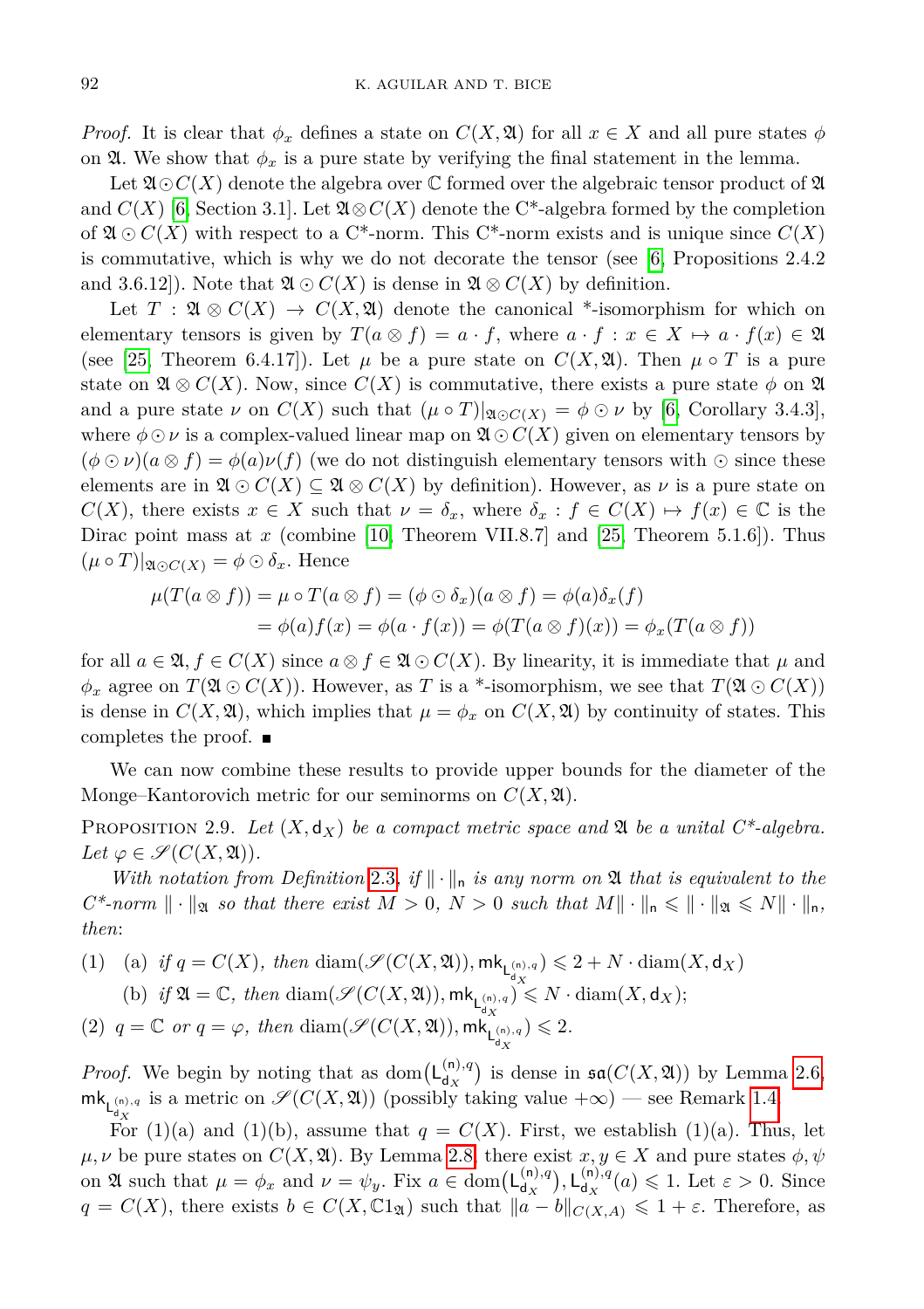$b(x) \in \mathbb{C}1_{\mathfrak{A}}$ , we have  $|\phi_x(b) - \psi_x(b)| = |\phi(b(x)) - \psi(b(x))| = 0$  since  $\phi, \psi$  are states on  $\mathfrak{A}$ and agree on scalars of  $\mathfrak{A}$ . Therefore

<span id="page-12-1"></span>
$$
|\phi_x(a) - \psi_x(a)| = |\phi_x(a) - \phi_x(b) + \psi_x(b) - \psi_x(a)|
$$
  
\$\leq | \phi\_x(a - b) | + | \psi\_x(a - b) | \leq 2 \cdot ||a - b|| \leq 2(1 + \varepsilon) = 2 + 2\varepsilon. (2.3)

Since  $\varepsilon > 0$  was arbitrary,  $|\phi_x(a) - \psi_x(a)| \leq 2$ . Next, since  $\mathsf{L}_{d_x}^{(n),q}$  $d_{\mathbf{x}}^{(\mathsf{n}),q}(a) \leqslant 1$ , we gather:

$$
|\psi_x(a) - \psi_y(a)| = |\psi(a(x)) - \psi(a(y))| = |\psi(a(x) - a(y))| \le ||a(x) - a(y)||_{\mathfrak{A}}\le N \cdot ||a(x) - a(y)||_{\mathfrak{n}} \le N \cdot d_X(x, y) \le N \cdot \text{diam}(X, d_X),
$$

and 
$$
|\mu(a) - \nu(a)| = |\phi_x(a) - \psi_y(a)|
$$
  
\n $\le |\phi_x(a) - \psi_x(a)| + |\psi_x(a) - \psi_y(a)| \le 2 + N \cdot \text{diam}(X, \mathsf{d}_X).$ 

Since  $a \in \text{dom}(\mathsf{L}_{d,r}^{(n),q})$  $\begin{pmatrix} (n), q \\ d_X \end{pmatrix}$ ,  $\begin{pmatrix} (n), q \\ d_X \end{pmatrix}$  $\mathsf{d}_\mathsf{d}_\mathsf{d}_\mathsf{d}$  (*a*)  $\leqslant$  1 was arbitrary, we see that  $\mathsf{m}\mathsf{k}_{\mathsf{L}^{(n),q}_{\mathsf{d},\mathsf{d}}}(\mu,\nu)$   $\leqslant$  $2+N \cdot \text{diam}(X,\mathsf{d}_X)$ . Next, since  $\mathsf{mk}_{\mathsf{L}^{(n),q}_\mathsf{d}}$  is convex in each variable in the sense of [\[28,](#page-29-1) Defi-nition 9.1] and the state space is the closed convex hull of the pure states by [\[25,](#page-29-15) Corollary 5.1.10], we have that (1)(a) is proven as  $\mu, \nu$  were arbitrary pure states on  $C(X, \mathfrak{A})$ . For  $(1)(b)$ , if  $\mathfrak{A} = \mathbb{C}$ , then note that  $(2.3)$  would be 0 as there is only one state on  $\mathbb{C}$ . This then proves  $(1)(b)$ .

For (2), the case  $q = \mathbb{C}$  is immediate from [\[27,](#page-29-0) Proposition 1.6] and from the inequality  $\|a + \mathbb{C}1_{\mathfrak{A}}\|_{\mathfrak{A}/\mathbb{C}1_{\mathfrak{A}}} \leqslant L(a)$  for all  $a \in \mathfrak{sa}(\mathfrak{A})$ .

For the case  $q = \varphi$ , the fact that

$$
||a + \mathbb{C}1_{C(X,\mathfrak{A})}||_{C(X,\mathfrak{A})/ \mathbb{C}1_{C(X,\mathfrak{A})}} = \inf_{b \in \mathbb{C}1_{C(X,\mathfrak{A})}} ||a - b||_{C(X,\mathfrak{A})} \le ||a - \varphi(a)1_{C(X,\mathfrak{A})}||_{C(X,\mathfrak{A})}
$$

for all  $a \in \mathfrak{sa}(\mathfrak{A})$  completes the proof again by the argument of case  $q = \mathbb{C}$ .

Now, we are prepared to prove our main result of this section, which is that the seminorms of Definition [2.3](#page-6-0) will be quasi-Leibniz Lip-norms for  $C(X, \mathfrak{A})$  if and only if A is finite-dimensional, and we note that this is the first result that not only assumes finite-dimensionality of  $\mathfrak{A}$ , but also requires finite-dimensionality of  $\mathfrak{A}$ .

<span id="page-12-0"></span>THEOREM 2.10. Let  $(X, d_X)$  be a compact metric space and let  $\mathfrak A$  be a unital C<sup>\*</sup>-algebra *and let*  $\mu \in \mathcal{S}(C(X, \mathfrak{A}))$  *be a state.* 

*By using notation from Definition* [2.3](#page-6-0)*, the following three statements are equivalent*:

- (i) the pair  $(C(X, \mathfrak{A}), L_{d_X}^{(n),q})$  $\binom{n}{d_X}$  is a quasi-Leibniz compact quantum metric space;
- (ii) A *is finite-dimensional*;

(iii)  $C(X, \mathfrak{A})$  *is a standard homogeneous*  $C^*$ -algebra of Definition [2.1](#page-5-2).

*Furthermore, if*  $\mathfrak{A}$  *is finite-dimensional and*  $M > 0$ ,  $N > 0$  *such that*  $M \cdot \|\cdot\|_{n} \leq$  $\| \cdot \|_{\mathfrak{A}} \leqslant N \cdot \| \cdot \|_{\mathsf{n}}, \text{ then: }$ 

(1) *if q is either*  $C(X)$  *or*  $\mathbb{C}$ *, then*  $L_{d_{X}}^{(n),q}$  $d_{\mathcal{X}}^{(n),q}$  is a  $(N/M,0)$ -quasi-Leibniz Lip-norm;

(2) *if*  $q = \mu$ *, then*  $\mathsf{L}_{d_{\mathbf{y}}}^{(n),q}$  $\int_{d_X}^{(n),q}$  *is a* (max $\{N/M, 2\}$ , 0)*-quasi-Leibniz Lip-norm.* 

*Proof.* For (ii)  $\implies$  (i), assume that  $\mathfrak A$  is finite-dimensional, we begin by showing that the pair  $(C(X, \mathfrak{A}), \mathsf{L}_{d_X}^{(n),q})$  $\begin{bmatrix} (n), q \\ d_X \end{bmatrix}$  is a quasi-Leibniz compact quantum metric space. By Proposition [2.4](#page-7-0) and Lemma [2.6,](#page-9-1) all that remains is to show that the Monge–Kantorovich metric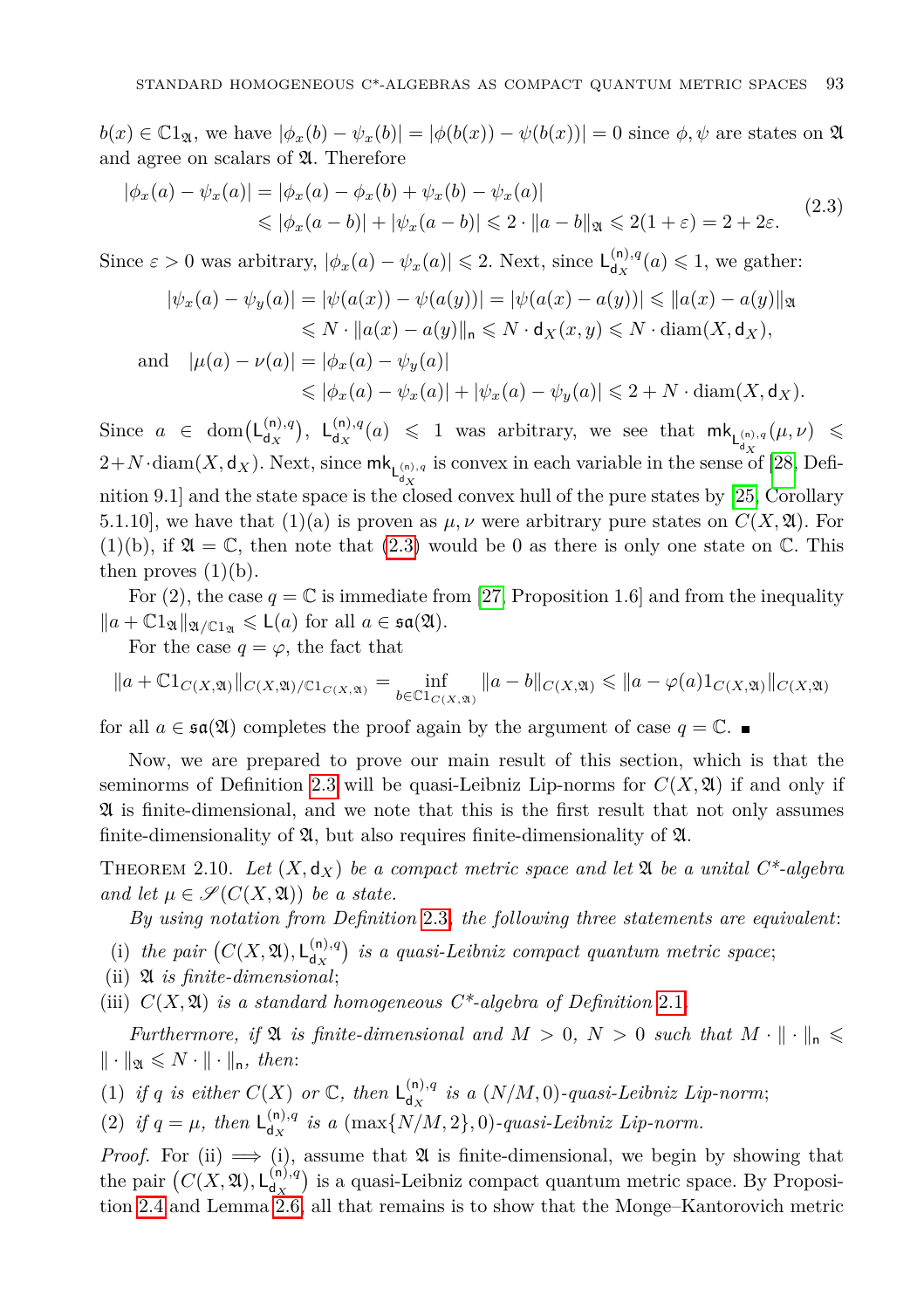metrizes the weak\* topology of the state space. Also, by Proposition [2.9](#page-11-0) and equiva-lence (2) of Theorem [1.5,](#page-3-0) we only need to verify that there exists some  $D > 0$  such that the set

$$
\mathcal{B}_{1,D} = \left\{ a \in \mathfrak{sa}(C(X, \mathfrak{A})) : \mathsf{L}_{\mathsf{d}_X}^{(\mathsf{n}),q}(a) \leq 1 \text{ and } \|a\|_{C(X, \mathfrak{A})} \leq D \right\}
$$

is totally bounded.

Let  $D \in (0,\infty)$ . The set  $\mathcal{B}_{1,D}$  is equicontinuous since  $l_{d_{\mathbf{x}}}^{(n)}$  $d_{\mathbf{x}}^{(\mathsf{n})}(a) \leqslant 1$  for all  $a \in \mathcal{B}_{1,D}$ and  $\|\cdot\|_n$  is equivalent to  $\|\cdot\|_n$  by finite-dimensionality. Next,  $\{a(x) \in \mathfrak{A} : a \in \mathcal{B}_{1,D}\}\subseteq$  ${b \in \mathfrak{A} : \|b\|_{\mathfrak{A}} \leqslant D}$  for each  $x \in X$ . Since  $\mathfrak{A}$  is finite-dimensional, the set  ${a(x) \in \mathfrak{A}}$  $\mathfrak{A}: a \in \mathcal{B}_{1,D}$  is totally bounded for each  $x \in X$ . Therefore, by a generalization of the Arzelà–Ascoli Theorem [\[24,](#page-29-16) Theorem 7.47.1] and a characterization of the topology on  $C(X, \mathfrak{A})$  [\[24,](#page-29-16) Theorem 7.46.7 and 7.46.8], the set  $\mathcal{B}_{1,D}$  is totally bounded in  $C(X, \mathfrak{A})$  since *X* is compact. Thus, by Theorem [1.5,](#page-3-0) this direction is complete.

For (i)  $\implies$  (ii), assume that the pair  $(C(X, \mathfrak{A}), L_{d_x}^{(n),q})$  $\binom{\binom{n}{q}}{\binom{q}{k}}$  is a quasi-Leibniz compact quantum metric space. By Theorem [1.5,](#page-3-0) the set  $\mathcal{B}_{1,D}$  is totally bounded for some  $D \in (0, \infty)$ . Note that it follows that  $\mathcal{B}_{E,F}$  is also totally bounded for all  $E, F \in (0, \infty)$  by scaling, where  $\mathcal{B}_{E,F}$  is defined similarly to  $\mathcal{B}_{1,D}$ . Now, the space of constant functions of  $C(X, \mathfrak{A})$  denoted by  $K(X, \mathfrak{A})$  is canonically \*-isomorphic to  $\mathfrak{A}$ . Denote this \*-isomorphism by

$$
\kappa: a \in \mathfrak{A} \longmapsto (x \mapsto a) \in K(X, \mathfrak{A}).
$$

Assume that  $a \in \mathfrak{A}$  and  $||a||_{\mathfrak{A}} \leq 1$ . Then, we have  $||\kappa(a)||_{C(X,\mathfrak{A})} \leq 1$  and  $l_{d_X}^{(n)}$  $\int_{d_X}^{d_H} (\kappa(a)) = 0$ since  $\kappa(a)$  is constant. First consider when  $q = C(X)$  or  $q = \mathbb{C}$ , then since quotient norms are bounded above by the norm that they are induced by, we have:

$$
\mathsf{L}_{\mathsf{d}_X}^{(\mathsf{n}),q}(\kappa(a)) \leq \|\kappa(a)\|_{C(X,\mathfrak{A})} \leq 1.
$$

Therefore  $\kappa(a) \in \mathcal{B}_{1,1}$ . In particular,

$$
\kappa\big(\{a\in\mathfrak{A}:\|a\|_{\mathfrak{A}}\leqslant 1\}\big)\subseteq\mathcal{B}_{1,1},
$$

and thus  $\kappa(\{a \in \mathfrak{A} : \|a\|_{\mathfrak{A}} \leq 1\})$  is totally bounded, which implies that  $\{a \in \mathfrak{A} : \|a\|_{\mathfrak{A}} \leq 1\}$  $\|a\|_{\mathfrak{A}} \leq 1$  is totally bounded since  $\kappa$  is a \*-isomorphism. Now, if  $q = \mu$ , then we would have:

$$
\mathsf{L}^\mathfrak{A}_{\mathsf{d}_X}(\kappa(a)) = \|\kappa(a) - \mu(\kappa(a))\mathbf{1}_{C(X, \mathfrak{A})}\|_{C(X, \mathfrak{A})} \leqslant 2\|\kappa(a)\|_{C(X, \mathfrak{A})} \leqslant 2
$$

for  $a \in \mathfrak{A}$  such that  $\|a\|_{\mathfrak{A}} \leq 1$ . Thus, since  $\mathcal{B}_{2,1}$  is also totally bounded, the same argument shows that the unit ball of  $\mathfrak A$  is totally bounded. Thus, in either case, the C<sup>\*</sup>-algebra  $\mathfrak A$ is finite-dimensional by [\[33,](#page-29-17) 1.9(*d*)]. (ii)  $\iff$  (iii) is given by definition. Statements (1) and (2) immediately follow by Proposition [2.4.](#page-7-0)  $\blacksquare$ 

REMARK 2.11. Theorem [2.10](#page-12-0) does not imply that there cannot be quantum metric structure on  $C(X, \mathfrak{A})$  for  $\mathfrak{A}$  infinite-dimensional. It simply implies that the family of seminorms of Definition [2.3](#page-6-0) only provide quantum metric structure on  $C(X, \mathfrak{A})$ , when  $\mathfrak A$  is finitedimensional, and this, in turn, strongly suggests that our seminorms are a natural choice for the quantum metric structure on  $C(X, \mathfrak{A})$ , when  $\mathfrak A$  is finite-dimensional.

The following corollary focuses on a particular case of interest and a motivating idea for this paper. It shows that we can still recover the classical structure of  $(C(X), \mathsf{L}_{d_X})$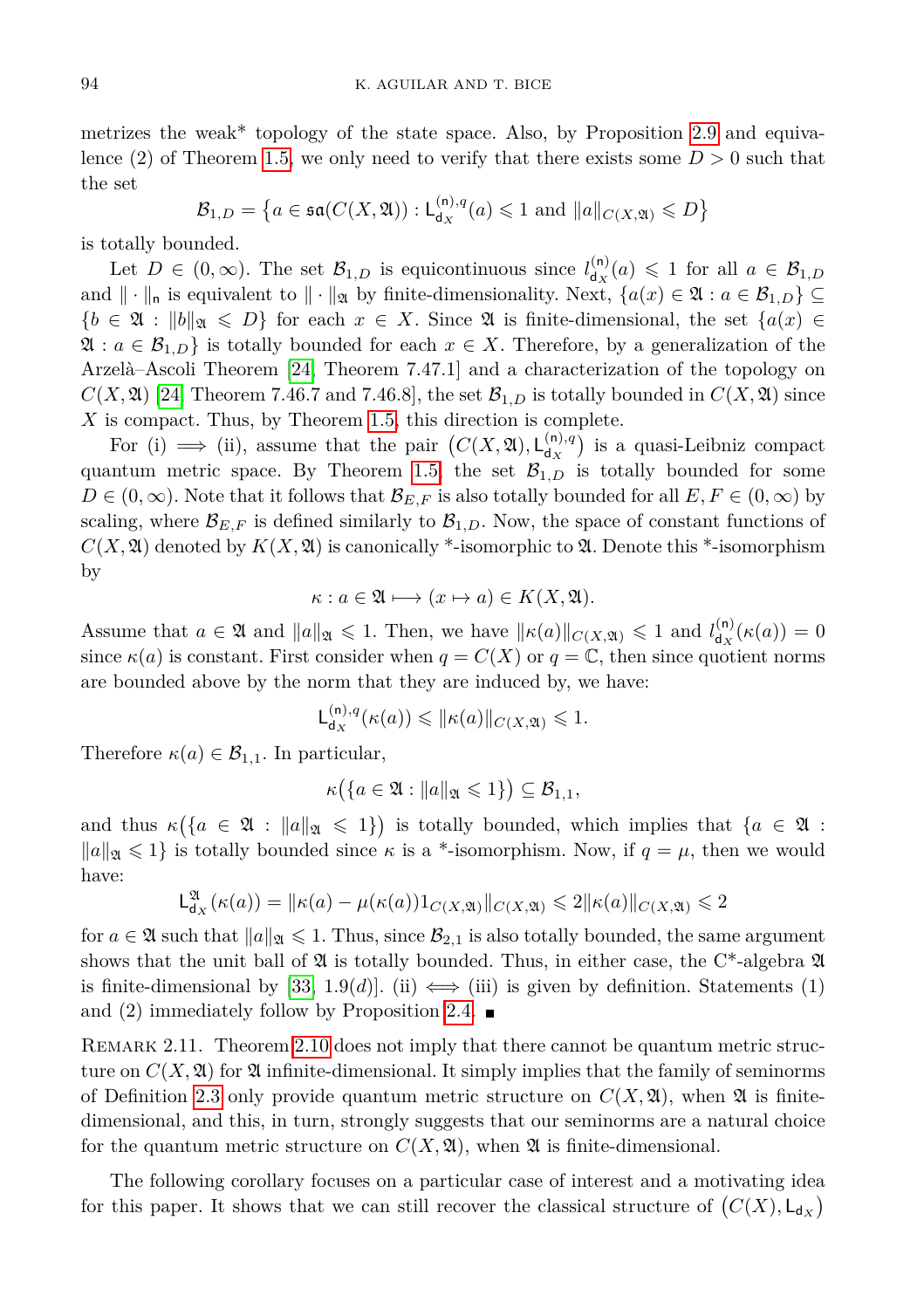within  $(C(X, \mathfrak{A}), L_{d_X}^{(n),q})$  $\frac{d^{(n)}(n)}{dx}$  for any finite-dimensional C<sup>\*</sup>-algebra  $\mathfrak A$  and a particular choice of n and *q*.

<span id="page-14-1"></span>COROLLARY 2.12. If  $(X, d_X)$  *is a compact metric space and*  $\mathfrak{A}$  *is a finite-dimensional*  $C^*$ -algebra, then with notation from Definition [2.3](#page-6-0), the pair  $(C(X, \mathfrak{A}), L_{d_X}^{(\mathfrak{A}), C(X)})$  $\begin{pmatrix} (24), C(X) \\ d_X \end{pmatrix}$  *is a* Leibniz compact quantum metric space such that  $\mathsf{L}^{(\mathfrak{A}),C(X)}_{d_X}$  $d_{\mathbf{x}}^{(\mathbf{a}),\mathbf{c}(\mathbf{A})}$  recovers the standard Lipschitz *seminorm on*  $C(X)$  *denoted by*  $L_{d_X}$  *from the canonical \*-isomorphism of*  $C(X)$  *onto*  $C(X,\mathbb{C}1_{\mathfrak{A}})$  *given by* 

$$
\mathfrak{c}_X : f \in C(X) \longmapsto (x \in X \mapsto f(x)1_{\mathfrak{A}}) \in C(X, \mathbb{C}1_{\mathfrak{A}}).
$$

*Hence, we have*  $L_{d_X} = L_{d_X}^{(2l), C(X)}$  $d_{X}^{(\mathcal{A}),\mathcal{C}(\mathcal{A})} \circ \mathfrak{c}_{X}, \text{ and thus}$ 

$$
\Lambda\big((C(X),\mathsf{L}_{\mathsf{d}_X}),\big(C(X,\mathbb{C}1_{\mathfrak{A}}),\mathsf{L}_{\mathsf{d}_X}^{(\mathfrak{A}),C(X)}\big)\big)=0.
$$

*In particular*  $(C(X), L_{d_X}) = (C(X, \mathfrak{A}), L_{d_X}^{(\mathfrak{A}), C(X)}$  $\mathcal{A}_{\mathsf{d}_X}^{(2\mathsf{U},C(X)}$ , when  $\mathfrak{A}=\mathbb{C}$ .

*Proof.* Fix  $f \in C(X)$ , we have

$$
L_{d_X}^{(2l),C(X)}(\mathfrak{c}_X(f)) = \max \left\{ l_{d_X}^{(2l)}(\mathfrak{c}_X(f)), \|\mathfrak{c}_X(f) + C(X,\mathbb{C}1_{\mathfrak{A}})\|_{C(X,\mathfrak{A})/C(X,\mathbb{C}1_{\mathfrak{A}})} \right\}
$$
  
\n
$$
= \max \left\{ l_{d_X}^{(2l)}(\mathfrak{c}_X(f)), 0 \right\}
$$
  
\n
$$
= \sup \left\{ \frac{\|f(x)1_{\mathfrak{A}} - f(y)1_{\mathfrak{A}}\|_{\mathfrak{A}}}{d_X(x,y)} : x, y \in X, x \neq y \right\}
$$
  
\n
$$
= \sup \left\{ \frac{|f(x) - f(y)| \cdot \|1_{\mathfrak{A}}\|_{\mathfrak{A}}}{d_X(x,y)} : x, y \in X, x \neq y \right\} = L_{d_X}(f).
$$

This along with Theorem [2.10](#page-12-0) completes the proof.  $\blacksquare$ 

The last result of this section shows that when  $\mathfrak A$  is finite-dimensional, then any two seminorms of Definition [2.3](#page-6-0) are equivalent regardless of choice of n or *q* (this is quite surprising since the quotient norms associated to  $q = C(X)$  and  $q = \mathbb{C}$  have different kernels on  $C(X, \mathfrak{A})$  as long as  $\mathfrak{A} \not\cong \mathbb{C}$  and thus cannot be equivalent), and the map  $\mathfrak{c}_X$  of the above corollary is bi-Lipschitz. Note that the following Proposition [2.14](#page-14-0) rests mainly on a result of Latrémolière in [\[19\]](#page-29-18). First, a definition:

DEFINITION 2.13. Let  $(X, \mathsf{d}_X)$  and  $(Y, \mathsf{d}_Y)$  be two pseudo-metric spaces, where pseudo means that distance 0 need not provide equal elements.

Fix  $N > 0$ . A map  $\pi : (X, d_X) \longrightarrow (Y, d_Y)$  is *N-Lipschitz* if  $d_Y(\pi(a), \pi(b)) \leq N$ .  $d_X(a, b)$  for all  $a, b \in X$ .

The map  $\pi$  is *bi-Lipschitz*, if furthermore, there exists  $M > 0$  such that  $M \cdot d_X(a, b) \leq$  $d_Y(\pi(a), \pi(b)) \leq N \cdot d_X(a, b)$  for all  $a, b \in X$ .

<span id="page-14-0"></span>PROPOSITION 2.14. Let  $(X, \mathsf{d}_X)$  be a compact metric space and  $\mathfrak A$  be a finite-dimensional  $C^*$ -algebra. Let  $\mu \in \mathscr{S}(C(X))$ .

*With notation from Definition* [2.3](#page-6-0), if  $\|\cdot\|_n$  *and*  $\|\cdot\|_m$  *are norms on*  $\mathfrak A$  *and q and p* are either  $C(X)$ ,  $\mathbb C$  or  $\mu$ , then the seminorms  $L_{d_{\mathbf x}}^{(n),q}$  $\int_{dX}^{(n),q}$  *and*  $\mathsf{L}_{dX}^{(m),p}$  $\int_{dX}^{(m),p}$  are equivalent.

*Furthermore, the map*  $c_X$  *of Corollary* [2.12](#page-14-1) *is bi-Lipschitz with respect to any*  $L_{d_X}^{(n),q}$  $d_X$ <sup>.</sup>

*Proof.* Since  $\mathfrak A$  is finite-dimensional, the norms  $\|\cdot\|_{\mathsf n}$  and  $\|\cdot\|_{\mathsf m}$  are equivalent. Hence, we have dom $(L_{d,x}^{(n),q})$  $\binom{\binom{n}{q}}{\binom{d}{X}} = \text{dom}(\mathsf{L}_{\mathsf{d}_X}^{(\mathsf{m}),p})$  $\binom{m}{d_X}$  since the terms determined by *q* and *p* are finite on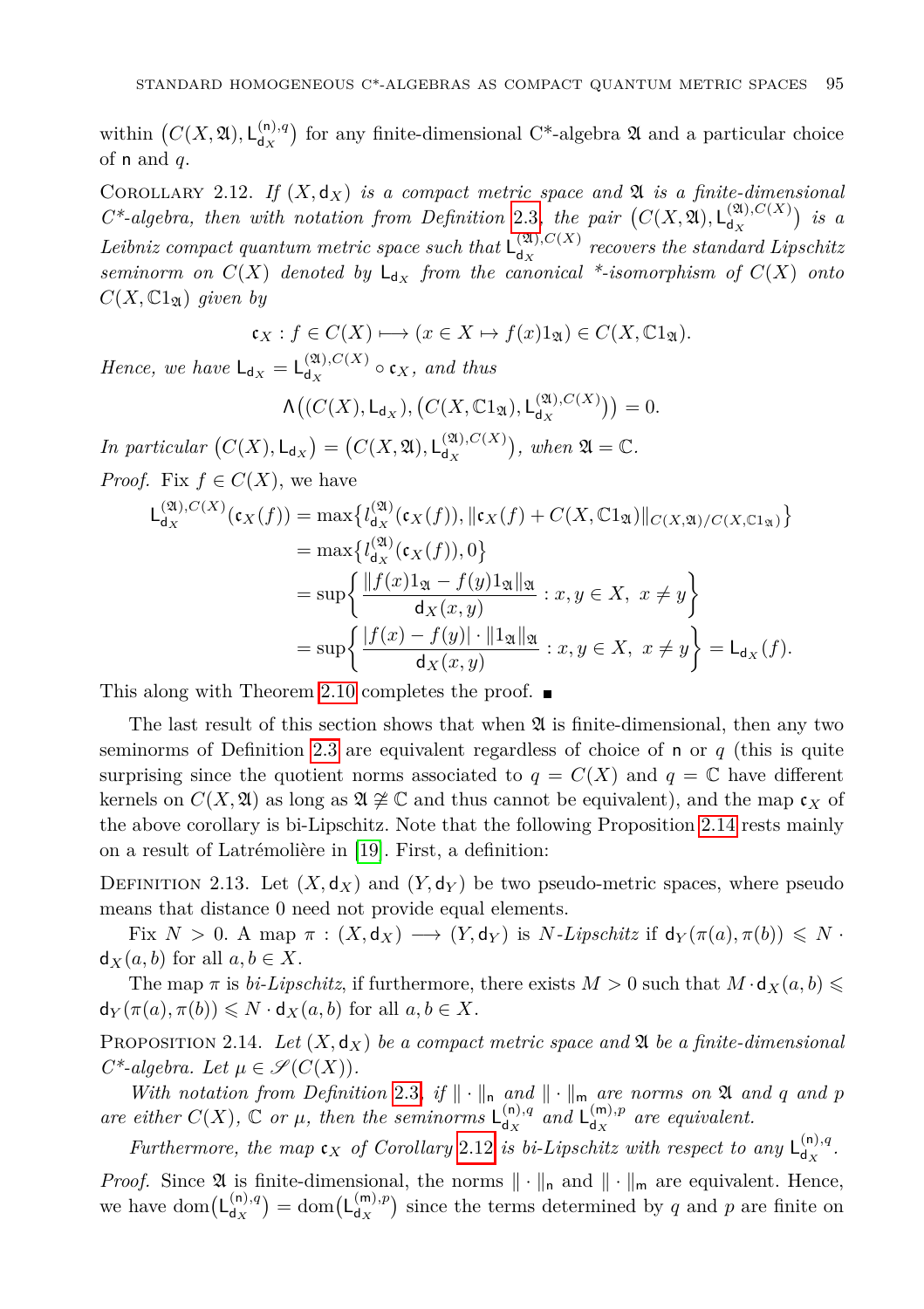all of  $C(X, \mathfrak{A})$ . Therefore, by Theorem [2.10](#page-12-0) and [\[19,](#page-29-18) Corollary 2.5], the seminorms  $\mathsf{L}^{(n),q}_{d_{\infty}}$ d*<sup>X</sup>* and  $L_{d_{\infty}}^{(m),p}$  $d_X^{(m),p}$  are equivalent. The last statement of this proposition follows from this and Corollary [2.12.](#page-14-1)  $\blacksquare$ 

Remark 2.15. Corollary [2.12](#page-14-1) and Proposition [2.14](#page-14-0) may suggest that the Lip-norm of Corollary [2.12](#page-14-1) is the best choice from our family of seminorms for a Lip-norm on  $C(X, \mathfrak{A})$ for X compact metric and  $\mathfrak A$  finite-dimensional. However, we argue that it can depend on the situation. In particular, we use the flexibility on the choice of a norm on  $\mathfrak A$  in Sections [3](#page-15-0) and [4](#page-21-0) to obtain positive results that may not be possible with the C\*-norm on A.

In regards to why we consider other *q*'s aside from  $q = C(X)$ , we first consider  $q = \mathbb{C}$ . Let *Y* be a compact metric space and  $\mathfrak{B}$  be a finite-dimensional C<sup>\*</sup>-algebra. Note that any unital \*-monomorphism  $\pi$  :  $C(X, \mathfrak{A}) \longrightarrow C(Y, \mathfrak{B})$ , will be an isometry with respect to the quotient norms associated to  $q = \mathbb{C}$  but not necessarily preserve the quotient norms associated to  $q = C(X)$ . So, if  $q = C(X)$ , then it would be much more difficult to verify if  $\pi$  were contractive with respect to the Lip-norms of  $C(X, \mathfrak{A})$  and  $C(Y, \mathfrak{A})$  than in the case of  $q = \mathbb{C}$ . And, contractivity is vital to results pertaining to the Gromov–Hausdorff propinquity (see [\[29,](#page-29-3) Proposition 8.5] and [\[3,](#page-28-3) Theorem 3.5], for example). The reason to consider  $q = \mu$  is similar to  $q = \mathbb{C}$ , except that a unital \*-monomorphism need not preserves all states, but it does occur often enough — especially in the setting of inductive sequences and inductive limits — and the quantity given by  $q = \mu$  in the Lip-norm can be much easier to calculate than a quotient norm.

<span id="page-15-0"></span>**3. Isometries from metrics into quantum metrics.** In order for our seminorms on  $C(X, \mathfrak{A})$  of the previous section to be a suitable generalization of the Lipschitz seminorm on *C*(*X*), we claim that there should be a natural embedding of *X* into the state space of  $C(X, \mathfrak{A})$  which captures some of the metric structure of X using the Monge–Kantorovich metric and not just the topological structure. This is because this happens in the classical case when  $\mathfrak{A} = \mathbb{C}$  as discussed in the introduction. When  $\mathfrak{A}$  is finite-dimensional, the purpose of this section is to verify that we can accomplish this claim for our entire family of seminorms of Definition [2.3](#page-6-0) by providing a bi-Lipschitz embedding that can be strengthened to an isometry in many intuitive cases that are still valid for all finitedimensional A and compact metric *X*.

For the remainder of this paper, we restrict our attention to finite-dimensional C\*-algebras that are *equal* to finite direct sums of complex-valued matrix algebras. This is so that we can provide explicit estimates and the results of this section are still true for any finite-dimensional  $C^*$ -algebra  $\mathfrak{A}$  in  $C(X, \mathfrak{A})$ , which is explained in the following remark.

REMARK 3.1. Since every finite-dimensional  $C^*$ -algebra  $\mathfrak{B}$  is \*-isomorphic to a finite direct sums of complex-valued matrix algebras [\[11,](#page-28-4) Theorem III.1.1], we assume that every finite-dimensional C<sup>\*</sup>-algebra is equal to  $\bigoplus_{k=0}^{n} M_{m_k}(\mathbb{C})$  for some  $n \in \mathbb{N}$ ,  $m_k \in \mathbb{N} \setminus \{0\}$ for  $k \in \{0, \ldots, n\}$  for the rest of this paper. This will cause no loss of generality for the results of this section. Indeed, let  $(X, \mathsf{d}_X)$  be a compact metric space, and assume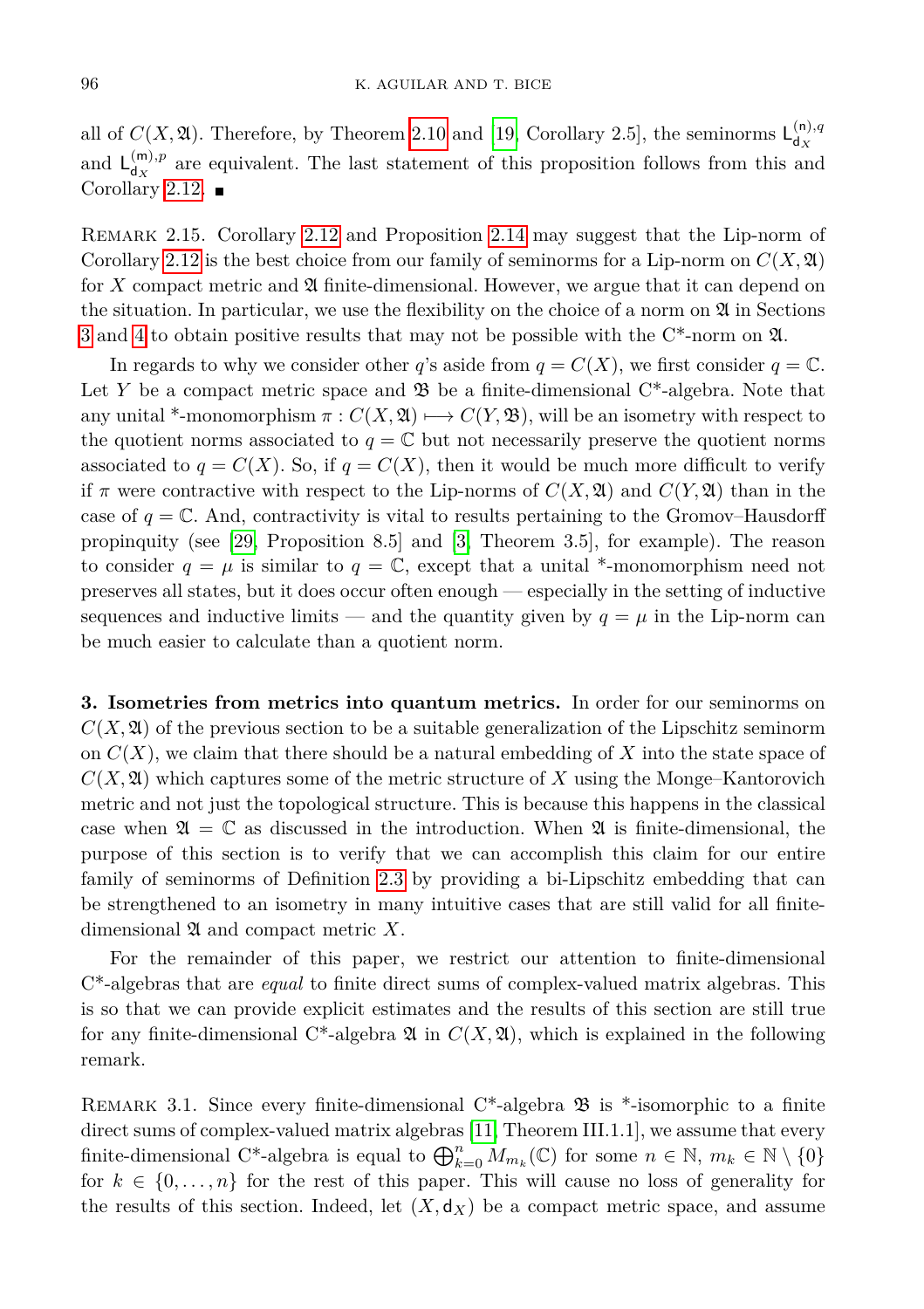$\pi : \mathfrak{B} \longrightarrow \bigoplus_{k=0}^n M_{m_k}(\mathbb{C})$  is a \*-isomorphism, then the map

$$
\Pi: b \in C(X, \mathfrak{B}) \longmapsto \left(x \in X \mapsto \pi(b(x))\right) \in C\Big(X, \bigoplus_{k=0}^{n} M_{m_k}(\mathbb{C})\Big)
$$

is a unital \*-isomorphism, and  $L_{d,r}^{(n),q}$  $d_X^{(n),q}$  o  $\Pi$  would define a Lip-norm for  $C(X, \mathfrak{B})$  with the same properties of L, and furthermore, the dual map

$$
\Pi^* : \mu \in \mathscr{S}\Big(C\Big(X,\bigoplus_{k=0}^n M_{m_k}(\mathbb{C})\Big)\Big) \mapsto \mu \circ \Pi \in \mathscr{S}(C(X, \mathfrak{B}))
$$

is an isometry between the associated Monge–Kantorovich metrics of  $L_{dx}^{(n),q}$  $\int_{d_X}^{(n),q}$  and  $\int_{d_X}^{(n),q}$  $\mathbf{d}_x^{(0),q} \circ \Pi$ by [\[29,](#page-29-3) Thoerem 6.2].

<span id="page-16-0"></span>DEFINITION 3.2. Let  $\mathfrak{A} = \bigoplus_{k=0}^n M_{m_k}(\mathbb{C})$  be a finite-dimensional C\*-algebra for some *n* ∈ N and  $m_k$  ∈ N \{0} for  $k$  ∈ {0, . . . , *n*}. Fix  $k$  ∈ {0, . . . , *n*} and  $p, q$  ∈ {1, . . . , *m<sub>k</sub>*}. Let  $e_{k,(p,q)} \in \mathfrak{A}$  denote the *matrix unit* such that  $e_{k,(p,q)} = (a^1, \ldots, a^n) \in \mathfrak{A}$  and  $a^j = 0$  for  $j \in \{0, \ldots, n\} \setminus \{k\}$  and  $a^k$  is the matrix in  $M_{m_k}(\mathbb{C})$  that is 1 in the *p*-row, *q*-column entry and 0 elsewhere. We will use  $e_{k,(p,q)}$  to denote this element in  $\mathfrak{A}$  as well as its projection onto  $M_{m_k}(\mathbb{C})$ , which is  $a^k$ .

<span id="page-16-2"></span>NOTATION 3.3. Let  $(X, d_X)$  be a compact metric space. Assume that  $\mathfrak A$  is finite-dimensional and that there exist  $n \in \mathbb{N}$  and  $m_k \in \mathbb{N} \setminus \{0\}$  for  $k \in \{0, ..., n\}$  such that  $\mathfrak{A} = \bigoplus_{k=0}^n M_{m_k}(\mathbb{C})$ . Let  $\mathfrak{A} \otimes C(X)$  denote the C<sup>\*</sup>-algebra formed over the algebraic tensor product of  $\mathfrak A$  and  $C(X)$ . By [\[6,](#page-28-9) Propositions 2.4.2 and 3.6.12], we do not need to decorate the tensor (see the proof of Lemma [2.8](#page-10-0) for details). The map

$$
\pi_{\otimes}^{\mathfrak{A},X}: a \in C(X,\mathfrak{A}) \longmapsto \sum_{k=0}^{n} \sum_{p,q=1}^{m_k} e_{k,(p,q)} \otimes a_{p,q}^k \in \mathfrak{A} \otimes C(X)
$$

is the canonical \*-isomorphism, where  $a_{p,q}^k \in C(X)$  and for each  $x \in X$ , the element  $a_{p,q}^k(x) \in \mathbb{C}$  is the projection of  $a(x)$  onto the *p*-row, *q*-column coordinate of  $M_{m_k}(\mathbb{C})$ (continuity of  $a_{p,q}^k$  follows by finite-dimensionality and definition of product topology). That  $\pi_{\otimes}^{\mathfrak{A},X}$  is a \*-isomorphism follows from the observation that it is the inverse of the map *T* used in the proof of Lemma [2.8.](#page-10-0)

For  $\mu \in \mathscr{S}(\mathfrak{A}), \nu \in \mathscr{S}(C(X)),$  let  $\mu \otimes \nu : \mathfrak{A} \otimes C(X) \longrightarrow \mathbb{C}$  denote the state on  $\mathfrak{A} \otimes C(X)$  such that on elementary tensors  $(\mu \otimes \nu)(a \otimes f) = \mu(a)\nu(f)$  for all  $a \in \mathfrak{A}$ ,  $f \in C(X)$  [\[6,](#page-28-9) Proposition 3.4.6]. For  $x \in X$ , let

$$
\delta_x: f \in C(X) \longmapsto f(x) \in \mathbb{C}
$$

<span id="page-16-1"></span>denote the Dirac point mass at *x*. The map  $\delta_x \in \mathscr{S}(C(X))$ , and for a state  $\mu \in \mathscr{S}(\mathfrak{A})$ , let

(1) 
$$
k_{\mu}^{\mathfrak{A}} = \sum_{k=0}^{n} \sum_{p,q=1}^{m_k} |\mu(e_{k,(p,q)})|,
$$
  
\n(2) 
$$
\mu_x = (\mu \otimes \delta_x) \circ \pi_{\otimes}^{\mathfrak{A}, X} \in \mathcal{S}(C(X, \mathfrak{A})),
$$
\n(3.1)

(3) 
$$
\Delta^{\mathfrak{A}}_{\mu}: x \in (X, \mathsf{d}_X) \longmapsto \mu_x \in \mathscr{S}(C(X, \mathfrak{A})).
$$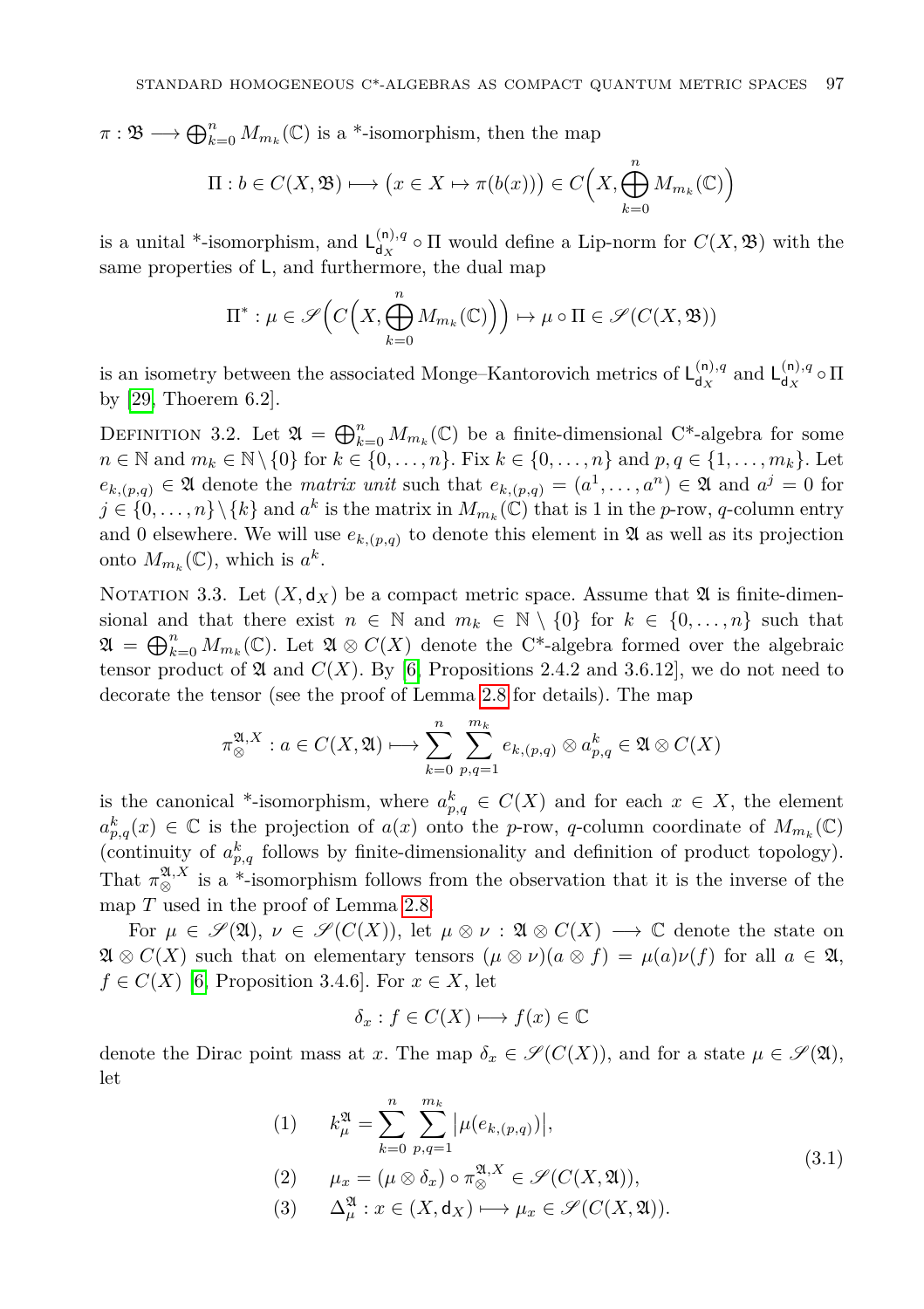Now, it is easy to show that the map  $\Delta^{\mathfrak{A}}_{\mu}$  is a homeomorphism onto its image with respect to the weak<sup>\*</sup> topology for any state  $\mu \in \mathscr{S}(\mathfrak{A})$  (we, in fact, verify this in Proposi-tion [3.6.](#page-17-0) However, when *X* is metric we will show that  $\Delta^{\mathfrak{A}}_{\mu}$  captures some metric structure when  $\mu \in \mathscr{S}(\mathfrak{A})$  is any state by way of the Monge–Kantorovich metric (quantum metric) induced by the seminorms of Definition [2.3.](#page-6-0) Furthermore, for particular choices of states, we will be capable of isometrically embedding *X* into  $\mathscr{S}(C(X, \mathfrak{A}))$ , which thus generalizes the classical case of  $\mathfrak{A} = \mathbb{C}$  to the case when  $\mathfrak{A}$  is finite-dimensional (the case of  $\mathfrak{A} = \mathbb{C}$  was discussed in the introduction). Proposition [3.6](#page-17-0) also shows that for any state  $\mu$  and any of the seminorms of Definition [2.3,](#page-6-0) we can embed  $X$  homeomorphically into  $\mathscr{S}(C(X,\mathfrak{A}))$  with a *k*-Lipschitz map, where the constant *k* depends on  $\mu$ , the matrix units of Definition [3.2,](#page-16-0) and the choice of norm on the finite-dimensional  $C^*$ -algebra  $\mathfrak{A}$ . First, we state the following lemma about a certain standard norm on the underlying vector space of a finite-dimensional C\*-algebra, which will prove useful later as well.

<span id="page-17-1"></span>LEMMA 3.4. *Fix*  $n \in \mathbb{N}$  and  $m_k \in \mathbb{N} \setminus \{0\}$  for  $k \in \{0, ..., n\}$ . Let  $\mathfrak{A} = \bigoplus_{k=0}^n M_{m_k}(\mathbb{C})$ *be a finite-dimensional C\*-algebra. Let*  $a = (a^k)_{k=0}^n \in \mathfrak{A}$ , where  $a^k \in M_{m_k}(\mathbb{C})$  for all  $k \in \{0, \ldots, n\}$ . Fix  $k \in \{0, \ldots, n\}$  and let  $a_{p,q}^k$  denote the *p*-row, *q*-column entry of the  $matrix \ a^k \in M_{m_k}(\mathbb{C})$ *. Let*  $m_{\mathfrak{A}} = \max_{k \in \{0, ..., n\}} m_k$ *.* 

 $I_f \|\cdot\|_{\infty,\mathfrak{A}}$  *denotes the norm on*  $\mathfrak{A}$  *defined by*  $\|a\|_{\infty,\mathfrak{A}} = \max_{k \in \{0,\ldots,n\}} \|a^k\|_{\infty}$ *, where*  $||a^k||_{\infty} = \max_{p,q \in \{1,...,m_k\}} |(a^k)_{p,q}|$  for each  $k \in \{0,...,n\}$ , then this norm is equivalent  $to \|\cdot\|_{\mathfrak{A}}$  *by* 

$$
\frac{1}{m_{\mathfrak{A}}} \|\cdot\|_{\mathfrak{A}} \leqslant \|\cdot\|_{\infty, \mathfrak{A}} \leqslant \|\cdot\|_{\mathfrak{A}}.
$$

*Proof.* The conclusion follows from the table of norm equivalences [\[14,](#page-29-19) page 314].

REMARK 3.5. If, in Corollary [2.12,](#page-14-1) we used the norm  $\|\cdot\|_{\infty,\mathfrak{A}}$  of Lemma [3.4](#page-17-1) instead of  $\|\cdot\|_{\mathfrak{A}}$ , then the map  $\mathfrak{c}_X$  would still be an isometry of the Lip-norms  $\mathsf{L}_{d_X}$  and  $\mathsf{L}_{d_X}^{(\infty,\mathfrak{A}),C(X)}$ d*<sup>X</sup>* by the same argument of the proof of Corollary [2.12](#page-14-1) since the norms  $\|\cdot\|_{\infty,\mathfrak{A}}$  and  $\|\cdot\|_{\mathfrak{A}}$ agree on scalars, but the associated compact quantum metric space would not be Leibniz but  $(m_{\mathfrak{A}}, 0)$ -quasi-Leibniz by Theorem [2.10](#page-12-0) and Lemma [3.4.](#page-17-1)

<span id="page-17-0"></span>PROPOSITION 3.6. Let  $(X, \mathsf{d}_X)$  be a compact metric space and let  $\mathfrak{A} = \bigoplus_{k=0}^n M_{m_k}(\mathbb{C})$  be *a finite-dimensional*  $C^*$ -*algebra, such that*  $n \in \mathbb{N}$  *and*  $m_k \in \mathbb{N} \setminus \{0\}$  *for*  $k \in \{0, ..., n\}$ *.* 

*By* [\(3.1\)](#page-16-1)*, if*  $\mu \in \mathcal{S}(\mathfrak{A})$ *, then the map*  $\Delta^{\mathfrak{A}}_{\mu}$  *is a homeomorphism onto its image with respect to the weak\* topology on*  $\mathscr{S}(C(X, \mathfrak{A}))$ .

*Furthermore, using notation from Definitions* [2.3](#page-6-0) *and* [1.3](#page-2-0), *if*  $\|\cdot\|_n$  *is a norm on*  $\mathfrak A$  *and*  $M, N > 0$  *such that*  $M \cdot \| \cdot \|_{n} \leq \| \cdot \|_{\mathfrak{A}} \leq N \cdot \| \cdot \|_{n}$ , then for all  $x, y \in X$ , we have

$$
\mathrm{mk}_{\mathsf{L}^{(\mathsf{n}),q}_{\mathsf{d}_X}}\big(\Delta_\mu^\mathfrak{A}(x),\Delta_\mu^\mathfrak{A}(y)\big)\leqslant N\cdot k_\mu^\mathfrak{A}\cdot \mathsf{d}_X(x,y),
$$

and thus  $\Delta^{\mathfrak{A}}_{\mu}$  is  $N \cdot k^{\mathfrak{A}}_{\mu}$ -Lipschitz.

*Proof.* To show that  $\Delta^{\mathfrak{A}}_{\mu}$  is a homeomorphism onto its image, we do not need to first show the Lipschitz condition and we do not need that *X* is metric; however, we still rely on *X* being Hausdorff. Let  $(x_{\lambda})_{\lambda \in \Lambda} \subseteq X$  be a net that converges to  $x \in X$ . Thus, for any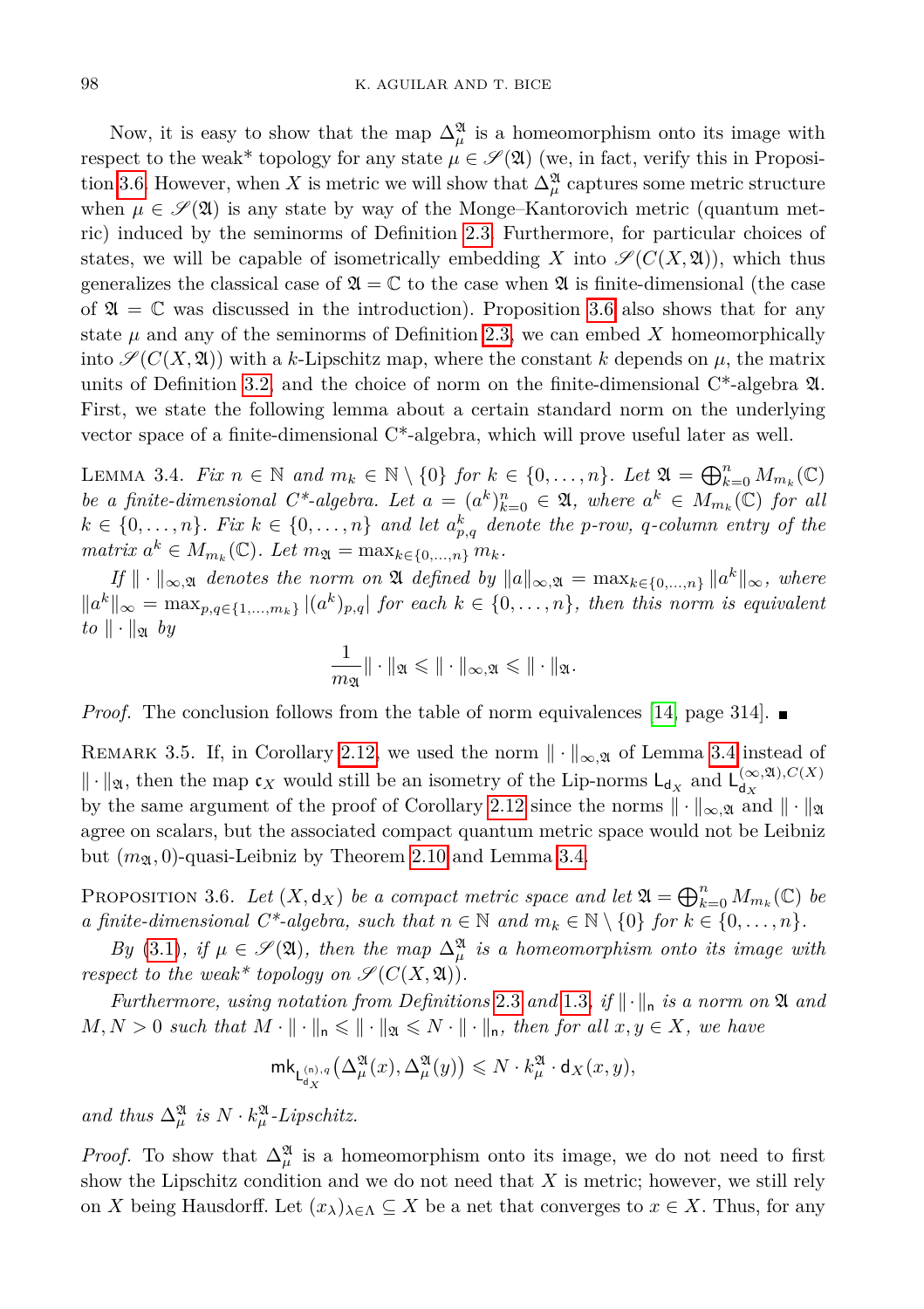$f \in C(X)$ ,  $(f(x_{\lambda})_{\lambda \in \Lambda}) \subset \mathbb{C}$  converges to  $f(x) \in \mathbb{C}$ . Let  $a \in C(X, \mathfrak{A})$  and fix  $\lambda \in \Lambda$ . Then

<span id="page-18-0"></span>
$$
\Delta_{\mu}^{\mathfrak{A}}(x_{\lambda})(a) = \mu_{x_{\lambda}}(a) = (\mu \otimes \delta_{x_{\lambda}}) \Biggl( \sum_{k=0}^{n} \sum_{p,q=1}^{m_k} e_{k,(p,q)} \otimes a_{p,q}^{k} \Biggr)
$$
  
= 
$$
\sum_{k=0}^{n} \sum_{p,q=1}^{m_k} \mu(e_{k,(p,q)}) \delta_{x_{\lambda}}(a_{p,q}^{k}) = \sum_{k=0}^{n} \sum_{p,q=1}^{m_k} \mu(e_{k,(p,q)}) a_{p,q}^{k}(x_{\lambda}).
$$
 (3.2)

Since this sum is finite and  $\lambda \in \Lambda$  was arbitrary, we see that  $(\Delta^{\mathfrak{A}}_{\mu}(x_{\lambda})(a))_{\lambda \in \Lambda} \subset \mathbb{C}$ converges to  $\Delta^{\mathfrak{A}}_{\mu}(x)(a) \in \mathbb{C}$ . Thus, the net  $(\Delta^{\mathfrak{A}}_{\mu}(x_{\lambda}))_{\lambda \in \Lambda} \subset \mathscr{S}(C(X,\mathfrak{A}))$  converges to  $\Delta^{\mathfrak{A}}_{\mu}(x) \in \mathscr{S}(C(X,\mathfrak{A}))$  with respect to the weak\* topology since  $a \in C(X,\mathfrak{A})$  was arbitrary. Hence, since X is compact and the weak<sup>\*</sup> topology is Hausdorff,  $\Delta^{\mathfrak{A}}_{\mu}$  is a homeomorphism onto its image.

Next, fix  $x, y \in X$  and let  $a \in \text{dom}(\mathsf{L}_{\mathsf{d}_{\mathbf{Y}}}^{(n,q)})$  $\binom{\binom{n}{q}}{\text{d}_X}$  such that  $\mathsf{L}_{\mathsf{d}_X}^{(n,q)}$  $d_{\mathbf{x}}^{(\mathsf{n},q}(a) \leq 1$ . Using Lemma [3.4,](#page-17-1) we have:

$$
\frac{1}{N}||a(x) - a(y)||_{\infty, \mathfrak{A}} \leq \frac{1}{N}||a(x) - a(y)||_{\mathfrak{A}} \leq ||a(x) - a(y)||_{\mathfrak{n}} \leq d_X(x, y),
$$

which provides that  $\|a(x) - a(y)\|_{\infty, \mathfrak{A}} \le N \mathsf{d}_X(x, y)$ . Hence, following [\(3.2\)](#page-18-0), we gather:

$$
\begin{split}\n|\Delta_{\mu}^{\mathfrak{A}}(x)(a) - \Delta_{\mu}^{\mathfrak{A}}(y)(a)| &= |\mu_{x}(a) - \mu_{y}(a)| \\
&= \Big| \sum_{k=0}^{n} \sum_{p,q=1}^{m_{k}} \mu(e_{k,(p,q)}) a_{p,q}^{k}(x) - \sum_{k=0}^{n} \sum_{p,q=1}^{m_{k}} \mu(e_{k,(p,q)}) a_{p,q}^{k}(y) \Big| \\
&\leqslant \sum_{k=0}^{n} \sum_{p,q=1}^{m_{k}} |\mu(e_{k,(p,q)})| |a_{p,q}^{k}(x) - a_{p,q}^{k}(y)| \\
&\leqslant N \Big( \sum_{k=0}^{n} \sum_{p,q=1}^{m_{k}} |\mu(e_{k,(p,q)})| \Big) \mathsf{d}_{X}(x,y) = N k_{\mu}^{\mathfrak{A}} \mathsf{d}_{X}(x,y),\n\end{split}
$$

which implies that  $\mathrm{mk}_{L_{d_X}^{(n),q}}(\Delta_\mu^{\mathfrak{A}}(x), \Delta_\mu^{\mathfrak{A}}(y)) \leqslant N k_\mu^{\mathfrak{A}} \mathsf{d}_X(x,y)$  for all  $x, y \in X$  by Definition [1.3,](#page-2-0) and the proof is complete.

In order to produce bi-Lipschitz maps and isometries, we want to know more information about the expression  $k^{\mathfrak{A}}_{\mu}$ , which requires us to focus our attention on particular states. We will consider the family of tracial states of  $\mathfrak{A}$ . We note that the following theorem does include all tracial states on  $\mathfrak{A}$  by [\[11,](#page-28-4) Example IV.5.4].

<span id="page-18-1"></span>THEOREM 3.7. Let  $(X, \mathsf{d}_X)$  be a compact metric space and let  $\mathfrak{A} = \bigoplus_{k=0}^n M_{m_k}(\mathbb{C})$  be a *finite-dimensional*  $C^*$ -algebra, such that  $n \in \mathbb{N}$  and  $m_k \in \mathbb{N} \setminus \{0\}$  for  $k \in \{0, ..., n\}$ . Let  $\|\cdot\|_{\mathsf{n}}$  *be a norm on*  $\mathfrak{A}, \text{ let } M, N > 0$  *be such that*  $M \cdot \|\cdot\|_{\mathsf{n}} \leq \|\cdot\|_{\mathfrak{A}} \leq N \cdot \|\cdot\|_{\mathsf{n}}$  and let  $\mu \in \mathscr{S}(C(X, \mathfrak{A}))$ *. Let*  $v = (v_0, \ldots, v_n) \in \mathbb{R}^{n+1}$  such that  $v_k \in [0, 1]$  for all  $k \in \{0, \ldots, n\}$  $and$  1 =  $\sum_{k=0}^{n} v_k$ *.* 

*If we let*  $\mathbf{tr}_{v}^{\mathfrak{A}} = \bigoplus_{k=0}^{n} v_{k} \mathbf{tr}_{m_{k}} : \mathfrak{A} \longrightarrow \mathbb{C}$ , where  $\mathbf{tr}_{m_{k}} = \frac{1}{m_{k}} \mathsf{Tr}$  *is the unique tracial state on*  $M_{m_k}(\mathbb{C})$  *for all*  $k \in \{0, \ldots, n\}$ *, then using notation from Definitions* [2.3](#page-6-0)*,* [1.3](#page-2-0)*, and expression* [\(3.1\)](#page-16-1)*, we deduce that*

$$
\Delta^{\mathfrak{A}}_{\mathsf{tr}^{\mathfrak{A}}_{v}}:(X,\mathsf{d}_X)\longrightarrow \big(\mathscr{S}(C(X,\mathfrak{A}))\mathrm{mk}_{\mathsf{L}^{(\mathsf{n},q}_X}\big),
$$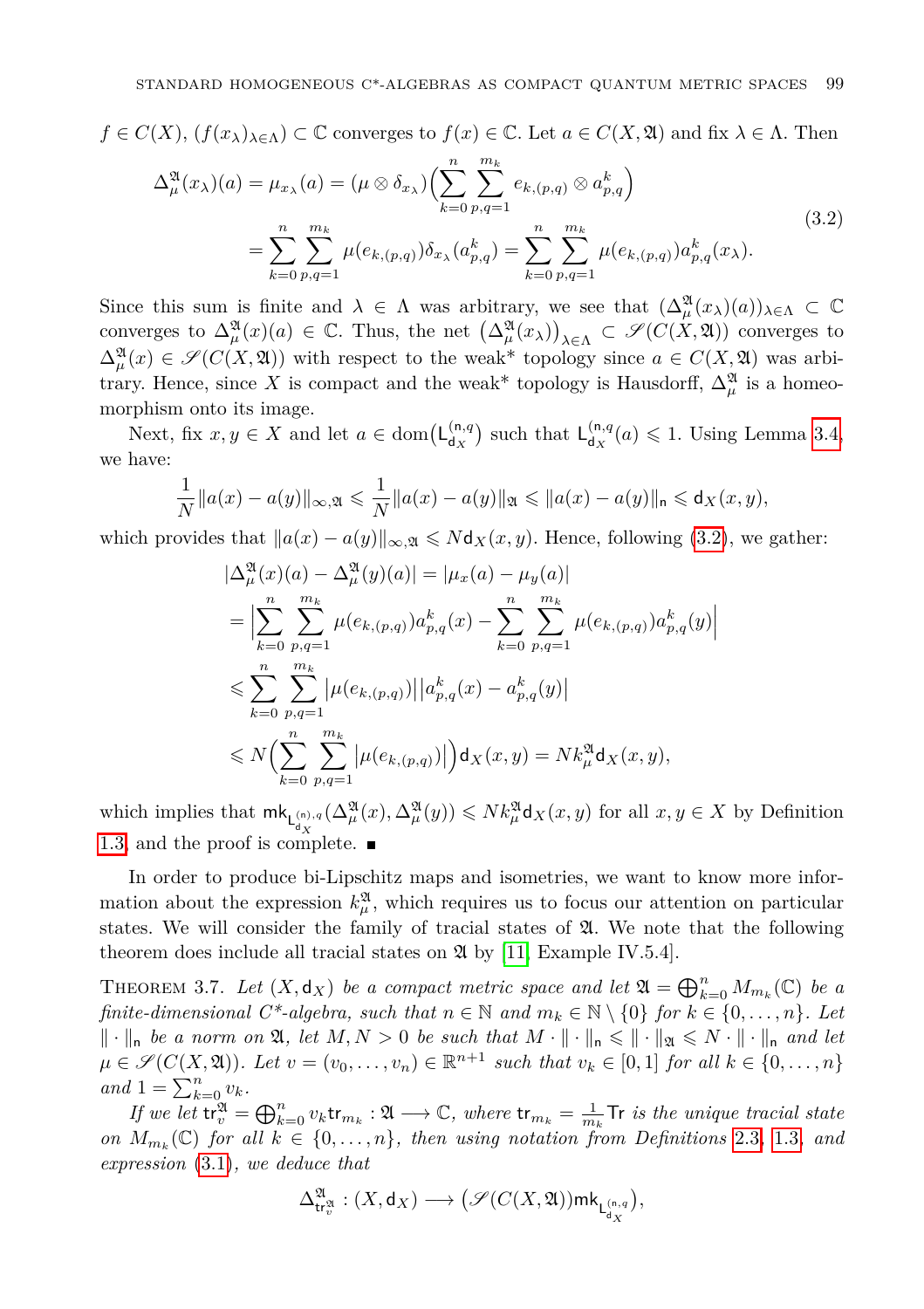*is bi-Lipschitz, and in particular* :

- (1) *if*  $q = C(X)$ *, then for all*  $x, y \in X$  $M \cdot \mathsf{d}_X(x,y) \leqslant \mathsf{mk}_{\mathsf{L}^{(\mathsf{n}), C(X)}_{\mathsf{d}_X}}$  $\left(\Delta_{\mathsf{tr}_v^{\mathfrak{A}}}^{\mathfrak{A}}(x),\Delta_{\mathsf{tr}_v^{\mathfrak{A}}}^{\mathfrak{A}}(y)\right)\leqslant N\cdot \mathsf{d}_X(x,y);$
- (2) *if*  $q = \mathbb{C}$ *, then:*

(a) if 
$$
M \cdot \text{diam}(X, \mathbf{d}_X) \leq 1
$$
, then for all  $x, y \in X$   
\n $M \cdot \mathbf{d}_X(x, y) \leq m k_{\mathsf{L}_{\mathbf{d}_X}^{(n)}, c}(\Delta_{\mathsf{tr}_v^{\mathfrak{A}}}^{\mathfrak{A}}(x), \Delta_{\mathsf{tr}_v^{\mathfrak{A}}}^{\mathfrak{A}}(y)) \leq N \cdot \mathbf{d}_X(x, y);$ 

(b) *if*  $M \cdot \text{diam}(X, \mathbf{d}_X) > 1$ *, then for all*  $x, y \in X$ 

$$
\frac{1}{\text{diam}(X,\mathsf{d}_X)}\cdot \mathsf{d}_X(x,y) \leqslant \mathsf{mk}_{\mathsf{L}^{(\mathsf{n},\mathbb{C}}_{\mathsf{d}_X}}\big(\Delta_{\mathsf{tr}^\mathfrak{A}_v}^{\mathfrak{A}}(x),\Delta_{\mathsf{tr}^\mathfrak{A}_v}^{\mathfrak{A}}(y)\big) \leqslant N\cdot \mathsf{d}_X(x,y);
$$

(3) *if*  $\mu \in \mathcal{S}(C(X, \mathfrak{A}))$  *and*  $q = \mu$ *, then:* 

(a) if 
$$
2M \cdot \text{diam}(X, \mathsf{d}_X) \leq 1
$$
, then for all  $x, y \in X$ 

$$
M \cdot \mathsf{d}_X(x,y) \leqslant \mathsf{mk}_{\mathsf{L}^{(\mathsf{n},\mu]}_{\mathsf{d}_X}}\big(\Delta_{\mathsf{tr}^\mathfrak{A}_v}^\mathfrak{A}(x),\Delta_{\mathsf{tr}^\mathfrak{A}_v}^\mathfrak{A}(y)\big) \leqslant N \cdot \mathsf{d}_X(x,y);
$$

(b) *if*  $2M \cdot \text{diam}(X, \mathsf{d}_X) > 1$ *, then for all*  $x, y \in X$ 

$$
\frac{1}{2 \cdot \operatorname{diam}(X,\mathsf{d}_X)} \cdot \mathsf{d}_X(x,y) \leqslant \mathsf{mk}_{\mathsf{L}^{(\mathsf{n}),\mu}_{\mathsf{d}_X}}\big(\Delta^{\mathfrak{A}}_{\mathsf{tr}^{\mathfrak{A}}_v}(x),\Delta^{\mathfrak{A}}_{\mathsf{tr}^{\mathfrak{A}}_v}(y)\big) \leqslant N \cdot \mathsf{d}_X(x,y).
$$

*Proof.* We begin by calculating  $k_{\mathbf{t}^{\mathfrak{A}}_{\mathbf{t}}}^{\mathfrak{A}}$ , which is independent of the choice of *q*:

$$
k_{\text{tr}_v^{\mathfrak{A}}}^{\mathfrak{A}} = \sum_{k=0}^{n} \sum_{p,q=1}^{m_k} |\text{tr}_v^{\mathfrak{A}}(e_{k,(p,q)})| = \sum_{k=0}^{n} \frac{v_k}{m_k} \sum_{p,q=1}^{m_k} |\text{tr}_{m_k}(e_{k,(p,q)})|
$$
  
= 
$$
\sum_{k=0}^{n} \frac{v_k}{m_k} \sum_{p,q=1,p=q}^{m_k} 1 = \sum_{k=0}^{n} \frac{v_k}{m_k} m_k = \sum_{k=0}^{n} v_k = 1
$$

by definition of the trace of a matrix Tr and matrix units (Definition [3.2\)](#page-16-0), where in the second line we view each  $e_{k,(p,q)}$  as an element of  $M_{m_k}(\mathbb{C})$ . This establishes the upper bounds for statements  $(1)$ ,  $(2)$  and  $(3)$ .

For statement (1) and the lower bound, assume  $q = C(X)$ . Fix  $x, y \in X$ . Define the function

<span id="page-19-0"></span>
$$
y_{\mathsf{d}_X} : z \in X \longmapsto \mathsf{d}_X(y, z) \in \mathbb{R} \tag{3.3}
$$

and note that  $y_{d_X} \in \mathfrak{sa}(C(X))$ . Next, define  $Y_{d_X}(z) = y_{d_X}(z)1_{\mathfrak{A}}$  for all  $z \in X$ , and thus  $Y_{\mathbf{d}_X} \in \mathfrak{sa}(C(X, \mathbb{C}1_{\mathfrak{A}}))$ . We thus have for  $w, z \in X$ :

$$
||MY_{d_X}(w) - MY_{d_X}(z)||_n = M||Y_{d_X}(w) - Y_{d_X}(z)||_n \le ||Y_{d_X}(w) - Y_{d_X}(z)||_n
$$
  
=  $|y_{d_X}(w) - y_{d_X}(z)| = |d_X(y, w) - d_X(y, z)| \le d_X(w, z).$  (3.4)

Hence  $MY_{d_X} \in \text{dom}(\mathsf{L}_{d_X}^{(n,C(X))})$  $\binom{\mathsf{(n,}C(X)}{\mathsf{d}_X}$  with  $\mathsf{L}_{\mathsf{d}_X}^{(\mathsf{n,}C(X))}$  $\frac{(\mathsf{n}, C(X)}{\mathsf{d}_X} (MY_{\mathsf{d}_X}) \leq 1$  since  $\|MY_{\mathsf{d}_X} + C(X, \mathbb{C}1_{\mathfrak{A}})\|_{C(X, \mathfrak{A})/C(X, \mathbb{C}1_{\mathfrak{A}})} = 0$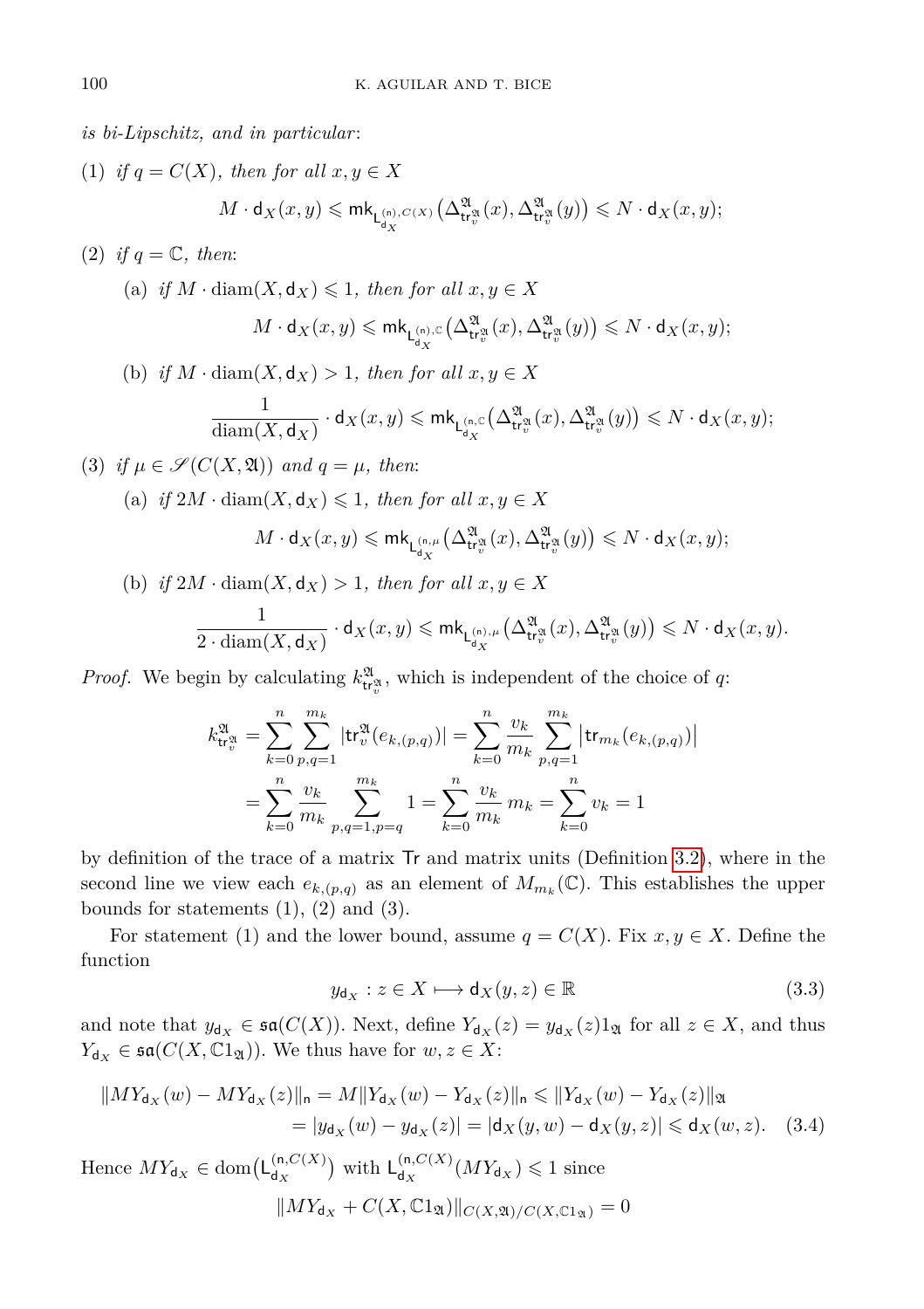by construction. From Notation [3.3,](#page-16-2) note further that  $\pi_{\otimes}^{\mathfrak{A},X}(Y_{d_X}) = 1_{\mathfrak{A}} \otimes y_{d_X} \in \mathfrak{A} \otimes C(X)$ . Therefore

<span id="page-20-1"></span>
$$
\left| \Delta_{\mathsf{tr}^{\mathfrak{A}}_{v}}^{\mathfrak{A}}(x)(MY_{\mathsf{d}_{X}}) - \Delta_{\mathsf{tr}^{\mathfrak{A}}_{v}}^{\mathfrak{A}}(y)(MY_{\mathsf{d}_{X}}) \right| = \left| \mathsf{tr}^{\mathfrak{A}}_{v} (MY_{\mathsf{d}_{X}}) - \mathsf{tr}^{\mathfrak{A}}_{v} (MY_{\mathsf{d}_{X}}) \right|
$$
\n
$$
= M \left| (\mathsf{tr}^{\mathfrak{A}}_{v} \otimes \delta_{x})(1_{\mathfrak{A}} \otimes y_{\mathsf{d}_{X}}) - (\mathsf{tr}^{\mathfrak{A}}_{v} \otimes \delta_{y})(1_{\mathfrak{A}} \otimes y_{\mathsf{d}_{X}}) \right|
$$
\n
$$
= M \left| \delta_{x}(y_{\mathsf{d}_{X}}) - \delta_{y}(y_{\mathsf{d}_{X}}) \right| = M \left| \mathsf{d}_{X}(y,x) - \mathsf{d}_{X}(y,y) \right| = M \mathsf{d}_{X}(x,y).
$$
\n(3.5)

Thus  $M$ **d**<sub>*X*</sub> $(x, y) \le m$ **k**<sub>**L**<sup>(n,*C*</sup> $(X)$ </sup></sub>  $(\Delta^{\mathfrak{A}}_{\mathsf{tr}^{\mathfrak{A}}_v}(x), \Delta^{\mathfrak{A}}_{\mathsf{tr}^{\mathfrak{A}}_v}(y))$  by Definition [1.3.](#page-2-0)

For statement (2) and the lower bound, assume  $q = \mathbb{C}$ . First assume that  $M \cdot \text{diam}(X, \mathsf{d}_X) \leq 1$ . Fix  $x, y \in X$ . Now, consider  $MY_{\mathsf{d}_X}$ , which still satisfies [\(3.4\)](#page-19-0). However, in the quotient norm, we have

<span id="page-20-2"></span>
$$
\|MY_{d_X} + \mathbb{C}1_{C(X,\mathfrak{A})}\|_{C(X,\mathfrak{A})/ \mathbb{C}1_{C(X,\mathfrak{A})}} \le \|MY_{d_X} - M \cdot \text{diam}(X,d_X)1_{C(X,\mathfrak{A})}\|_{C(X,\mathfrak{A})}
$$
  
\n
$$
\le M \sup_{z \in X} \|d_X(y,z)1_{\mathfrak{A}} - \text{diam}(X,d_X)1_{\mathfrak{A}}\|_{\mathfrak{A}} \le M \sup_{z \in X} |d_X(y,z) - \text{diam}(X,d_X)|
$$
  
\n
$$
= M \sup_{z \in X} (\text{diam}(X,d_X) - d_X(y,z)) \le M \cdot \text{diam}(X,d_X) \le 1,
$$
 (3.6)

since  $\text{diam}(X, \text{d}_X) \geq \text{d}_X(y, z) \geq 0$  for all  $y, z \in X$ . Therefore, the assumption  $L_{dx}^{(n,\mathbb{C})}$  $\frac{d^{(n,\mathbb{C})}_{dX}}{dx^{(n)}} \leq 1$  and the argument of expression [\(3.5\)](#page-20-1) applies, which proves (a) of statement (2).

For (b) of statement (2), assume that  $M \cdot \text{diam}(X, \text{d}_X) > 1$ . By [\(3.4\)](#page-19-0) and since  $diam(X, \mathsf{d}_X) > 0$ , we have for all  $w, z \in X$ :

$$
\left\| \frac{1}{\text{diam}(X, \mathsf{d}_X)} Y_{\mathsf{d}_X}(w) - \frac{1}{\text{diam}(X, \mathsf{d}_X)} Y_{\mathsf{d}_X}(z) \right\|_{\mathsf{n}} \le \frac{1}{M \cdot \text{diam}(X, \mathsf{d}_X)} \mathsf{d}_X(w, z) < \mathsf{d}_X(w, z).
$$

By the same argument of [\(3.6\)](#page-20-2),

$$
\left\| \frac{1}{\text{diam}(X,\mathsf{d}_X)} Y_{\mathsf{d}_X} + \mathbb{C} 1_{C(X,\mathfrak{A})} \right\|_{C(X,\mathfrak{A})/\mathbb{C} 1_{C(X,\mathfrak{A})}} \leq 1.
$$

Following the process of expression  $(3.5), (2)(b)$  $(3.5), (2)(b)$  is proven. Statement  $(3)$  follows the same process as statement (2) along with the observation that for  $y \in X$ 

$$
||Y_{d_X} - \mu(Y_{d_X})1_{C(X, \mathfrak{A})}||_{C(X, \mathfrak{A})} \le 2||Y_{d_X}||_{C(X, \mathfrak{A})} = 2 \sup_{z \in X} ||d_X(y, z)1_{\mathfrak{A}}||_{\mathfrak{A}}
$$
  
= 2  $\sup_{z \in X} |d_X(y, z)| \le 2 \cdot \text{diam}(X, d_X),$ 

which completes the proof.  $\blacksquare$ 

<span id="page-20-0"></span>Remark 3.8. In Theorem [3.7](#page-18-1) and in statements (2) and (3), the diameter of the metric space *X* appears. This is not too surprising because in Proposition [2.9](#page-11-0) we do not see any relationship between the bound on the Monge–Kantorovich metric and the metric space *X* in the cases of  $q = \mathbb{C}$  and  $q = \mu$ . Thus, it makes sense for the diameter to appear in these cases in Theorem [3.7](#page-18-1) to somewhat correct this discrepancy.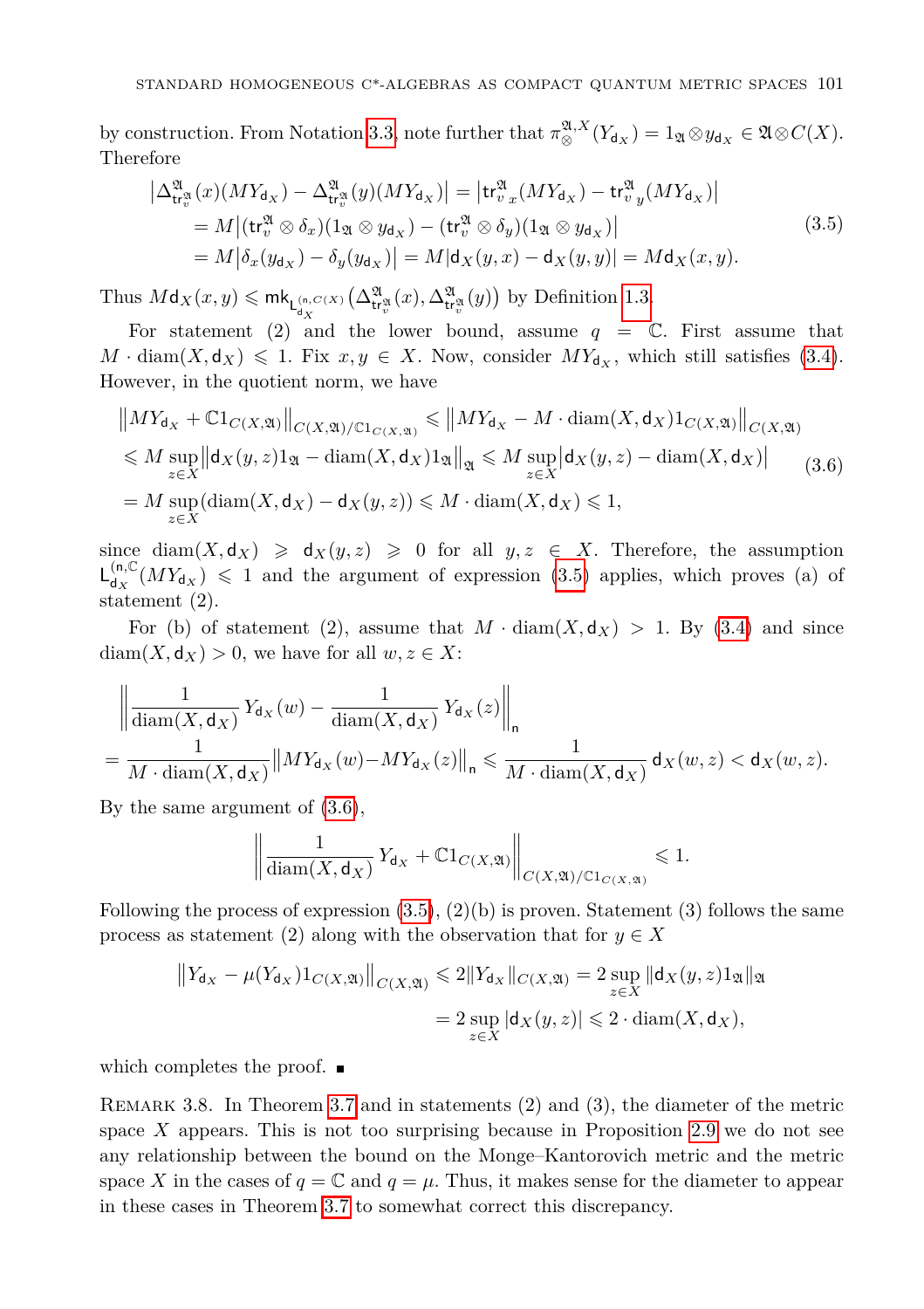In the next corollary, we will see that particular choices of norms on  $\mathfrak A$  in Theorem [3.7](#page-18-1) will provide us with isometries. Indeed:

COROLLARY 3.9. Let  $(X, d_X)$  be a compact metric space and let  $\mathfrak A$  be a finite-dimensional  $C^*$ -algebra such that  $\mathfrak{A} = \bigoplus_{k=0}^n M_{m_k}(\mathbb{C})$ , such that  $n \in \mathbb{N}$  and  $m_k \in \mathbb{N} \setminus \{0\}$  for  $k \in \mathbb{N}$  $\{0, \ldots, n\}$ *. Let*  $\mu \in \mathcal{S}(C(X, \mathfrak{A}))$ *. Let*  $v = (v_0, \ldots, v_n) \in \mathbb{R}^{n+1}$  such that  $v_k \in [0, 1]$  for all  $k \in \{0, \ldots, n\}$  *and*  $1 = \sum_{k=0}^{n} v_k$ *.* 

 $If \|\cdot\|_{\mathfrak{n}} = \|\cdot\|_{\mathfrak{A}}$  *or*  $\|\cdot\|_{\mathfrak{n}} = \|\cdot\|_{\infty,\mathfrak{A}}$  *of Lemma* [3.4](#page-17-1)*, then using notation from Theorem* [3.7](#page-18-1)*, we see that*:

(1) *if*  $q = C(X)$ , then  $\Delta_{tr^{\mathfrak{A}}_v}^{\mathfrak{A}}$  *is an isometry*; (2) *if*  $q = \mathbb{C}$ *, then:* 

- (a) *if* diam $(X, \mathsf{d}_X) \leq 1$ , then  $\Delta_{\mathsf{tr}_v^{\mathfrak{A}}}^{\mathfrak{A}}$  is an isometry;
- (b) *if* diam $(X, \mathsf{d}_X) > 1$ *, then for all*  $x, y \in X$

$$
\frac{1}{\text{diam}(X,\mathsf{d}_X)}\cdot \mathsf{d}_X(x,y) \leqslant \mathsf{mk}_{\mathsf{L}^{(\mathsf{n}),\mathbb{C}}_{\mathsf{d}_X}}\big(\Delta_{\mathsf{tr}^{\mathfrak{A}}_v}^{\mathfrak{A}}(x),\Delta_{\mathsf{tr}^{\mathfrak{A}}_v}^{\mathfrak{A}}(y)\big) \leqslant \mathsf{d}_X(x,y);
$$

- (3) if  $\mu \in \mathcal{S}(C(X, \mathfrak{A}))$  and  $q = \mu$ , then:
	- (a) *if*  $2 \cdot \text{diam}(X, \mathbf{d}_X) \leq 1$ *, then*  $\Delta_{\mathbf{tr}_v^3}^{\mathfrak{A}}$  *is an isometry*;
	- (b) *if*  $2 \cdot \text{diam}(X, \mathsf{d}_X) > 1$ *, then for all*  $x, y \in X$

$$
\frac{1}{2\cdot \mathrm{diam}(X,\mathsf{d}_X)}\cdot \mathsf{d}_X(x,y)\leqslant \mathsf{mk}_{\mathsf{L}^{(\mathsf{n}),\mu}_{\mathsf{d}_X}}\big(\Delta^{\mathfrak{A}}_{\mathsf{tr}^{\mathfrak{A}}_v}(x),\Delta^{\mathfrak{A}}_{\mathsf{tr}^{\mathfrak{A}}_v}(y)\big)\leqslant \mathsf{d}_X(x,y).
$$

*In particular, if*  $X = \mathbb{T}$  *is the circle as either a subset of*  $\mathbb{C}$  *or quotient space of*  $[0,1]$  *with their standard metrics, then*  $\Delta_{\mathsf{tr}^{\mathfrak{A}}_v}^{\mathfrak{A}}$  *is an isometry when*  $q = C(\mathbb{T})$  *or*  $q = \mathbb{C}$ *.* 

*Proof.* If  $\|\cdot\|_{\mathfrak{n}} = \|\cdot\|_{\mathfrak{A}}$ , then the conclusions follow immediately from Theorem [3.7.](#page-18-1) The case of  $\|\cdot\|_{\mathsf{n}} = \|\cdot\|_{\infty,\mathfrak{A}}$  follows from the same arguments in the proof of Theorem [3.7](#page-18-1) along with the observation that as  $Y_{d_X}$  is scalar-valued:

$$
||Y_{d_X}(w) - Y_{d_X}(z)||_{\infty, \mathfrak{A}} = |y_{d_X}(w) - y_{d_X}(z)| = ||Y_{d_X}(w) - Y_{d_X}(z)||_{\mathfrak{A}}
$$

for  $y \in X$  and all  $w, z \in X$ .

<span id="page-21-0"></span>**4. Convergence of standard homogeneous C\*-algebras and finite-dimensional approximations.** By Theorem [1.9,](#page-5-3) the topology induced by the Gromov–Hausdorff distance GH on compact metric spaces homeomorphically embeds into the quantum Gromov–Hausdorff propinquity topology by the following class map:

$$
\Gamma : (X, \mathsf{d}_X) \in (\text{CMS}, \text{GH}) \longmapsto (C(X), \mathsf{L}_{\mathsf{d}_X} \in (\text{qLCQMS}, \Lambda),
$$

where CMS is the class of compact metric spaces and qLCQMS is the class of all quasi-Leibniz compact quantum metric spaces. The bijection is with respect to the equivalence relations of isometry on the domain and quantum isometry on the codomain. However, this result was true with Rieffel's quantum distance  $dist_q$  in 2000 [\[29,](#page-29-3) combine Proposition 4.7, Corollary 7.10, and Theorem 13.16]. And, since 2000, the question of whether the continuity of  $\Gamma$  extends to matrices over  $C(X)$  has been left unanswered. More formally,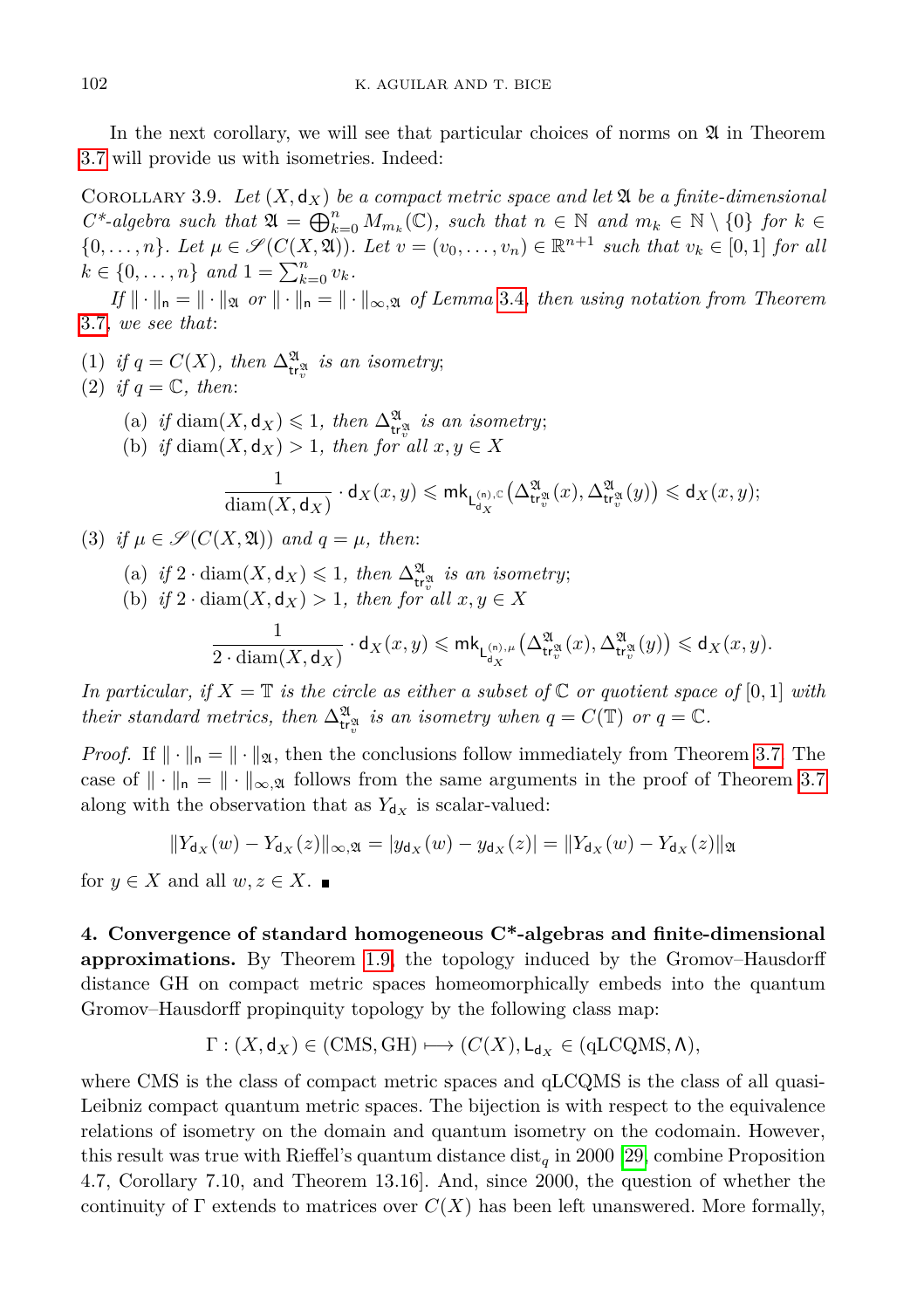this question asks if for all  $n \in \mathbb{N} \setminus \{0\}$ , there exist Lip-norms  $\mathsf{L}_X^n$  such that the map

<span id="page-22-0"></span>
$$
\Gamma^{M_n} : (X, \mathsf{d}_X) \in (\text{CMS}, \text{ GH}) \longmapsto \big(M_n(C(X)), \mathsf{L}_X^n\big) \in (\text{qLCQMS}, \Lambda) \tag{4.1}
$$

is continuous. To be clear, this question involves not just continuity, but also asks what the Lip-norms  $L_X^n$  should be. In this section, we finally answer this question by presenting Lip-norms from our work in previous sections for which continuity of this map does hold. This will also produce finite-dimensional approximations for *Mn*(*C*(*X*)) as every compact metric space may be approximated in the Hausdorff distance by finite subsets. We note that in this section we prove the continuity of the map in [\(4.1\)](#page-22-0) in slightly more generality and for spaces of the form  $C(X, \mathfrak{A})$ , where  $(X, d_X)$  is any compact metric and  $\mathfrak{A}$  is a fixed finite-dimensional C<sup>\*</sup>-algebra and note that  $C(X, M_n(\mathbb{C}))$  is canonically <sup>\*</sup>-isomorphic to  $M_n(C(X)).$ 

The idea of our proof relies on a result of E. J. McShane [\[23,](#page-29-20) Theorem 1], which informally states that one can extend a *real-valued K*-Lipschitz map defined on a subset of a metric space to a *K*-Lipschitz map on the whole space. The *real-valued* condition is key as this is not true in general for complex valued functions (see [\[34,](#page-29-21) Example 1.5.7]. McShane's Theorem was used successfully by Latrémolière in [\[20,](#page-29-4) Theorem 6.6] along with the fact that Lip-norms need only be defined on self-adjoints (real-valued functions in this case) to show continuity of Γ. However, for  $M_n(\mathbb{C})$  with  $n \geq 2$ , the self-adjoint elements may have complex entries. This has been the obstruction that has made this problem difficult to solve. Our solution is provided by the simple observation that Lipnorms are seminorms defined on a subspace of the R-vector space of self-adjoint elements of a C\*-algebra. We now define the seminorms which will provide our convergence results of this section, which are similar to the seminorms of (1) of Definition [2.3.](#page-6-0)

<span id="page-22-1"></span>NOTATION 4.1. Let  $(X, d_X)$  be a compact metric space and  $\mathfrak A$  be a finite-dimensional C<sup>\*</sup>-algebra such that there exists  $n \in \mathbb{N}$  and  $m_l \in \mathbb{N} \setminus \{0\}$  for  $l \in \{0, \ldots, n\}$  with  $\mathfrak{A} = \bigoplus_{l=0}^n M_{m_l}(\mathbb{C}).$ 

For  $\lambda \in \mathbb{C}$ , let  $\Re(\lambda)$  denote its real part and  $\Im(\lambda)$  its imaginary part. Define  $|\lambda|_{\infty} = \max\{|\Re(\lambda)|, |\Im(\lambda)|\},\$  which defines an R-norm over C, and we note that  $|\lambda|_{\infty} \leq \lambda \leq |\lambda| \leq \sqrt{2} |\lambda|_{\infty}$  for all  $\lambda \in \mathbb{C}$ . For  $a = (a_{j,k}^l)_{l \in \{0,\ldots,n\},j,k \in \{1,\ldots,m_l\}} \in \mathfrak{sa}(\mathfrak{A})$ , where  $(a_{j,k}^l)_{j,k \in \{1,...,m_l\}}$  ∈  $M_{m_l}$ (C) for all  $l \in \{0,...,n\}$ , define

$$
||a||_{\infty, \mathfrak{A}_{\mathbb{R}}} = \max_{l \in \{0, ..., n\}, j, k \in \{1, ..., m_l\}} |a_{j,k}^l|_{\infty},
$$

which is a norm over  $\mathfrak{sa}(\mathfrak{A})$ , but is not a norm over  $\mathfrak A$  with respect to  $\mathbb C$ .

Define  $m_{\mathfrak{A}} = \max_{l \in \{0, ..., n\}} m_l$ . By Lemma [3.4,](#page-17-1)

<span id="page-22-2"></span>
$$
||a||_{\infty,\mathfrak{A}_{\mathbb{R}}} \leq ||a||_{\mathfrak{A}} \leq \sqrt{2} \cdot m_{\mathfrak{A}} \cdot ||a||_{\infty,\mathfrak{A}_{\mathbb{R}}} \tag{4.2}
$$

for all  $a \in \mathfrak{A}$ . For all  $a \in \mathfrak{sa}(C(X, \mathfrak{A}))$ , using notation from Definition [2.3,](#page-6-0) define

$$
\mathsf{L}^{(\infty, \mathfrak{A}_{\mathbb{R}})}_{\mathsf{d}_X}(a) = \max \bigl\{ l_{\mathsf{d}_X}^{(\infty, \mathfrak{A}_{\mathbb{R}})}(a), \inf_{r \in \mathbb{R}} \sup_{x \in X} \|a(x) - r1_{\mathfrak{A}}\|_{\infty, \mathfrak{A}_{\mathbb{R}}} \bigr\}.
$$

We note that the idea to circumvent the difficulties of McShane's Theorem [\[23,](#page-29-20) Theorem 1] by utilizing the real and imaginary parts of complex numbers has appeared in the literature before and in particular in work of Latrémolière in [\[22,](#page-29-22) Remark 3.13].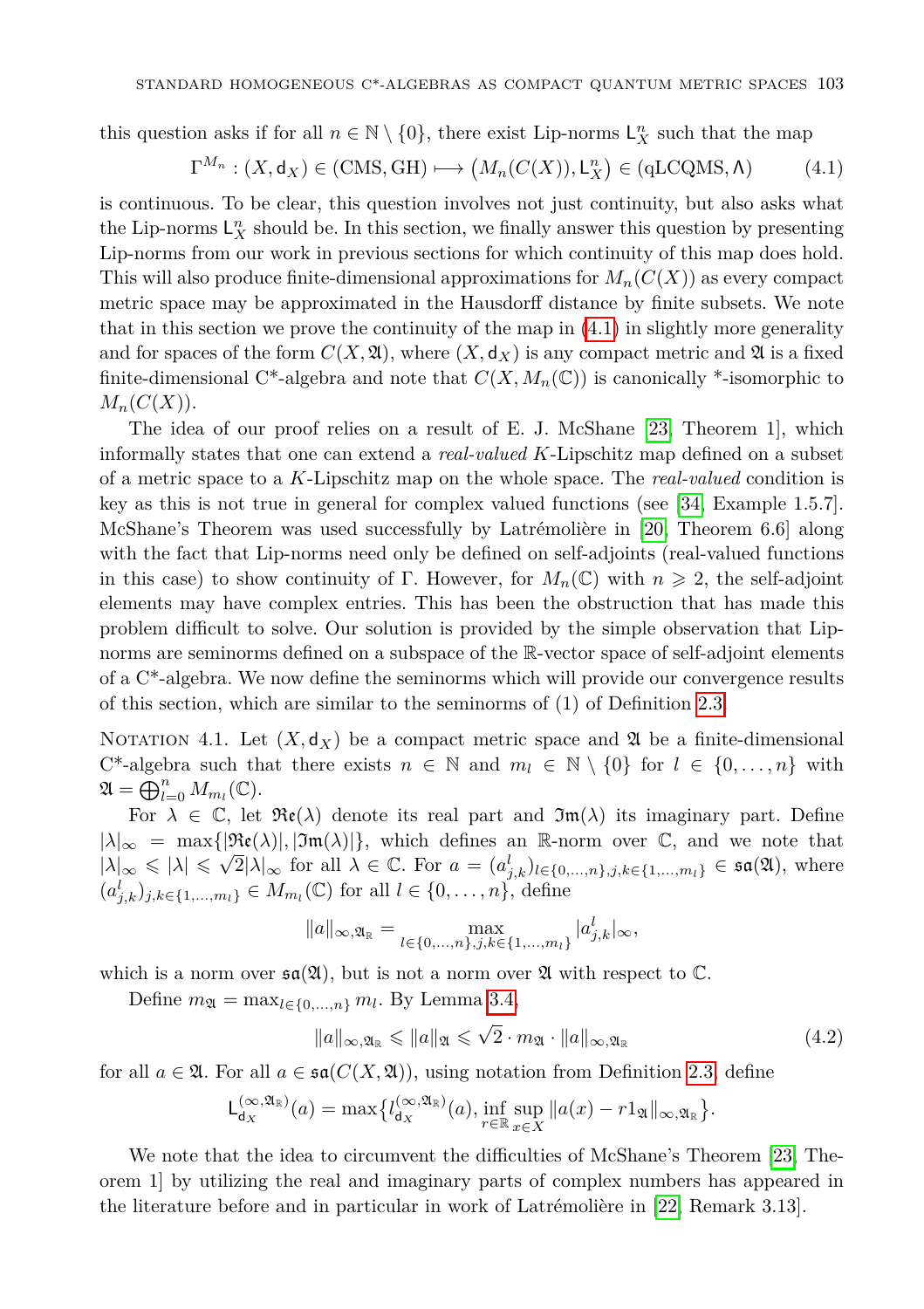Using the previous section, we summarize some of the quantum metric structure associated to the Lip-norm of the above definition.

<span id="page-23-1"></span>PROPOSITION 4.2. Let  $(X, \mathsf{d}_X)$  be a compact metric space and  $\mathfrak A$  be a finite-dimensional  $\bigoplus_{l=0}^{n} M_{m_l}(\mathbb{C})$ *. Let*  $m_{\mathfrak{A}} = \max_{l \in \{0, ..., n\}} m_l$ *.*  $C^*$ -algebra such that there exist  $n \in \mathbb{N}$  and  $m_l \in \mathbb{N} \setminus \{0\}$  for  $l \in \{0, \ldots, n\}$  with  $\mathfrak{A} =$ √

Using Notation [4.1](#page-22-1), we see that  $(C(X, \mathfrak{A}), L_{d_{\mathbf{v}}}^{(\infty, \mathfrak{A}_{\mathbb{R}})}$  $\binom{(\infty, 24)}{d_X}$  *is a* (  $(2 \cdot m_{\mathfrak{A}}, 0)$ -quasi-Leibniz *compact quantum metric space for which*

$$
\textnormal{diam}(\mathscr{S}(C(X,\mathfrak{A})),\mathsf{mk}_{\mathsf{L}^{(\infty,\mathfrak{A}_{\mathbb{R}})}_{\mathsf{d}_X}})\leqslant 2\sqrt{2}\cdot m_{\mathfrak{A}}.
$$

*Proof.* First, although  $\|\cdot\|_{\infty,\mathfrak{A}_{\mathbb{R}}}$  is only a norm on  $\mathfrak{sa}(\mathfrak{A})$ , we note that the results from Section [2](#page-5-0) used in this proof are valid for  $\|\cdot\|_{\infty,\mathfrak{A}_{\mathbb{R}}}$  since  $\|\cdot\|_{\infty,\mathfrak{A}_{\mathbb{R}}}$  satisfies [\(4.2\)](#page-22-2) on  $\mathfrak{A}$ .

For the quasi-Leibniz condition, we first note that  $\mathbb{C}1_{C(X,\mathfrak{A})}$  satisfies best approximation in  $C(X, \mathfrak{A})$  since  $\mathbb{C}1_{C(X, \mathfrak{A})}$  is finite-dimensional. That is, if  $a \in \mathfrak{sa}(\mathfrak{A})$ , there exists  $\lambda \in \mathbb{C}$  such that  $\|a + \mathbb{C}1_{C(X,\mathfrak{A})/C(X,\mathfrak{A})/C1_{C(X,\mathfrak{A})}} = \|a - \lambda \cdot 1_{C(X,\mathfrak{A})} \|_{C(X,\mathfrak{A})}$ . Furthermore, since  $a \in \mathfrak{sa}(\mathfrak{A})$ , we can assume that  $\lambda \in \mathbb{R}$  since  $\frac{\lambda + \lambda^*}{2}$  $\frac{+ \lambda^2}{2}$  is also a best approximation. In summary, we have that  $||a + \mathbb{C}1_{C(X, \mathfrak{A})/ \mathbb{C}1_{C(X, \mathfrak{A})}} = ||a + \mathbb{R}1_{C(X, \mathfrak{A})}||_{C(X, \mathfrak{A})/\mathbb{R}1_{C(X, \mathfrak{A})}}$ . But, by definition,

$$
||a + \mathbb{C}1_{C(X,\mathfrak{A})}||_{C(X,\mathfrak{A})/\mathbb{C}1_{C(X,\mathfrak{A})}} = \inf_{r \in \mathbb{R}} ||a - r1_{C(X,\mathfrak{A})}||_{C(X,\mathfrak{A})} = \inf_{r \in \mathbb{R}} \sup_{x \in X} ||a(x) - r1_{\mathfrak{A}}||_{\mathfrak{A}}.
$$

Hence, by [\(4.2\)](#page-22-2), we have the equivalence

<span id="page-23-0"></span>
$$
\inf_{r \in \mathbb{R}} \sup_{x \in X} \| (\cdot)(x) - r 1_{\mathfrak{A}} \|_{\infty, \mathfrak{A}_{\mathbb{R}}} \le \| (\cdot) + \mathbb{C} 1_{C(X, \mathfrak{A})} \|_{C(X, \mathfrak{A})/C1_{C(X, \mathfrak{A})}} \n\le \sqrt{2} \cdot m_{\mathfrak{A}} \cdot \inf_{r \in \mathbb{R}} \sup_{x \in X} \| (\cdot)(x) - r 1_{\mathfrak{A}} \|_{\infty, \mathfrak{A}_{\mathbb{R}}}.
$$
\n(4.3)

However, as  $\|(\cdot) + \mathbb{C}1_{C(X,\mathfrak{A})}\|_{C(X,\mathfrak{A})/C1_{C(X,\mathfrak{A})}}$  is  $(1,0)$ -quasi-Leibniz by [\[31,](#page-29-12) Theorem 3.1], then  $\inf_{r \in \mathbb{R}} \sup_{x \in X} ||(·)(x) - r1_{\mathfrak{A}}||_{\infty, \mathfrak{A}_{\mathbb{R}}}$  is  $(\sqrt{2} \cdot m_{\mathfrak{A}}, 0)$ -quasi-Leibniz by the same argument of Proposition [2.4,](#page-7-0) which provides the desired quasi-Leibniz condition for  $L_{d_{\infty}}^{(\infty, \mathfrak{A}_{\mathbb{R}})}$  $\frac{d}{dx}$ <sup>d</sup> $\frac{d}{dx}$ .

Next, we note that the expression  $\inf_{r \in \mathbb{R}} \sup_{x \in X} ||(\cdot)(x) - r1_{\mathfrak{A}}||_{\infty, \mathfrak{A}_{\mathbb{R}}}$  is simply the quotient norm onto the scalars of  $C(X, \mathfrak{sa}(\mathfrak{A}))$  equipped with the supremum norm induced by  $\|\cdot\|_{\infty,\mathfrak{A}_{\mathbb{R}}}$ , i.e.  $\sup_{x\in X}\|a(x)\|_{\infty,\mathfrak{A}_{\mathbb{R}}}$  for all  $a\in C(X,\mathfrak{sa}(\mathfrak{A}))$ . Thus, as  $\mathbb{R}1_{C(X,\mathfrak{A})}$  is a closed subspace of the Banach space  $C(X, \mathfrak{sa}(\mathfrak{A}))$  with respect to this norm, then the kernel of  $L_{dx}^{(\infty, \mathfrak{A}_{\mathbb{R}})}$  $\int_{d_X}^{(\infty, \mathfrak{A}_{\mathbb{R}})}$  is  $\mathbb{R}1_{C(X, \mathfrak{A})}$ . The domain of  $\mathsf{L}_{d_X}^{(\infty, \mathfrak{A}_{\mathbb{R}})}$  $\frac{d^{\infty}, 2\mathbb{R}}{d^{\infty}}$  is dense by Lemma [2.6.](#page-9-1) Expression [\(4.3\)](#page-23-0) produces the bound on the diameter of the Monge–Kantorovich metric by [\[27,](#page-29-0) Proposition 1.6. Thus, the fact that  $(C(X, \mathfrak{A}), \mathsf{L}_{d_{\infty}}^{(\infty, \mathfrak{A}_{\mathbb{R}})}$  $\binom{(\infty, \mathfrak{A}_{\mathbb{R}})}{d_X}$  is a ( √  $(2 \cdot m_{\mathfrak{A}}, 0)$ -quasi-Leibniz compact quantum metric space follows from Theorem [2.10.](#page-12-0)

Remark 4.3. Similar conclusions to Proposition [2.14](#page-14-0) and the results of Section [3](#page-15-0) can be made with respect to the Lip-norm  $L_{d_{\mathbf{x}}}^{(\infty,\overline{\mathfrak{A}}_{\mathbb{R}})}$  $\int_{d_X}^{(\infty, 2\mathbb{R})}$ , but we do not need them here and do not list them for the purpose of presentation.

We are ready to prove one of our main convergence results, which will show that our Lip-norm capitalizes on the real structure of  $\mathfrak{sa}(\mathfrak{A})$  in more ways than one. Indeed, the second quantity in the expression of  $L_{d_{\infty}}^{(\infty, \mathfrak{A}_{\mathbb{R}})}$  $\frac{d(x, a_{\mathbb{R}})}{d(x)}$  pertains to bounds on elements in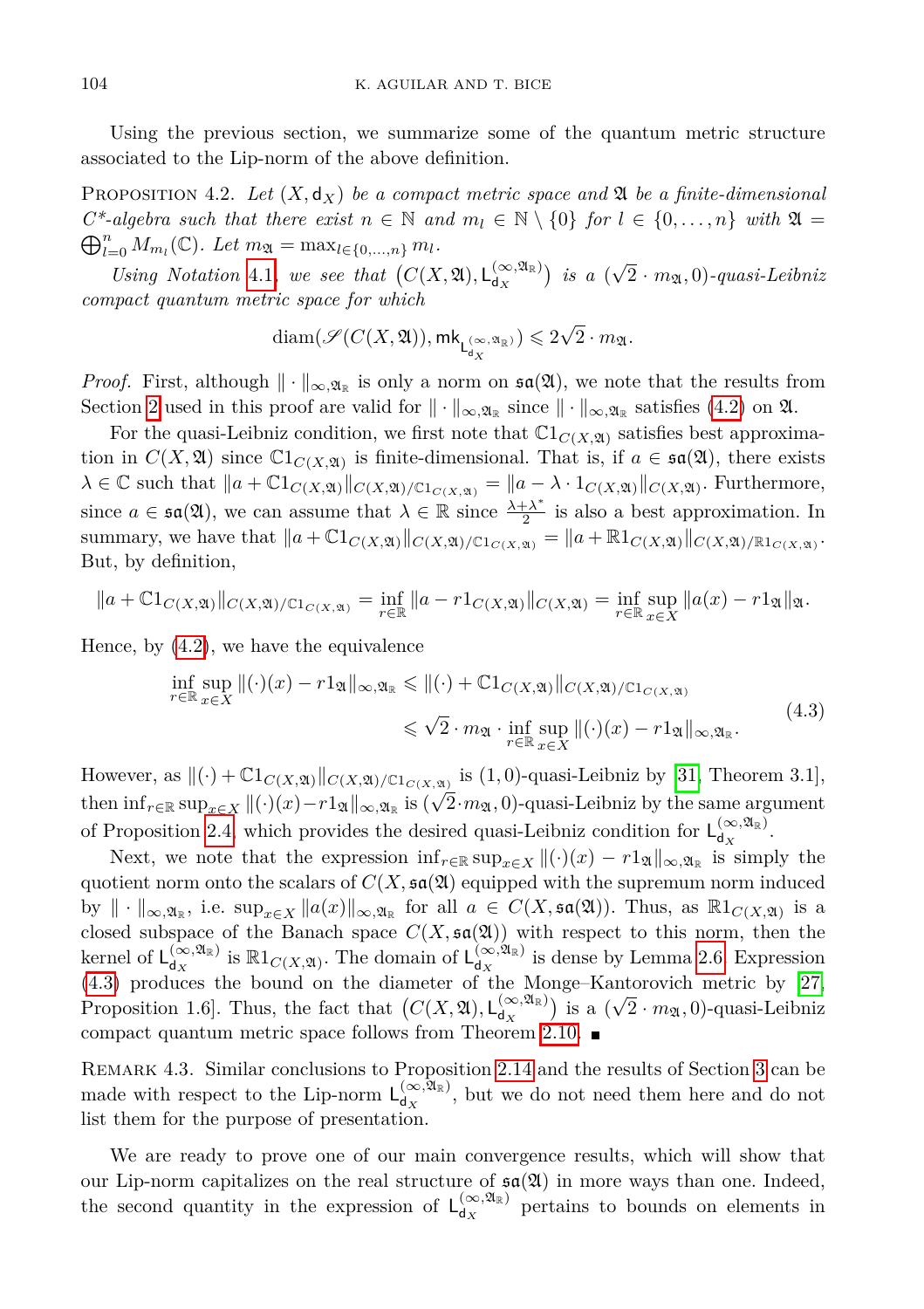$\mathfrak{sa}(C(X, \mathfrak{A}))$ . In particular, we require a more powerful version of McShane's theorem in that we need our Lipschitz extensions to preserve upper and lower bounds as well.

<span id="page-24-2"></span>THEOREM 4.4. Let  $\mathfrak{A}$  be a finite-dimensional  $C^*$ -algebra such that there exists  $n \in \mathbb{N}$  and  $m_l \in \mathbb{N} \setminus \{0\}$  *for*  $l \in \{0, ..., n\}$  *with*  $\mathfrak{A} = \bigoplus_{l=0}^n M_{m_l}(\mathbb{C})$ *. Let*  $m_{\mathfrak{A}} = \max_{l \in \{0, ..., n\}} m_l$ *. If we use Notation* [4.1](#page-22-1)*, Theorem* [4.2](#page-23-1)*, and Convention* [1.8](#page-5-1)*, the class map*

<span id="page-24-0"></span>
$$
\Gamma^{\mathfrak{A}} : (X, \mathsf{d}_X) \in (\text{CMS}, \text{GH} \mapsto \left(C(X, \mathfrak{A}), \mathsf{L}^{(\infty, \mathfrak{A}_{\mathbb{R}})}_{\mathsf{d}_X}\right) \in (\text{qLCQMS}, \Lambda)
$$

*is well-defined and continuous.*

*In particular, we have for any compact metric spaces*  $(X, \mathsf{d}_X)$ ,  $(Y, \mathsf{d}_Y)$ :

$$
\Lambda\big(\big(C(X,\mathfrak{A}),\mathsf{L}^{(\infty,\mathfrak{A}_{\mathbb{R}})}_{\mathsf{d}_X}\big),\big(C(Y,\mathfrak{A}),\mathsf{L}^{(\infty,\mathfrak{A}_{\mathbb{R}})}_{\mathsf{d}_Y}\big)\big) \leqslant \sqrt{2} \cdot m_{\mathfrak{A}} \cdot \mathrm{GH}((X,\mathsf{d}_X),(Y,\mathsf{d}_Y)).\tag{4.4}
$$

*Proof.* Proving inequality [\(4.4](#page-24-0) would prove both well-defined and continuity of  $\Gamma^{\mathfrak{A}}$  with respect to the stated equivalence relations of Convention [1.8.](#page-5-1) This proof follows the general strategy of the proof of [\[20,](#page-29-4) Theorem 6.6].

Let  $\delta_{X,Y} = \text{GH}((X,\mathsf{d}_X),(Y,\mathsf{d}_Y)) \geqslant 0$ . Let  $\varepsilon > 0$ . By definition of the Gromov– Hausdorff distance [\[7,](#page-28-6) Definition 7.3.10], there exists a metric space  $(Z, \mathsf{d}_Z)$  and isometries (not necessarily surjective)  $f_X : (X, \mathsf{d}_X) \to (Z, \mathsf{d}_Z)$  and  $f_Y : (Y, \mathsf{d}_Y) \to (Z, \mathsf{d}_Z)$  such that the Hausdorff distance  $\text{Haus}_{\text{dg}}(f_X(X), f_Y(Y)) \leq \delta_{X,Y} + \frac{\varepsilon}{8\sqrt{2}}$  $\frac{\varepsilon}{8\sqrt{2} \cdot m_{\mathfrak{A}}}$ . Now, define a metric  $d_{X \sqcup Y}$  on the disjoint union  $X \sqcup Y$  by:

$$
\mathsf{d}_{X \sqcup Y}(\alpha, \beta) = \begin{cases} \mathsf{d}_X(\alpha, \beta), & \text{if } \alpha, \beta \in X, \\ \mathsf{d}_Z(f_X(\alpha), f_Y(\beta)) + \frac{\varepsilon}{8\sqrt{2} \cdot m_{\mathfrak{A}}}, & \text{if } \alpha \in X, \ \beta \in Y, \\ \mathsf{d}_Z(f_X(\beta), f_Y(\alpha)) + \frac{\varepsilon}{8\sqrt{2} \cdot m_{\mathfrak{A}}}, & \text{if } \alpha \in Y, \ \beta \in X, \\ \mathsf{d}_Y(\alpha, \beta), & \text{if } \alpha, \beta \in Y. \end{cases}
$$

<span id="page-24-1"></span>Clearly *X* and *Y* embed isometrically into  $(X \sqcup Y, d_{X \sqcup Y})$  with respect to their associated metrics and

$$
\mathsf{Haus}_{\mathsf{d}_{X \sqcup Y}}(X, Y) \leq \delta_{X, Y} + \frac{\varepsilon}{4\sqrt{2} \cdot m_{\mathfrak{A}}} \tag{4.5}
$$

by [\[7,](#page-28-6) Remark 7.3.2], where *X*, *Y* are viewed as subspaces of  $X \sqcup Y$ .

Define  $W = \{(x, y) \in X \times Y : d_{X \sqcup Y}(x, y) \leq \delta_{X,Y} + \frac{\varepsilon}{2\sqrt{2}}\}$  $\frac{\varepsilon}{2\sqrt{2} \cdot m_{\mathfrak{A}}}$ . By construction, *W* is compact in the product topology on  $X \times Y$ , and thus we equip *W* with this topology. Now, fix  $x \in X$ . By definition of the Hausdorff distance and expression [\(4.5\)](#page-24-1), there exists  $y \in Y$  such that  $d_{X \sqcup Y}(x, y) \leq \delta_{X,Y} + \frac{\varepsilon}{4\sqrt{2}}$ .  $rac{\varepsilon}{4\sqrt{2}\cdot m_{\mathfrak{A}}} + \frac{\varepsilon}{4\sqrt{2}}$  $\frac{\varepsilon}{4\sqrt{2}\cdot m_{\mathfrak{A}}} = \delta_{X,Y} + \frac{\varepsilon}{2\sqrt{2}}$  $rac{\varepsilon}{2\sqrt{2} \cdot m_{\mathfrak{A}}}$ . Thus, for every  $x \in X$ , there exists  $y \in Y$  such that  $(x, y) \in W$ . Similarly, for every  $y \in Y$ , there exists  $x \in X$  such that  $(x, y) \in W$ . In particular, the canonical projections  $\rho_X$ :  $(x, y) \in W \mapsto x \in X$  and  $\rho_Y : (x, y) \in W \mapsto x \in Y$  are surjections and are continuous by definition of the product topology. Therefore, the two maps  $\pi_X : f \in C(X) \rightarrow$  $f \circ \rho_X \in C(W)$  and  $\pi_Y : f \in C(Y) \mapsto f \circ \rho_Y \in C(W)$  are unital \*-monomorphisms. Hence, we define a unital \*-monomorphism  $\pi_X^{\mathfrak{A}} : C(X, \mathfrak{A}) \to C(W, \mathfrak{A})$ , where for every *a* =  $(a_{j,k}^l)_{l \in \{0,\ldots,n\},j,k \in \{1,\ldots,m_l\}}$  ∈  $C(X, \mathfrak{A})$ 

$$
\pi_X^{\mathfrak{A}}\big((a_{j,k}^l)_{l\in\{0,\ldots,n\},j,k\in\{1,\ldots,m_l\}}\big)=(\pi_X\circ a_{j,k}^l)_{l\in\{0,\ldots,n\},j,k\in\{1,\ldots,m_l\}}\tag{4.6}
$$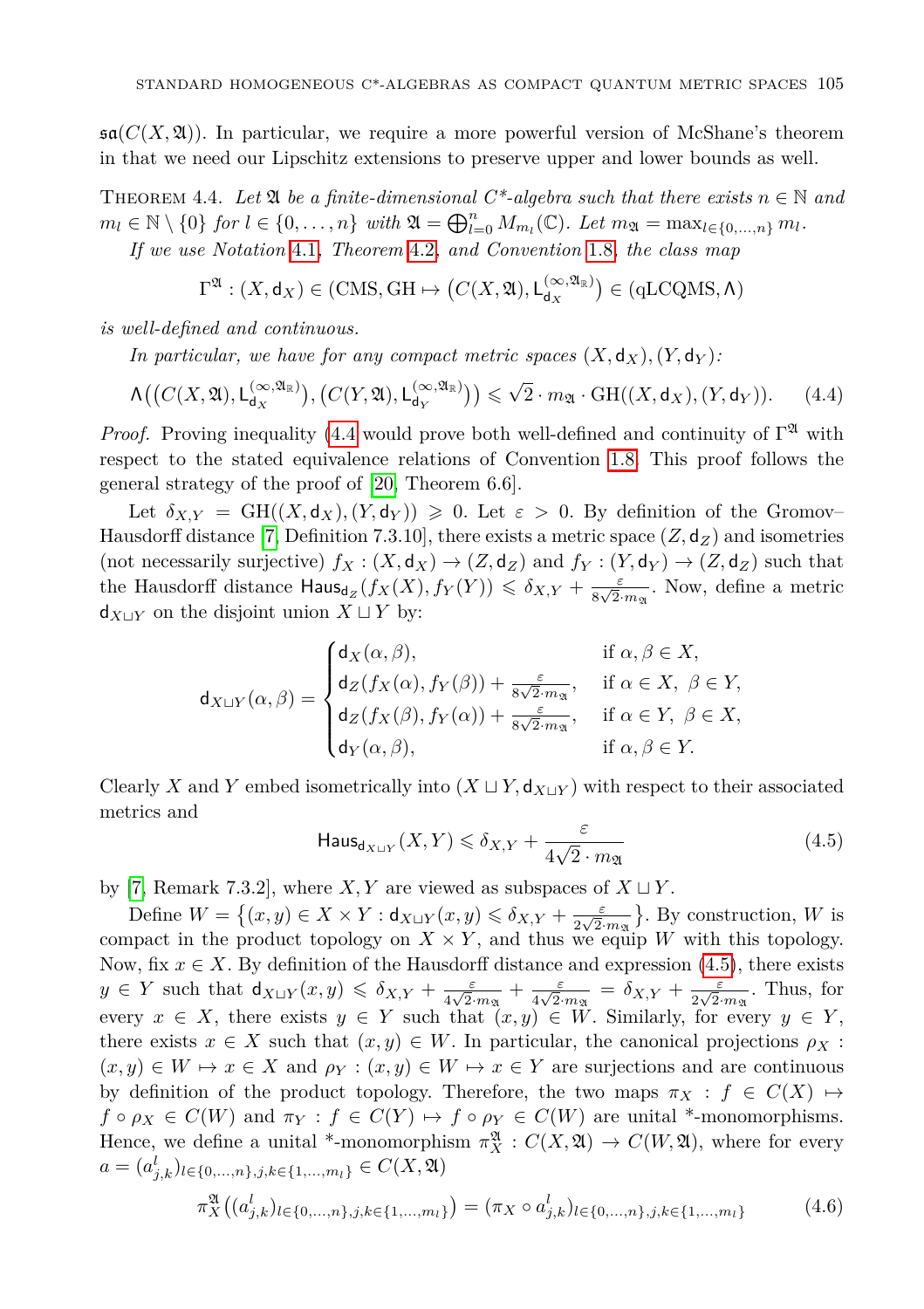and  $\pi_Y^{\mathfrak{A}}: C(Y, \mathfrak{A}) \to C(W, \mathfrak{A})$  is defined in the same way. Therefore, the tuple  $\gamma_{X,Y,\varepsilon} =$  $(C(W, \mathfrak{A}), 1_{C(W, \mathfrak{A})}, \pi_X^{\mathfrak{A}}, \pi_Y^{\mathfrak{A}})$  defines a bridge from  $C(X, \mathfrak{A})$  to  $C(Y, \mathfrak{A})$  by [\[20,](#page-29-4) Definition 3.6]. We claim that this bridge's length [\[20,](#page-29-4) Definition 3.17] is less than or equal to  $\sqrt{2} \cdot m_{\mathfrak{A}} \cdot \delta_{X,Y} + \frac{\varepsilon}{2}$ . First, we note that the bridge's height [\[20,](#page-29-4) Definition 3.16] is 0 since the pivot is the identity  $1_{C(W, \mathfrak{A})}$ . Thus, we are left to find an upper bound for the bridge's reach [\[20,](#page-29-4) Definition 3.14].

Thus, let  $a = (a_{j,k}^l)_{l \in \{0,\ldots,n\},j,k \in \{1,\ldots,m_l\}} \in \mathfrak{sa}(C(X, \mathfrak{A}))$  such that  $L_{d_X}^{(\infty, \mathfrak{A}_{\mathbb{R}})}$  $\frac{(\infty, \mathfrak{A}_{\mathbb{R}})}{d_X}(a) \leqslant 1.$ First, this implies that  $L_{d_X}(\mathfrak{Re}(a_{j,k}^l)) \leq 1$  and  $L_{d_X}(\mathfrak{Im}(a_{j,k}^l)) \leq 1$  for all  $l \in \{0, \ldots, n\}$ , *j*, *k* ∈ {1, . . . , *m*<sub>*l*</sub>}. For all *l* ∈ {0, . . . , *n*}, *j*, *k* ∈ {1, . . . , *m*<sub>*l*</sub>}, let

$$
\widehat{\mathfrak{Re}(a_{j,k}^l)}, \widehat{\mathfrak{Im}(a_{j,k}^l)}: X\sqcup Y \to \mathbb{R}
$$

denote the Lipschitz-constant preserving extensions of  $\Re(\alpha_{j,k}^l)$ ,  $\Im(\alpha_{j,k}^l)$ , respectively, constructed in [\[23,](#page-29-20) Theorem 1 and Corollary 2] with respect to  $d_{X\sqcup Y}$  that have the same greatest lower bounds and least upper bounds of  $\Re(\mathfrak{a}_{j,k}^l), \Im(\mathfrak{m}(a_{j,k}^l))$ , respectively.

Now, for every  $l \in \{0, ..., n\}$ ,  $j, k \in \{0, ..., m_l\}$ , define

<span id="page-25-0"></span>
$$
b_{j,k}^l = \widehat{\mathfrak{Re}(a_{j,k}^l)}|_Y + i \, \widehat{\mathfrak{Im}(a_{j,k}^l)}|_Y,
$$

where  $|_Y$  denotes restriction to  $Y \hookrightarrow X \sqcup Y$ . And, note that by construction  $b =$  $(b^l_{j,k})_{l \in \{0,\ldots,n\}, j,k \in \{1,\ldots,m_l\}} \in \mathfrak{sa}(C(Y, \mathfrak{A}))$  and  $l_{d_Y}^{(\infty, \mathfrak{A}_{\mathbb{R}})}$  $\frac{d}{d_Y}(b) \leqslant 1.$ 

Next, by the proof of Proposition [4.2](#page-23-1) and the fact  $\mathbb{R}1_{C(X, \mathfrak{A})}$  is finite-dimensional and thus satisfies best approximation, there exists  $k_a \in \mathbb{R}$  such that

<span id="page-25-1"></span>
$$
\sup_{x \in X} \|a(x) - k_a 1_{\mathfrak{A}}\|_{\infty, \mathfrak{A}_{\mathbb{R}}} = \inf_{r \in \mathbb{R}} \sup_{x \in X} \|a(x) - r 1_{\mathfrak{A}}\|_{\infty, \mathfrak{A}_{\mathbb{R}}} \leq 1
$$
\n(4.7)

since  $L_{dx}^{(\infty,\mathfrak{A}_{\mathbb{R}})}$  $\frac{d^{\infty, \mathfrak{A}_{\mathbb{R}}}}{d_X}(a) \leq 1$ . However, as  $a \in \mathfrak{sa}(C(X, \mathfrak{A}))$ , we have  $\mathfrak{Im}(a_{j,j}^l) = 0$  and thus  $\mathfrak{Im}(b_{j,j}^l) = 0$  by construction, which implies  $b_{j,j}^l = \widehat{\mathfrak{Re}(a_{j,j}^l)}|_Y$  for all  $l \in \{0,\ldots,n\}$  and  $j \in \{1, \ldots, m_l\}$ . Therefore, if  $z \in Y$ , then by [\(4.7\)](#page-25-0) and preservation of greatest lower bounds and least upper bounds of McShane's extensions

$$
-1 \leq \inf_{y \in Y} \{ \widehat{\operatorname{Re}(a_{j,j}^l)}(y) - k_a \} \leq b_{j,j}^l(z) - k_a \leq \sup_{y \in Y} \{ \widehat{\operatorname{Re}(a_{j,j}^l)}(y) - k_a \} \leq 1, \tag{4.8}
$$

and so  $\sup_{y \in Y} |b_{j,j}^l(y) - k_a| \leq 1$  for all  $l \in \{0, \ldots, n\}$  and  $j \in \{1, \ldots, m_l\}$ . Similarly,  $\sup_{y \in Y} |b_{j,k}^l(y)|_{\infty} \leq 1$  for all  $l \in \{0, \ldots, n\}$  and  $j, k \in \{1, \ldots, m_l\}$ . Hence, as  $k_a$  is only subtracted from diagonal entries, we conclude:

$$
\inf_{r \in \mathbb{R}} \sup_{y \in Y} \|b(y) - r1_{\mathfrak{A}}\|_{\infty, \mathfrak{A}_{\mathbb{R}}} \leq \sup_{y \in Y} \|b(y) - k_a 1_{\mathfrak{A}}\|_{\infty, \mathfrak{A}_{\mathbb{R}}} \leq 1,
$$

which was all that remained to show that  $L_{d_{\mathbf{X}}}^{(\infty, \mathfrak{A}_{\mathbb{R}})}$  $\frac{(\infty,\mathfrak{A}_{\mathbb{R}})}{\mathsf{d}_Y}(b) \leqslant 1.$ 

Now, let  $(x, y)$  ∈ *W*. Fix  $l$  ∈ {0, ..., *n*}, *j*,  $k$  ∈ {1, ..., *m*<sub>*l*</sub>}. We have:

$$
\begin{aligned} &\left|(\pi_X \circ a_{j,k}^l)(x,y) - (\pi_Y \circ b_{j,k}^l)(x,y)\right|_{\infty} = \left|a_{j,k}^l(x) - b_{j,k}^l(y)\right|_{\infty} \\ &= \max\left\{\left|\mathfrak{Re}(a_{j,k}^l)(x) - \mathfrak{Re}(a_{j,k}^l)(y)\right|, \left|\mathfrak{Im}(a_{j,k}^l)(x) - \mathfrak{Im}(a_{j,k}^l)(y)\right|\right\} \\ &\leqslant \max\left\{\mathsf{d}_{X \sqcup Y}(x,y), \mathsf{d}_{X \sqcup Y}(x,y)\right\} \leqslant \delta_{X,Y} + \frac{\varepsilon}{2\sqrt{2} \cdot m_{\mathfrak{A}}} \,. \end{aligned}
$$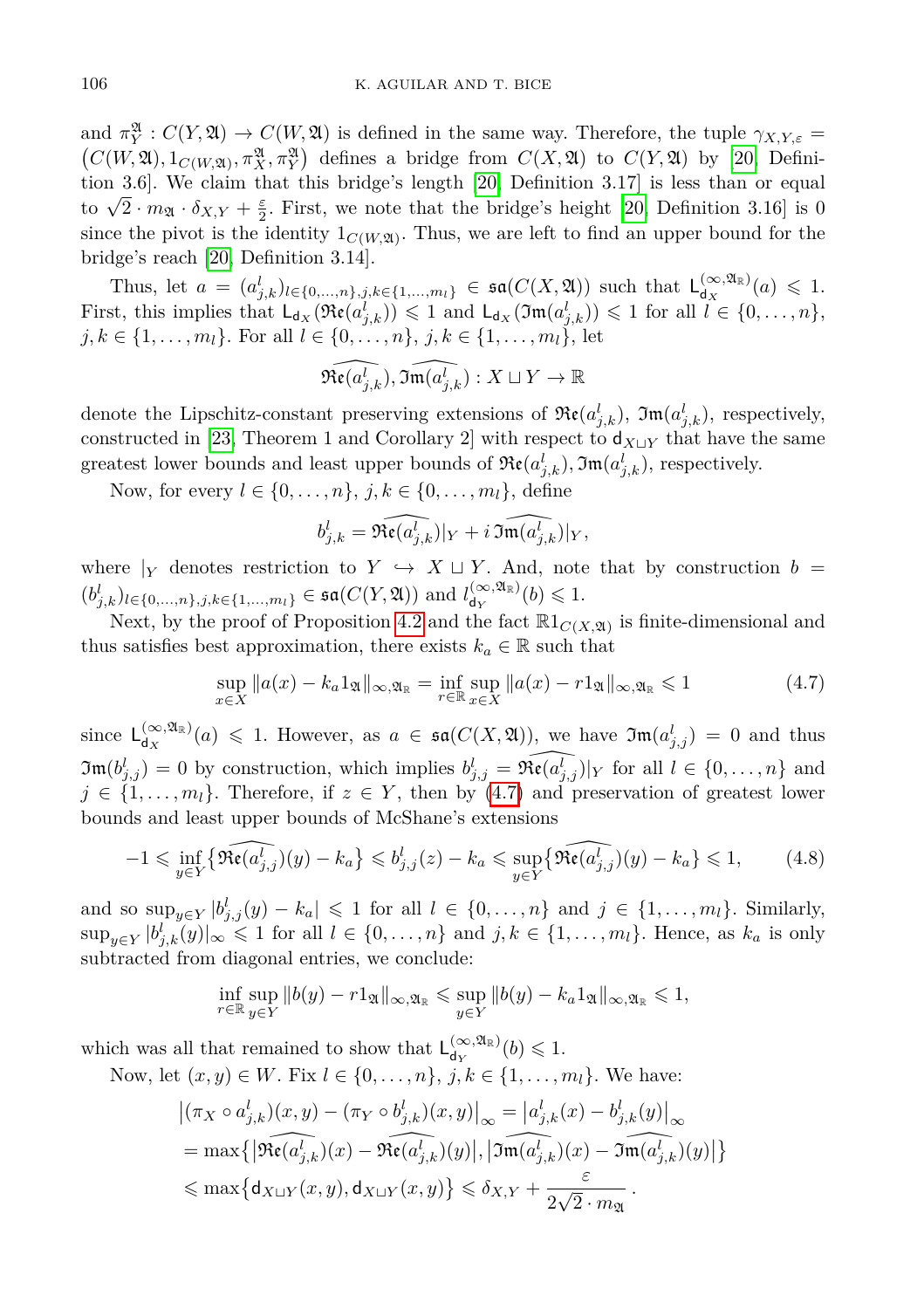Hence

$$
\sup_{(x,y)\in W} \left\| \left( \pi_X^{\mathfrak{A}} \circ a \right) (x,y) - \left( \pi_Y^{\mathfrak{A}} \circ b \right) (x,y) \right\|_{\infty, \mathfrak{A}_{\mathbb{R}}} \leq \delta_{X,Y} + \frac{\varepsilon}{2\sqrt{2} \cdot m_{\mathfrak{A}}},
$$

and therefore, by [\(4.2\)](#page-22-2):

$$
\left\| \left( \pi_X^{\mathfrak{A}} \circ a \right) 1_{C(W, \mathfrak{A})} - 1_{C(W, \mathfrak{A})} \left( \pi_Y^{\mathfrak{A}} \circ b \right) (x, y) \right\|_{C(W, \mathfrak{A})} \leqslant \sqrt{2} \cdot m_{\mathfrak{A}} \cdot \delta_{X, Y} + \frac{\varepsilon}{2} \, .
$$

The argument is symmetric if we began with an element in  $b \in \mathfrak{sa}(C(Y, \mathfrak{A}))$  such that  $L_{\text{dx}}^{(\infty, \mathfrak{A}_{\mathbb{R}})}$  $\mathsf{L}_{\mathsf{d}_Y}^{(\infty, \mathfrak{A}_\mathbb{R})}(b) \leq 1$ . Hence, the reach of the bridge  $\gamma_{X,Y,\varepsilon}$  is bounded above by the quantity  $\overline{2} \cdot m_{\mathfrak{A}} \cdot \delta_{X,Y} + \frac{\varepsilon}{2}$  by [\[20,](#page-29-4) Definition 3.14], and thus so is its length. Thus, by Theorem-Definition [1.7,](#page-4-1) we have

$$
\Lambda\big(\big(C(X,\mathfrak{A}),\mathsf{L}^{(\infty,\mathfrak{A}_{\mathbb{R}})}_{\mathrm{d}_X}\big),\big(C(Y,\mathfrak{A}),\mathsf{L}^{(\infty,\mathfrak{A}_{\mathbb{R}})}_{\mathrm{d}_Y})\big) \leqslant \sqrt{2}\cdot m_{\mathfrak{A}}\cdot \delta_{X,Y}+\frac{\varepsilon}{2}\,,
$$

for all  $\varepsilon > 0$ . Thus

$$
\begin{aligned} \Lambda \big(\big(C(X,\mathfrak{A}),\mathsf{L}^{(\infty,\mathfrak{A}_\mathbb{R})}_{\mathrm{d}_X}\big),\big(C(Y,\mathfrak{A}),\mathsf{L}^{(\infty,\mathfrak{A}_\mathbb{R})}_{\mathrm{d}_Y}\big)\big) &\leqslant \sqrt{2}\cdot m_{\mathfrak{A}}\cdot \delta_{X,Y} \\ &= \sqrt{2}\cdot m_{\mathfrak{A}}\cdot \mathrm{GH} \big((X,\mathsf{d}_X),(Y,\mathsf{d}_Y)\big), \end{aligned}
$$

which completes the proof.  $\blacksquare$ 

As a corollary, we show that we may find finite-dimensional approximations to  $C(X, \mathfrak{A})$ when  $X$  is compact metric and  $\mathfrak A$  is finite-dimensional. Thus, we provide many new examples of the propinquity extending the notion of approximate finite-dimensionality since  $C(X, \mathfrak{A})$  need not be an AF algebra in general.

COROLLARY 4.5. Let  $\mathfrak A$  be a finite-dimensional  $C^*$ -algebra such that there exists  $n \in \mathbb N$ and  $m_l \in \mathbb{N} \setminus \{0\}$  for  $l \in \{0, ..., n\}$  with  $\mathfrak{A} = \bigoplus_{l=0}^n M_{m_l}(\mathbb{C})$ . Let  $m_{\mathfrak{A}} = \max_{l \in \{0, ..., n\}} m_l$ .

*If*  $(X, d_X)$  *is a compact metric space, there there exists a sequence*  $(X_n)_{n \in \mathbb{N}}$  *of finite subsets of X such that*

$$
\lim_{n\to\infty}\Lambda\big(\big(C(X_n,\mathfrak{A}),\mathsf{L}^{(\infty,\mathfrak{A}_{\mathbb{R}})}_{\mathsf{d}_X}\big),\big(C(X,\mathfrak{A}),\mathsf{L}^{(\infty,\mathfrak{A}_{\mathbb{R}})}_{\mathsf{d}_X}\big)\big)=0.
$$

*In particular, as*  $C(X_n, \mathfrak{A})$  *is finite-dimensional for all*  $n \in \mathbb{N}$ *, there exists a sequence of*  $finite\text{-}dimensional C^*\text{-}algebras\ equipped\ with\ (\sqrt{2}\cdot m_{\mathfrak{A}},0)\text{-}quasi\text{-}Leibniz Lip-norms\ con\text{-}l.$ *verging in the propinquity to*  $C(X, \mathfrak{A})$  *equipped with a*  $(\sqrt{2} \cdot m_{\mathfrak{A}}, 0)$ *-quasi-Leibniz Lip-norm.* 

*Proof.* Since *X* is compact metric and thus totally bounded, there exists a sequence  $(X_n)_{n\in\mathbb{N}}$  of finite subsets of X, such that  $\lim_{n\to\infty}$  Haus<sub>dx</sub>  $(X_n, X) = 0$ . As the Gromov– Hausdorff distance is bounded above by the Hausdorff distance on compact subsets of a fixed compact metric space, the conclusion follows by Theorem [4.4.](#page-24-2)  $\blacksquare$ 

<span id="page-26-0"></span>Now, on  $C(X)$ , the classical Lipschitz seminorm  $\mathsf{L}_{\mathsf{d}_X}$  differs from the Lip-norm  $\mathsf{L}_{\mathsf{d}_X}^{(\infty,\mathbb{C}_{\mathbb{R}})}$ d*<sup>X</sup>* of Notation [4.1](#page-22-1) in general due its inclusion of the quotient norm. Thus, our setting does not recover the setting of Theorem [1.9](#page-5-3) in general. However, if we allow ourselves to focus on classes of compact metric spaces with a fixed upper bound on diameter and we further provide a slight adjustment to our Lip-norms  $L_{d_{\infty}}^{(\infty, \mathfrak{A}_{\mathbb{R}})}$  $\frac{d(x, a_{\mathbb{R}})}{d(x)}$  with respect to this bound, then we can recover Theorem [1.9](#page-5-3) when  $\mathfrak{A} = \mathbb{C}$  by Theorem [4.4](#page-24-2) on these particular classes of compact metric spaces.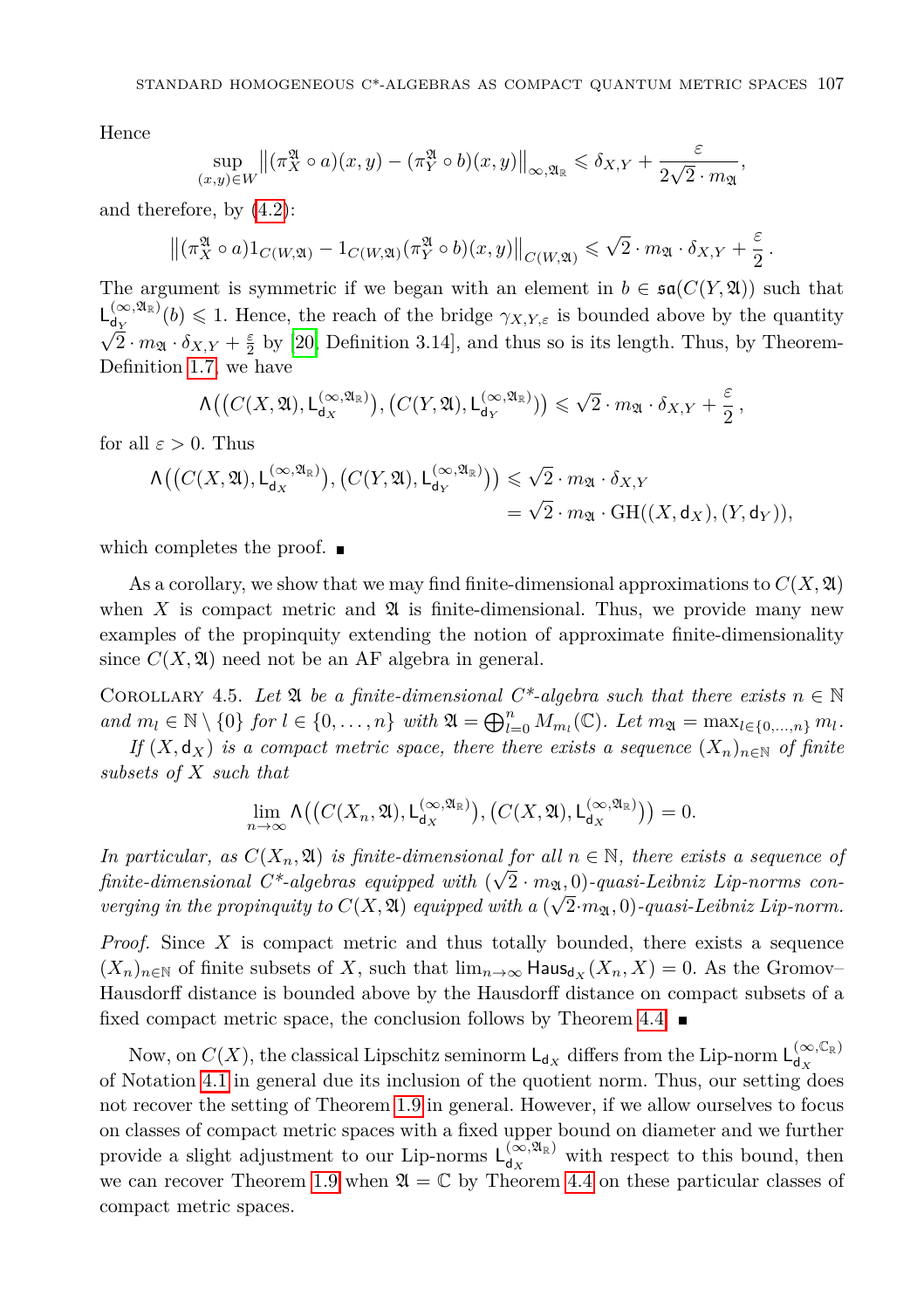THEOREM 4.6. Let  $\mathfrak{A}$  be a finite-dimensional  $C^*$ -algebra such that there exists  $n \in \mathbb{N}$  and  $m_l \in \mathbb{N} \setminus \{0\}$  *for*  $l \in \{0, ..., n\}$  *with*  $\mathfrak{A} = \bigoplus_{l=0}^n M_{m_l}(\mathbb{C})$ *. Let*  $m_{\mathfrak{A}} = \max_{l \in \{0, ..., n\}} m_l$ *.* 

*Fix K >* 0*. Denote the class of compact metric spaces with diameter less than or equal to*  $K$  *by*  $CMS_K$ *.* 

*For every*  $(X, d_X) \in \text{CMS}_K$ *, if we define for all*  $a \in \mathfrak{sa}(C(X, \mathfrak{A}))$ 

$$
\mathsf{L}^{(\infty,\mathfrak{A}_{\mathbb{R}})}_{\mathsf{d}_X,K}(a)=\max\Bigl\{l_{\mathsf{d}_X}^{(\infty,\mathfrak{A}_{\mathbb{R}})}(a),\frac{2}{K}\cdot\inf_{r\in\mathbb{R}}\sup_{x\in X}\|a(x)-r1_{\mathfrak{A}}\|_{\infty,\mathfrak{A}_{\mathbb{R}}}\Bigr\},
$$

*and use Convention* [1.8](#page-5-1)*, then*:

- (1)  $(C(X, \mathfrak{A}), \mathsf{L}_{\mathsf{d}_X, K}^{(\infty, \mathfrak{A}_{\mathbb{R}})})$  *is a* ( √  $(2 \cdot m_{\mathfrak{A}}, 0)$ -quasi-Leibniz compact quantum metric space such  $t$ *hat* diam( $\mathscr{S}(C(X, \mathfrak{A})), \mathsf{mk}_{\mathsf{L}_{d_X,K}^{(\infty, \mathfrak{A}_\mathbb{R})}}) \leqslant K \cdot \sqrt{2}$  $2 \cdot m_{\mathfrak{A}},$
- (2) the map  $\Gamma^{\mathfrak{A}}$  of Theorem [4.4](#page-24-2) is well-defined and continuous if  $\mathsf{L}_{d_{\infty}}^{(\infty,\mathfrak{A}_{\mathbb{R}})}$  $\int_{d_X}^{(\infty, 24\mathbb{R})}$  and CMS are *replaced with*  $L_{d_X,K}^{(\infty, \mathfrak{A}_{\mathbb{R}})}$  and  $CMS_K$ , and
- (3) if  $n = 0$  and  $m_0 = 1$  so that  $\mathfrak{A} = \mathbb{C}$ , then  $\mathsf{L}_{d_X,K}^{(\infty,\mathbb{C}_{\mathbb{R}})} = \mathsf{L}_{d_X}$  on  $\mathfrak{sa}(C(X))$ , and thus the  $map \Gamma^{\mathbb{C}}$  *of Theorem* [4.4](#page-24-2) *with*,  $L_{d_{\mathcal{X}}}^{(\infty,\mathbb{C}_{\mathbb{R}})}$  $\int_{d_X}^{(\infty, \mathbb{C}_{\mathbb{R}})}$  and CMS *replaced with*  $L_{d_X,K}^{(\infty, \mathbb{C}_{\mathbb{R}})}$  and CMS<sub>K</sub>, is *a homeomorphism onto its image.*

*In particular, if* K *is any compact class of compact metric spaces with respect to the Gromov–Hausdorff distance topology, then*  $(1)$ – $(3)$  *are true for* CMS<sub>K</sub> *replaced with* K, *wherever* CMS*<sup>K</sup> appears and the K >* 0 *used for the Lip-norms is any fixed bound on the diameter of all compact metric spaces in* K*.*

*Proof.* The proof of (1) follows from the methods of Section [2.](#page-5-0) The proof of (2) follows from the proof of Theorem [4.4](#page-24-2) along with the fact that  $K$  is fixed. Thus, (3) remains.

We note that  $l_{d_{\infty}}^{(\infty,\mathbb{C}_{\mathbb{R}})}$  $\mathsf{d}_{\mathsf{d}_X}^{(\infty,\mathbb{C}_\mathbb{R})} = \mathsf{L}_{\mathsf{d}_X}$  on  $\mathfrak{sa}(C(X))$ . Thus, to show  $\mathsf{L}_{\mathsf{d}_X,K}^{(\infty,\mathbb{C}_\mathbb{R})} = \mathsf{L}_{\mathsf{d}_X}$  on  $\mathfrak{sa}(C(X))$ , we only need to verify that  $\frac{2}{K} \cdot \inf_{r \in \mathbb{R}} \sup_{x \in X} ||f(x) - r1_c||_{\infty, \mathbb{C}_{\mathbb{R}}} \leq \mathsf{L}_{d_X}(f)$  for all *f* ∈  $\mathfrak{sa}(C(X))$ . However, in this setting, the quantity  $\inf_{r \in \mathbb{R}} \sup_{x \in X} ||(\cdot)(x) - r1_{\mathbb{C}}||_{\infty, \mathbb{C}_{\mathbb{R}}}$ on  $\mathfrak{sa}(C(X))$  is simply the quotient norm with respect  $\mathbb{C}1_{C(X)}$  and the supremum norm with respect to absolute value. Therefore, for all  $f \in \mathfrak{sa}(C(X))$ , we have:

<span id="page-27-0"></span>
$$
\frac{2}{K} \cdot \inf_{r \in \mathbb{R}} \sup_{x \in X} ||f(x) - r1_{\mathbb{C}}||_{\infty, \mathbb{C}_{\mathbb{R}}} = \frac{2}{K} \cdot \frac{|f(x_m) - f(x_M)|}{2}, \tag{4.9}
$$

where  $x_m$  achieves the minimum of f on X and  $x_M$  achieves the maximum of f on X. Now, if  $\text{diam}(X, \text{d}_X) = 0$ , then  $C(X) = \mathbb{C}$ , and so any Lip-norm is the 0-seminorm on  $\mathfrak{sa}(C(X))$ , which completes this case. So, for the remainder of the proof, we assume that  $diam(X, d_X) > 0$ . Thus

$$
\frac{2}{K} \cdot \frac{|f(x_m) - f(x_M)|}{2} \leqslant \sup_{x,y \in X} \left\{ \frac{|f(x) - f(y)|}{K} \right\} \leqslant \sup_{x,y \in X} \left\{ \frac{|f(x) - f(y)|}{\text{diam}(X, \mathbf{d}_X)} \right\}
$$
\n
$$
= \sup_{x,y \in X, x \neq y} \left\{ \frac{|f(x) - f(y)|}{\text{diam}(X, \mathbf{d}_X)} \right\} \leqslant \sup_{x,y \in X, x \neq y} \left\{ \frac{|f(x) - f(y)|}{\mathbf{d}_X(x, y)} \right\} = \mathsf{L}_{\mathbf{d}_X}(f).
$$

Thus, it must be the case that  $\frac{2}{K} \cdot \inf_{r \in \mathbb{R}} \sup_{x \in X} ||f(x) - r1_{\mathbb{C}}||_{\infty, \mathbb{C}_{\mathbb{R}}} \leq \mathsf{L}_{d_X}(f)$  by [\(4.9\)](#page-27-0), which completes the proof of (3).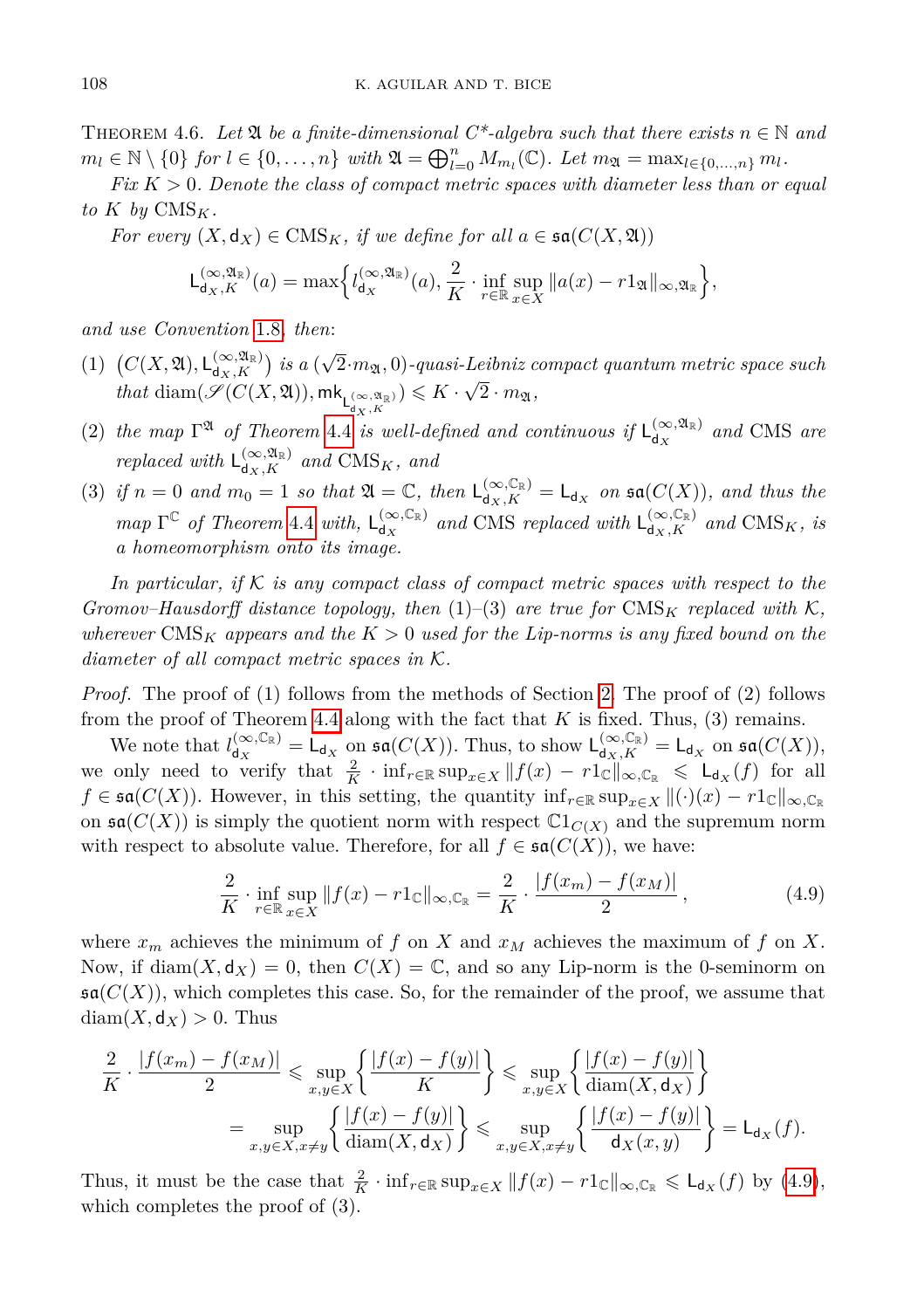For the remaining statement, we simply note that any compact class of compact metric spaces with respect to the Gromov–Hausdorff distance topology is a subclass of  $\text{CMS}_K$ for come  $K > 0$  by the Gromov Compactness Theorem [\[7,](#page-28-6) Theorem 7.4.15].

Remark 4.7. Similar conclusions to Proposition [2.14](#page-14-0) and the results of Section [3](#page-15-0) can be made with respect to the Lip-norm  $L_{d_X,K}^{(\infty,\mathfrak{A}_R)}$  of Theorem [4.6,](#page-26-0) but we do not need them here and do not list them for the purpose of presentation.

Furthermore, we note that (1) and (3) of Theorem [4.6](#page-26-0) would still be true if *K* were replaced by diam $(X, d_X)$ . However, for (2), the K is used in a non-trivial yet subtle way since we must compare these spaces in the propinquity and if *K* were allowed to vary then the method used involving expression [\(4.8\)](#page-25-1) would fail. And, the importance of (2) is to show that we truly are extending the continuity of the map Γ of Theorem [1.9](#page-5-3) to the matricial case on the subclass CMS*K*.

**Acknowledgments.** The first author was partially supported by the Independent Research Fund Denmark through the project "Classical and Quantum Distances" (grant no. 9040-00107B) and by the Simons Foundation grant 346300 and the Polish Government MNiSW 2015-2019 matching fund, and this work is part of the project supported by the grant H2020-MSCA-RISE-2015-691246-QUANTUM DYNAMICS and the Polish Government grant 3542/H2020/2016/2.

Some of this work was completed during the Simons semester hosted at IMPAN during September–December 2016 titled *Noncommutative Geometry – The Next Generation*.

## **References.**

- <span id="page-28-2"></span>[1] K. Aguilar, *AF algebras in the quantum Gromov–Hausdorff propinquity space*, submitted, 2016, [ArXiv:1612.02404.](http://arxiv.org/abs/1612.02404)
- [2] K. Aguilar, *Convergence of quotients of AF algebras in quantum propinquity by convergence of ideals*, submitted, 2016, [ArXiv:1608.07016.](http://arxiv.org/abs/1608.07016)
- <span id="page-28-3"></span>[\[3\]](http://dx.doi.org/10.4064/sm8478-2-2016) K. Aguilar, F. Latrémolière, *Quantum ultrametrics on AF algebras and the Gromov–Hausdorff propinquity*, Studia Math. 231 (2015), 149–194.
- <span id="page-28-7"></span>[\[4\]](http://dx.doi.org/10.1007/3-540-28517-2) B. Blackadar, *Operator Algebras. Theory of C* ∗ *-algebras and von Neumann algebras*, Encyclopaedia Math. Sci. 122, Operator Algebras and Non-commutative Geometry, III, Springer, Berlin, 2006.
- <span id="page-28-8"></span>[5] N. Bourbaki, *General Topology. Chapters* 5–10, Elem. Math. (Berlin), Springer, Berlin, 1998.
- <span id="page-28-9"></span>[\[6\]](http://dx.doi.org/10.1090/gsm/088) N. P. Brown, N. Ozawa, *C\*-algebras and finite-dimensional approximations*, Grad. Stud. Math. 88, Amer. Math. Soc., Providence, 2008.
- <span id="page-28-6"></span>[\[7\]](http://dx.doi.org/10.1090/gsm/033) D. Burago, Y. Burago, S. Ivanov, *A Course in Metric Geometry*, Grad. Stud. Math. 33, Amer. Math. Soc., Providence, 2001.
- <span id="page-28-0"></span>[\[8\]](http://dx.doi.org/10.1017/S0143385700004934) A. Connes, *Compact metric spaces, Fredholm modules and hyperfiniteness*, Ergodic Theory Dynam. Systems 9 (1989), 207–220.
- <span id="page-28-1"></span>[9] A. Connes, *Noncommutative Geometry*, Academic Press, San Diego, 1994.
- <span id="page-28-10"></span>[10] J. B. Conway, *A Course in Functional Analysis*, Grad. Texts in Math. 96, Springer, New York, 1990.
- <span id="page-28-4"></span>[[11\]](http://dx.doi.org/10.1090/fim/006) K. R. Davidson, *C\*-algebras by Example*, Fields Inst. Monogr., Amer. Math. Soc., Providence, 1996.
- <span id="page-28-5"></span>[[12\]](http://dx.doi.org/10.1017/CBO9780511755347) R. M. Dudley, *Real Analysis and Probability*, Cambridge Stud. Adv. Math. 74, Cambridge Univ. Press, Cambridge, 2002.